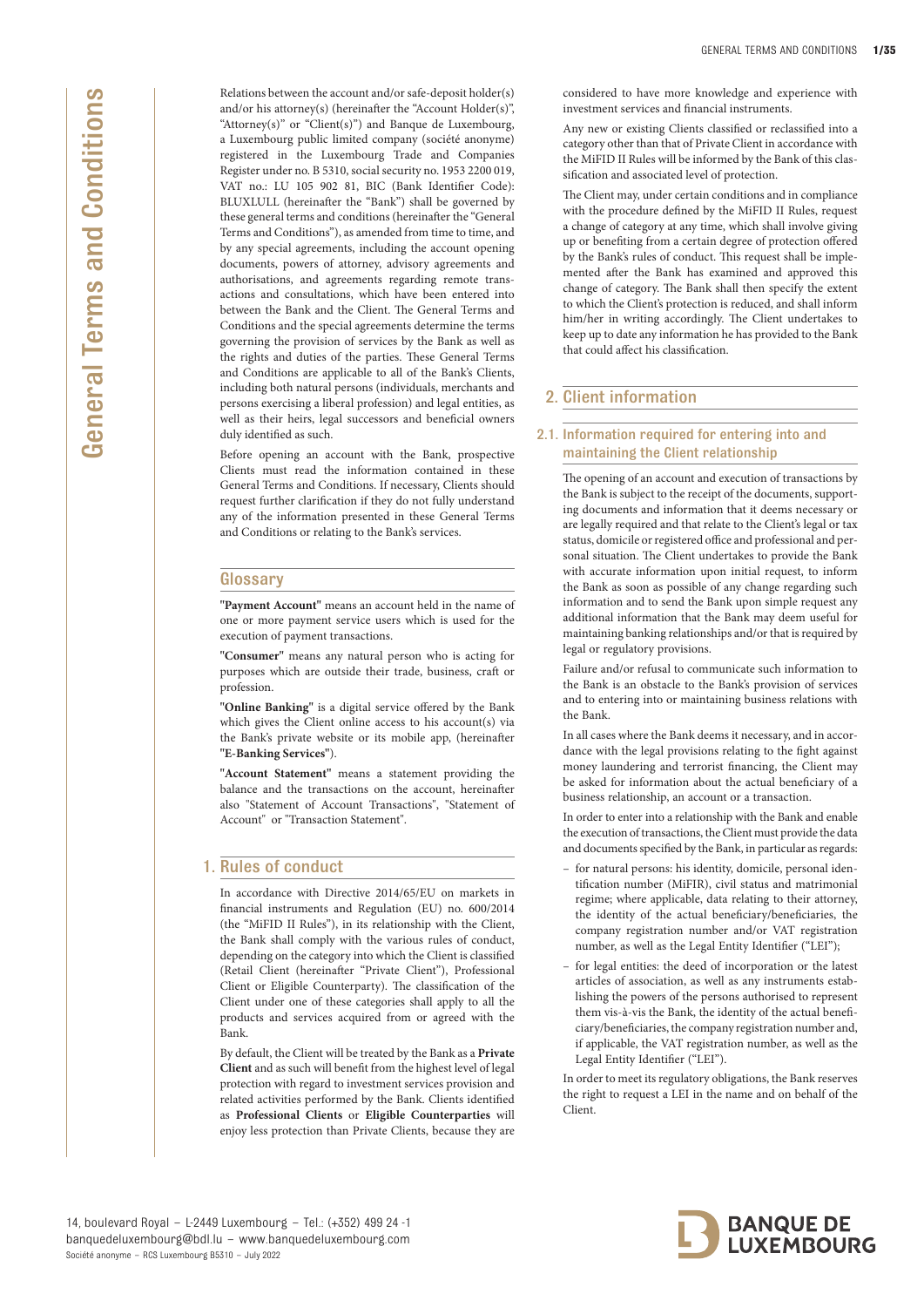With regard to foreign Clients, the Bank is not required to research foreign laws when examining the documents given to it.

Foreign Clients are required to inform the Bank of any changes in legislation in their country that could affect the manner in which they are represented vis-à-vis third parties. The Bank shall also be entitled to ask the Client to provide a translation of the documents presented, at the Client's expense.

**The Bank shall be liable for any consequences stemming from intentional fault or serious misconduct on its part in the recording of the pertinent data that it has requested. The Client shall be liable for any loss or damage caused as a result of his failure to provide the information and/ or documents requested, or caused by the sending or provision of inaccurate information and/or documents. The Client must inform the Bank in writing of any change to the data and documents that he has provided to the Bank, in particular with regard to powers of representation. The Bank shall endeavour to take such changes into account as soon as possible.** 

#### 2.2. Service offer

The Bank offers different service levels, depending on each Client's relationship with the Bank. A Client may benefit from several service offers from the range of offerings described below:

Clients who have signed up for the **BL-Expert** offering benefit from discretionary portfolio management with optimised allocation of the portfolio assets and ongoing adjustment of investments.

Clients who have signed up for the **BL-Select** offering will benefit from tailored investment proposals and structural advice<sup>1</sup> for their portfolio. Investment advice is optimised and adjusted to the full range of securities in accordance with the Client's objectives and personal situation. A periodic review of the portfolio's assets allocation and advice on any necessary decisions shall be agreed depending on the personal situation of each Client.

Clients who have signed up for the **BL-Invest** offering will benefit from structural advice<sup>2</sup> for their portfolio. The Bank shall respond to the Client's requests and may issue investment proposals where appropriate.

Clients who have signed up for the **BL-Access** offering benefit from a standard deposit agreement and can carry out securities transactions. The Client will not have access to investment services other than the execution and/or reception and transmission of execution-only orders, as referred to in Article 12 of these General Terms and Conditions.

Clients who have signed up for the **Daily Account** offering benefit from a standard deposit agreement. They cannot carry out securities transactions and will not have access to investment services.

#### 2.3. Information necessary to the provision of certain investment services

The provision to the Client of certain investment (advisory and management) services as defined by the MiFID II Rules requires complete and up-to-date documentation about the Client describing his knowledge and experience of financial instruments and, where appropriate, his personal and finan-

1 Categorised as "non-independent" in accordance with the regulations in force.

2 Categorised as "non-independent" in accordance with the regulations in force.

cial situation, his capacity to bear losses and his investment objectives, including his investment horizon and tolerance for risk, obtained via a questionnaire that determines the Client's investor profile (hereinafter the "Investor Profile"). This information will be used to assess the suitability of each transaction, the financial instruments and/or, if applicable, the Bank's recommendations, allowing the Bank to act in the Client's best interests.

In addition, the execution and/or reception and transmission of execution-only orders referred to under article 12 of these General Terms and Conditions requires complete and up-to-date documentation on the Client's knowledge and experience of financial instruments in order to determine the suitability of each transaction.

The Investor Profile shall apply to a specific account. Where the Client holds several accounts, the Bank may determine as many Investor Profiles as there are accounts, considering that the Client's objectives or the characteristics of the accounts may vary from account to account. In such cases, the Client undertakes to provide the necessary information in order to qualify each account as appropriate.

**If the account is held by several Clients (hereinafter the "Joint Account Holders"), the Investor Profile shall be determined, at the discretion of the Joint Account Holders, either by taking into account the knowledge and experience of one Client designated as the investment representative (hereinafter the "Representative" for the account) or by taking into account the most limited knowledge and experience among all the Joint Account Holders. In any event, the Investor Profile shall also be determined by the personal and financial situation, the capacity to bear losses and the investment objectives, including the investment horizon and risk tolerance, declared by mutual agreement of the Joint Account Holders.**

**If a Representative is designated, the Client acknowledges that only the Representative may request and receive investment advice from the Bank, and that this Representative shall be deemed to act in the name and on behalf of the Client until authorisation is withdrawn.**

Within the ambit of the regulations applicable to sustainable finance, including in particular Regulation (EU) 2019/2088 on sustainability-related disclosures in the financial services sector ("SFDR") and Regulation (EU) 2020/852 on the establishment of a framework to facilitate sustainable investment ("Taxonomy Regulation"), the Bank takes account of sustainability considerations and is an active participant in the transition towards a more sustainable and inclusive finance.

Within this context, the Bank has adopted a policy concerning the incorporation of sustainability risks (the "ESG Policy"). The ESG Policy is available, along with other information on the incorporation of Environmental, Social and Governance ("ESG") factors into the products offered by it, on the Bank's website www.banquedeluxembourg.lu.

Clients who do not have internet access or who wish to obtain a paper version of the ESG Policy should contact their usual adviser or pass by the Bank.

Additionally, in order to meet its legal obligations on ESG, the Bank obtains ESG preferences during the process of selecting the Client's financial products, with a view to identifying his non-financial profile and thus determining his ESG Profile ("ESG Profile").

It is the Bank's legal obligation to obtain ESG preferences and determine the ESG Profile, in order to be able to contribute to promoting sustainable finance. The Bank has therefore decided that in the event of the Client's failure and/or refusal to communicate his ESG preferences, the ESG Profile appli-

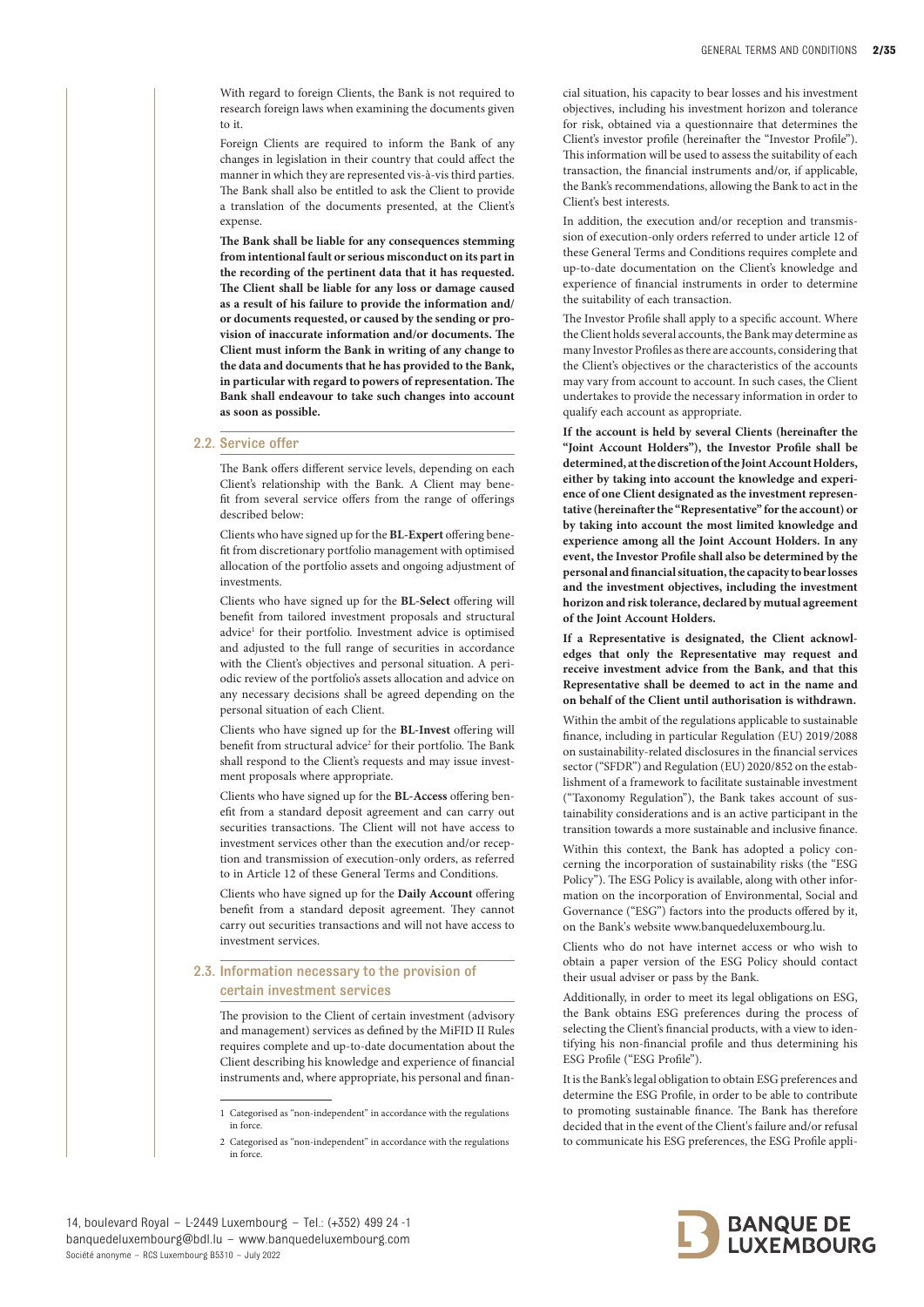cable to the account will by default be deemed "Responsible". Should the Client wish to obtain further information regarding the "Responsible" Profile, he is kindly requested to contact his usual adviser.

If the account is held by more than one Client, the ESG Profile for the account shall be determined, at the discretion of the Joint Account Holders, either by taking into account the ESG preferences of one Client designated as the Representative for the account, or by taking into account the ESG preferences of all Joint Account Holders. Under all circumstances, the ESG preferences recorded by one Joint Account Holder shall apply for the account as a whole.

In the event that a Representative is designated, the Client acknowledges that only the Representative may indicate the ESG preferences applicable for the Client.

The Client declares that the information provided to the Bank, in particular with regard to the questionnaire relating to the Client's Investor Profile and the Client's ESG Profile, is up to date, accurate and complete. The Client undertakes to inform the Bank as soon as possible of any change to this information, to provide the necessary supporting documents and to disclose to the Bank upon simple request any additional information it deems necessary for maintaining the banking relationship and/or that is required pursuant to the legal or regulatory provisions.

If the Client does not disclose the requested information to the Bank or if he provides outdated, erroneous or incomplete information, he acknowledges that the Bank will not be able to guarantee that the services or financial instruments offered will be appropriate to his needs, or be able to assess whether or not a transaction is appropriate.

A failure and/or refusal on the part of the Client to disclose information to the Bank regarding his knowledge and experience of financial instruments and his financial situation may hinder the provision of investment services or financial instruments by the Bank, and even the process of entering into or maintaining a business relationship with the Bank.

The Bank will place orders based on the information in its possession, the Investor Profile and investment strategy, and the ESG Profile communicated to the Client. If additional information is received that justifies determining a new Investor Profile, the Client acknowledges that this cannot be enforced upon the Bank until the result of the Investor Profile is known to the Bank and communicated to the Client.

When supplying an investment service, the Bank shall, as far as possible, take into account the target market as defined by the investment firm that designed the financial instrument in question.

#### 3. Instructions

The signatures and signing powers of the Account holder(s), Attorney(s) or representative(s) who have been notified in writing to the Bank at the time of opening the account and/ or by virtue of these General Terms and Conditions, shall remain valid in respect of written instructions sent to the Bank by post, fax, electronic mail or special courier service (such as DHL, TNT, World Courier, etc.) until the day following receipt by the Bank of a written revocation, regardless of any registration or modification to a registration on any trade register or any other publication, without prejudice to the execution of any outstanding transactions.

Instructions received from the Account Holder(s) and the Attorney(s) or representative(s) shall be deemed to have been given as execution-only orders, as referred to in article 12 of these General Terms and Conditions.

The Client requests the Bank to execute at best upon receipt, all instructions transmitted by telephone, fax, or electronic mail that each of the Account holders, present or future duly authorised Attorneys or representatives, may individually give to the Bank.

The Client is aware that unless otherwise specified, any instructions given to the Bank after the cut-off time in paper form, via a website or in any other form agreed by the Bank and the Client, and/or instructions received on a non-Luxembourg bank business day shall not be considered to have been received until the next Luxembourg bank business day. The Bank shall be entitled, without being obliged, to request confirmation of such instructions.

#### **The Bank reserves the right to refuse to execute orders received by electronic mail if it considers that they do not correspond to its security requirements.**

In the event that the Client disputes the reality or the content of orders given, and unless otherwise provided under article 7 of these General Terms and Conditions, the burden of proof that the execution by the Bank does not correspond to the orders given shall be incumbent on the Client. Such proof must be brought by the Client in accordance with Luxembourg law.

**The Bank reserves the right at any time, albeit on an exceptional basis, not to execute instructions given by the Client if it considers it has valid reasons to do so. The Bank may pass reasonable charges on to the Client for any objectively justified refusal.** 

Under the responsibility of the opposing party, the Bank may, but is not obliged, to take into account an extra-judicial notice of attachment against the assets of its Client and not execute the instructions of the Client.

**The Client accepts that except in case of gross misconduct on its part, the Bank shall not be liable in the event of any misunderstanding, error in identifying the person giving the instructions or other errors on its part related to the means of communication used and which may cause prejudice or any other disadvantage or inconvenience to the Client.** 

The present or future duly authorised Attorneys or representatives may, under the Client's responsibility, perform all the acts that the Client could perform himself, including withdrawing deposited assets and financial instruments, pledging them as securities, borrowing, signing or accepting bills or cheques, giving instructions to purchase or sell spot or forward, exercising the voting rights that may be attached to assets or values deposited by the Client, without any restriction. The Attorneys are specifically authorised by the Client to sign any document concerning the management of the assets and the account, and although they have no power of substitution, they may sign a management agreement with the Bank. They may also determine the means of communication between the Bank and themselves and, in particular, request access to the account via the E-Banking Services and sign any documents and conditions in relation thereto. The Bank has the same rights in respect of the Attorneys and representatives as in respect of the Account holders.

If the Client gives instructions to the Bank confirming or modifying an order without mentioning that he is providing a confirmation or modification, the Bank shall be entitled to consider this instruction as a new order additional to the first.

The Client undertakes to inform the Bank in advance of any operation he intends to initiate for which he is not the actual beneficiary. In such a case, the Client undertakes to provide the Bank with any document the Bank may request in respect of the identity of the actual beneficiary of the operation.

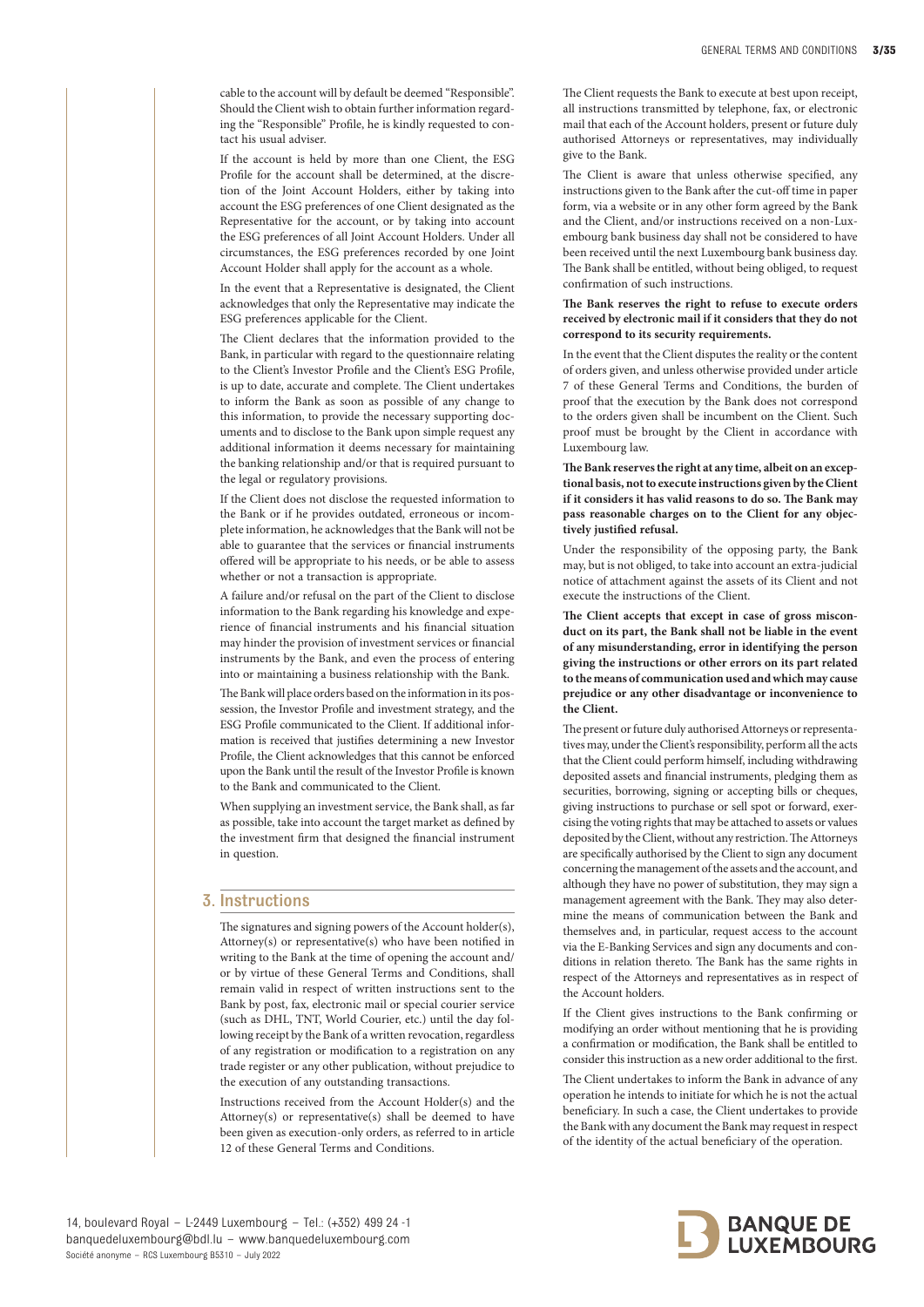# 4. Verification of signatures and iustification

On entering into a relationship with the Bank, the Client shall file a specimen signature, together with that of his Attorney(s), where appropriate. If the Client subsequently alters his signature, he shall give the Bank a new specimen immediately. For incapacitated persons, this rule shall apply to their legal representatives, and for legal entities, to anybody who is authorised to represent them vis-à-vis the Bank.

The Bank shall compare the written or electronic signatures provided against the specimen signatures given to the Bank, without being required to carry out a more extensive verification. If no specimen signature is provided, the Bank reserves the right to use the signature of a Client on any document issued by the Bank as a specimen signature.

The Client may submit instructions and documents to the Bank bearing his electronic signature. The Bank verifies the validity, level and ownership of this electronic signature. After verification, the Bank can ascribe the same legal force to this electronic signature as to a handwritten signature.

The Bank reserves the right to not accept an instruction or document bearing an electronic signature if it has reason to doubt the validity of this signature.

**Except in the case of gross misconduct on its part the Bank shall not be liable for the consequences of falsification or misuse which it has not detected despite its verification procedures.** 

# 5. Civil incapacity or death

The civil incapacity or death of the Client or of third parties authorised to act on his behalf must be notified to the Bank in writing. **In the absence of such notification, and even if the information has been published, the Bank shall not be held liable.**

In case of civil incapacity or death of the Client, the temporary administrators, tutors, heirs, testamentary executors and any other person entitled to represent the incapable Client/deceased Client, shall be required to provide proof of their capacity with appropriate documents establishing their rights. Accordingly, the Bank may request, at its sole discretion, a grant of probate (acte de notoriété drawn up by a notary or any other appropriate authority), an Erbschein, a Grant of Probate, a court decision and, where required, its exequatur.

Unless specifically agreed otherwise, the powers of attorney and proxies given by the Client to the Bank or to third parties in connection with relations between the Bank and the Client shall not end in the event of civil incapacity or death of the Client. These shall remain valid until the next Luxembourg bank business day following receipt by the Bank of a written notice from the Client that they shall be revoked or, in the event of civil incapacity or death of the Client, from one of his representatives or heirs, without prejudice to the execution of any outstanding transactions.

In accordance with article 1939 of the civil code, the Attorney undertakes that after the death of the principal he will certify in writing to the Bank to have informed the heirs of the Client of the existence of the power of attorney. The Attorney further undertakes to indicate the identity of the heirs informed in this manner to the Bank.

# 6. Several Account holders and joint accounts

When two or more persons are holders of an account, each holder shall be vested with the full rights and obligations associated with the account. The Joint holders of the same account shall be jointly entitled to all the assets and jointly and severally liable for all the obligations attached to the account. Unless another arrangement has been agreed in writing with the Bank, each of the Account holders shall have individual signature power, which shall continue even after the death of one of the Account holders, but only until the next Luxembourg bank business day following receipt of a written revocation by one of the Account holders or by one of their heirs. In the event of the death of any of the Account holders, the Bank however reserves the right to suspend the execution of any orders from the surviving Account holder(s) to allow the heir(s) to give their view in order to avoid that they be put at a disadvantage in relation to the deceased Account holder's estate. To this end, the Bank may request the production of any document establishing the devolution of the estate of the deceased Account holder.

Each of the Account holders is authorised, in accordance with his signature power, to carry out any operations and sign any documents without any limitation, including signing alone an investment management or advisory agreement with the Bank or a third party. In doing so, he shall legally bind, jointly and severally, the other Account holders with regard to the Bank. Each Account holder accepts and undertakes to inform the other Account holders of investments made and the associated risks. In the event of a Joint holder deciding in spite of warnings by the Bank to make an investment that is considered inappropriate with regard to the Investor Profile defined for the account, he undertakes to inform the other Account holders of his decision. The Attorneys appointed by any one of the Account holders shall legally bind all Account holders.

Unless otherwise agreed, the Bank may validly credit an account opened in the name of several Account holders with assets received in the name of one of them only.

# 7. Complaints by the Client

The Bank shall send the Client regular transactions statements, Account Statements and statements of assets. Complaints by the Client concerning the execution or failure to execute an order, and complaints concerning Account Statements and statements of assets must be made in writing at the latest within thirty (30) days of the date of despatch of the relevant notice.

A longer complaints deadline, as stipulated in Articles 9.6 and 9.7.5 of the General Terms and Conditions, applies to particular payment transactions.

In the event that no complaint is received within the stipulated time periods, the particulars shown on any document shall, except in the event of manifest clerical error, be deemed to be correct and accepted by the Client. Any losses resulting from a late complaint shall be borne by the Client.

Clients who are dissatisfied with our services may contact their usual adviser or lodge a complaint directly with the Legal department at the following address:

Legal department 14, boulevard Royal L-2449 Luxembourg reclamations@bdl.lu

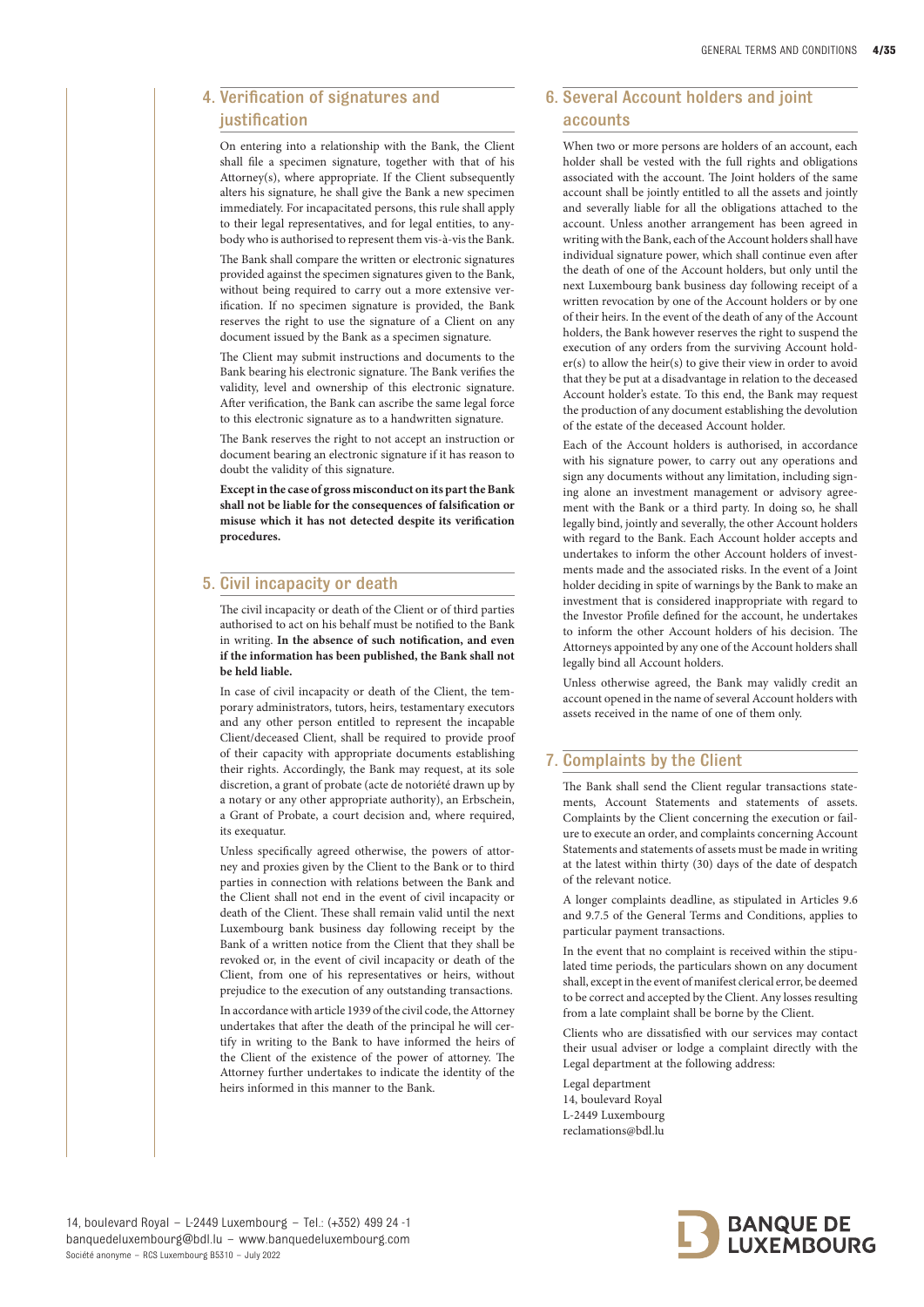If the Client is not satisfied with the solution proposed by the Bank, he may file a complaint in writing with the Luxembourg financial supervisory authority (Commission de Surveillance du Secteur Financier – CSSF), at 283 Route d'Arlon, L-1150 Luxembourg.

The complaint handling procedure is available in the "Contact" section of the Banque de Luxembourg website, www.banquedeluxembourg.lu, or on request.

# 8. Correspondence

#### 8.1. Languages

The Client may communicate with the Bank in one of the following three languages: French, German, or English, which does not exclude the possibility of communicating in another language. In such cases, the Client may be charged for translation costs, at the Bank's discretion. If the contract and/or documentation is not available in the Client's preferred language, which is selected upon opening his account, the Client confirms that he understands English and accepts that English is the default language for communications by the Bank, in the absence of instructions from the Client to the contrary.

The French version of the contractual documents shall prevail in the event of a dispute.

#### 8.2. Correspondence

Without prejudice to the preferred communication channels mentioned in the account application, the Client acknowledges and accepts that the Bank is required to send certain information directly to the Account Holder and/or his representatives. The Client releases the Bank from all responsibility in this respect.

Any correspondence addressed by the Bank to the Client shall be deemed to have been validly provided once it has been sent to the last address indicated by the Client. In the event of the Client's death, communications shall still be validly sent to his last address indicated to the Bank or to the address of one of his heirs. The date indicated in the records of the Bank or on the copy kept by the Bank shall be presumed to be the date of despatch.

The Client declares that he expressly agrees that information may be provided via the Bank's website, especially with regard to information that is not addressed to him personally.

The Client undertakes to notify the Bank immediately if he changes his address and shall provide the Bank with any proof of such change (residence certificate, invoice, etc.) requested by the Bank.

The Bank shall be free, without ever being obliged, to contact the Client at any other place where it believes the Client may be reached, using for this purpose whatever means of communication it deems appropriate.

In a case where there is more than one Account holder, communications from the Bank shall be validly delivered when they have been made to any one of them, the Account holders granting each other an irrevocable mandate to receive the same.

If correspondence is returned to the Bank together with a statement that the addressee is not known at the address indicated or no longer lives there, the Bank shall be entitled to keep such correspondence in its files, together with all subsequent correspondence for that Client at the same address, under the Client's responsibility.

The Client has subscribed to the E-Banking Services, allowing them to access their accounts and view statements issued by the Bank online undertake to consult their accounts at least once every three months. If the Client fails to do so, the Bank shall send him, at his expense, an estimated statement of his assets at the address indicated in the account application form or any subsequently provided address.

At the specific request of the Client, or if the address(es) indicated by the Client in the account application form or subsequently communicated by the Client are no longer valid and he has not given the Bank a new forwarding address, the Bank may hold correspondence addressed to the Client, including the reports and statements the Bank is obliged to send to the Client in accordance with applicable regulations, until the Client's next visit. The Client opting to have correspondence held on his behalf at the Bank, accepts that the reports, statements and any other documents shall be kept at his disposal on an electronic medium. The Client shall receive during his visit to the Bank's premises or at his express request, the complete set of documents printed since the date of his last printing request. Such correspondence kept on an electronic medium shall be deemed to have been sent to and received by the Client on the date shown, i.e. the first Luxembourg bank business day following the execution of a transaction or following the receipt of the confirmation of the execution of an order by a third party, including the case where the Client may not have acknowledged it in person, and also where it concerns reports, statements, formal notifications, time limits or any other communication having unfavourable effects for the Client, or includes any amendment to the General Terms and Conditions, the Bank's fee schedule and any other agreement entered into between the Bank and the Client. Any information that the Bank is obliged to give to the Client in accordance with applicable regulation, will be deemed to have been provided on the date of the correspondence.

The Client undertakes to collect such correspondence on a regular basis from the Bank. The Client acknowledges and accepts that by opting to have his correspondence held by the Bank and the frequencies of his visits shall determine the period covered by the reports and statements in relation to his assets, regardless of whether these are managed or not by the Bank. However, the Bank reserves the right, which the Client accepts, to send the Client his correspondence at the last address indicated.

Any correspondence not collected may be destroyed two years after the date indicated on the correspondence. Thereafter the Client may obtain a copy at his expense from the Bank's archives.

If the Client does not receive a communication within usual period, he must inform the Bank as soon as possible.

However, the Bank reserves the right to send to the Client any withheld correspondence whenever it deems it necessary. The Bank also reserves the right, while under no obligation to a Client who has opted for the withholding of his correspondence, to contact the Client by any means of communication and in particular by post at the last address provided by the Client, where it so deems appropriate or where this procedure is imposed or authorised by applicable regulations.

Any Payment Account Holder at the Bank wishing to grant access to information regarding the Payment Account to an account information services provider duly authorised as a credit institution or payment institution ("AISP") must have prior access to the E-Banking Services and enter into a suitable contract with the AISP in question defining the terms and conditions governing the services provided by the AISP.

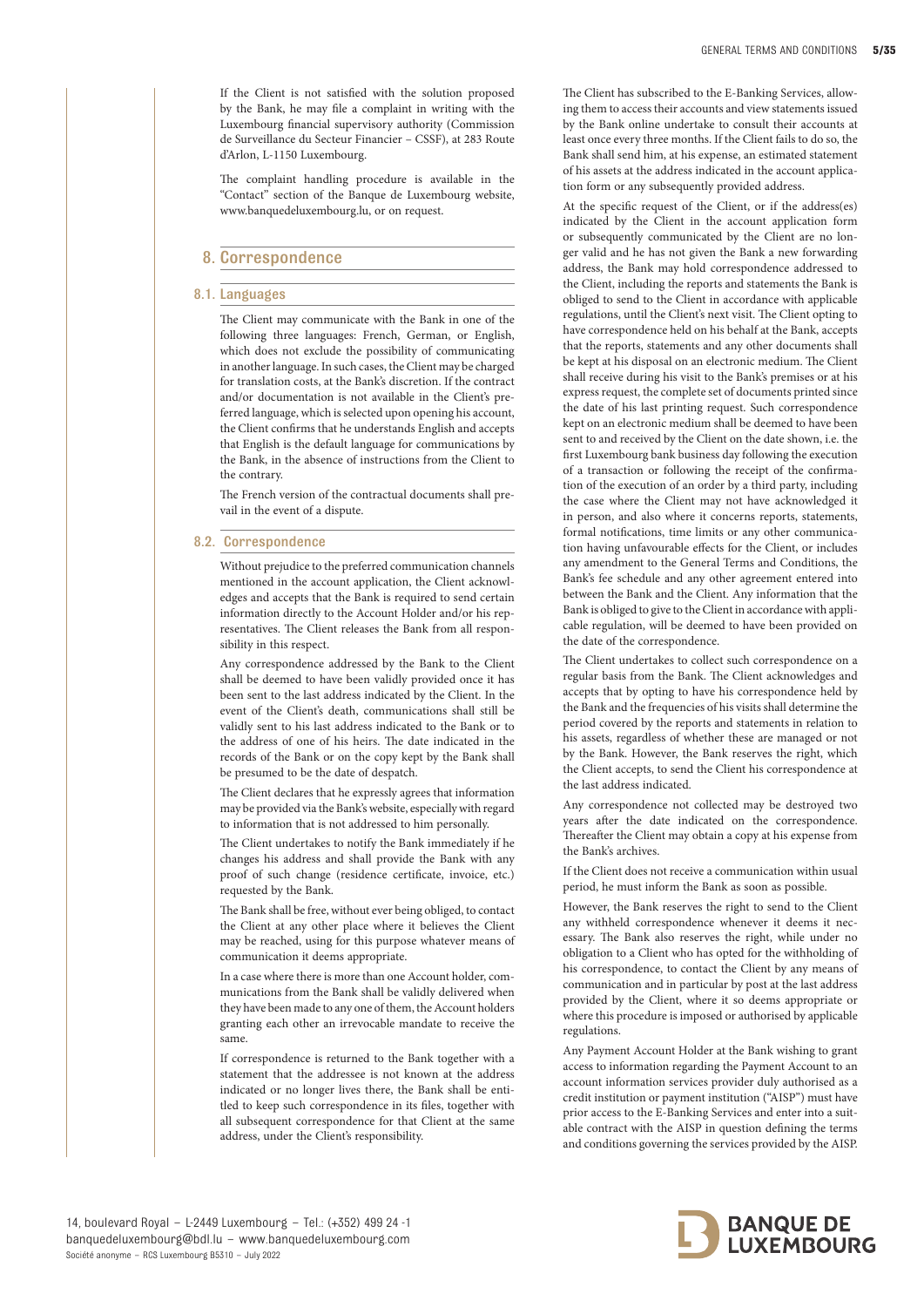The Bank will not establish any separate contractual relationship with the AISP chosen by the Payment Account Holder.

The Bank may refuse to grant an AISP access to the Client's account in the event of unauthorised or fraudulent access on the part of said AISP. The Bank shall inform the Client as quickly as possible of the decision to refuse and grounds for the refusal, in the usual manner, provided that supplying this information is not unacceptable for objectively justified security reasons or prohibited by law.

**The Bank shall not be liable for losses or other consequences arising from the Client's or a third party's failure to receive or acknowledge communications from the Bank and/or for any other consequences that may arise from taking account of the instructions of the Account Holder(s) and/or the Attorney(s) or representative(s) concerning the authorised means of communication, the despatch or holding of his correspondence or the granting of a right of access to information relating to the Client's account, or for the consequences that may arise from the means of communication used, such as telephone, fax or electronic mail, and from the communication or use of an identifier, code, password or LuxTrust "Signing Server" (LuxTrust Scan or LuxTrust Mobile) certificate given by the Bank in particular with regard to distance transactions and consultations, as well as any payment initiation or account information services provided to the Client by a third party.**

#### 8.3. Reports and statements

#### **Statement of Account transactions**

The Bank shall send or make available to the Client a statement of transactions listing all the transactions registered on his account. These statements shall be sent via the communication channel chosen by the Client in the account-opening application form, which can be changed at a later date, at the frequency expressly chosen by the Client and without prejudice to his rights.

Regardless of the frequency agreed for receiving statements, the Client may expressly request an order execution confirmation from the Bank on the first Luxembourg bank business day following the execution of the transaction or the receipt of the order execution transaction by a third party.

#### **Portfolio statement**

Clients holding financial instruments within the meaning of the MiFID II Rules on their account will receive an estimated statement of their assets once every three months or at any shorter intervals chosen by the Client when opening his account, or as subsequently requested.

#### **Management report**

Clients to whom the Bank provides a portfolio management service shall receive a management report once every three months explaining the performance of the portfolio and the changes made during the relevant period, together with a Transaction Statement and an estimated statement of the assets on the account.

#### **Information on financial losses under the investment management service**

The Bank shall inform Clients to whom it provides a portfolio management service if the total value of the managed portfolio, as valued in the most recent management report, falls by ten (10) percent, and each time it falls by ten (10) percent thereafter, at the end of the bank business day on which this threshold was exceeded at the latest (or, if this did not occur on a bank business day, at the end of the following bank business day).

#### **Investment advisory report**

Prior to the execution of any transaction carried out under an advisory agreement, the Bank shall make an investment advisory report available to Clients to whom it offers an investment advisory service containing, in particular, an overview of the advice provided and the manner in which the planned transactions are in line (or not) with the Client's investment strategy and Investor Profile.

When the Client submits an investment order using a remote communications channel and it is not possible to send an investment advisory report in advance, the Client accepts that he/she will systematically receive this investment advisory report in a durable medium within a reasonable timeframe following the execution of the transaction. Nevertheless, the Client may always request that execution of any transaction be delayed so that he/she can receive the investment advisory report in advance. In such cases, he/she shall expressly inform the Bank before submitting the order.

## **Regular assessment report under the advisory service**

Where so required under a specific agreement, the Bank shall provide the Client with an annual assessment report assessing the suitability of the account in terms of the Client's Investor Profile and investment strategy.

#### **Costs and fees report**

When the Bank receives instructions concerning assets managed outside of an advisory agreement or discretionary management mandate, the Client shall receive an estimate of the costs and fees associated with the financial instruments and the investment or associated service provided by the Bank, on the basis of a reasonable estimate.

Once a year, the Client shall receive a report of all the costs and fees associated with the financial instruments and any investment or associated service provided by the Bank during this time. Clients receiving investment services shall receive an illustration of the cumulative effective of fees on their return on investment.

The Client may ask the Bank at any time for more information about these reports.

Professional Clients and Eligible Counterparty Clients shall exempt the Bank from giving them information about costs and fees associated with financial instruments prior to transactions in the case of the execution and/or reception and transmission of execution-only orders, as referred to in Article 12 of these General Terms and Conditions.

#### **Statement of fees related to Payment Account services**

The Bank provides Consumer Clients with an annual statement of all fees incurred as well as, where applicable, information regarding interest rates for the services linked to their Payment Accounts in accordance with Directive 2014/92/ EU of the European Parliament and of the Council of 23 July 2014 on the comparability of fees related to payment accounts, payment account switching and access to payment accounts with basic features ("PAD") and its implementation in national law. This statement is provided in EUR or another currency to be agreed by the Consumer Client and the Bank.

#### **Information on leveraged financial instruments or contingent liability transactions**

Private Clients who hold positions in leveraged financial instruments or who conduct contingent liability transactions shall be notified by the Bank whenever the value of each instrument falls by ten (10) percent from its initial value, and for each multiple of ten (10) percent thereafter.

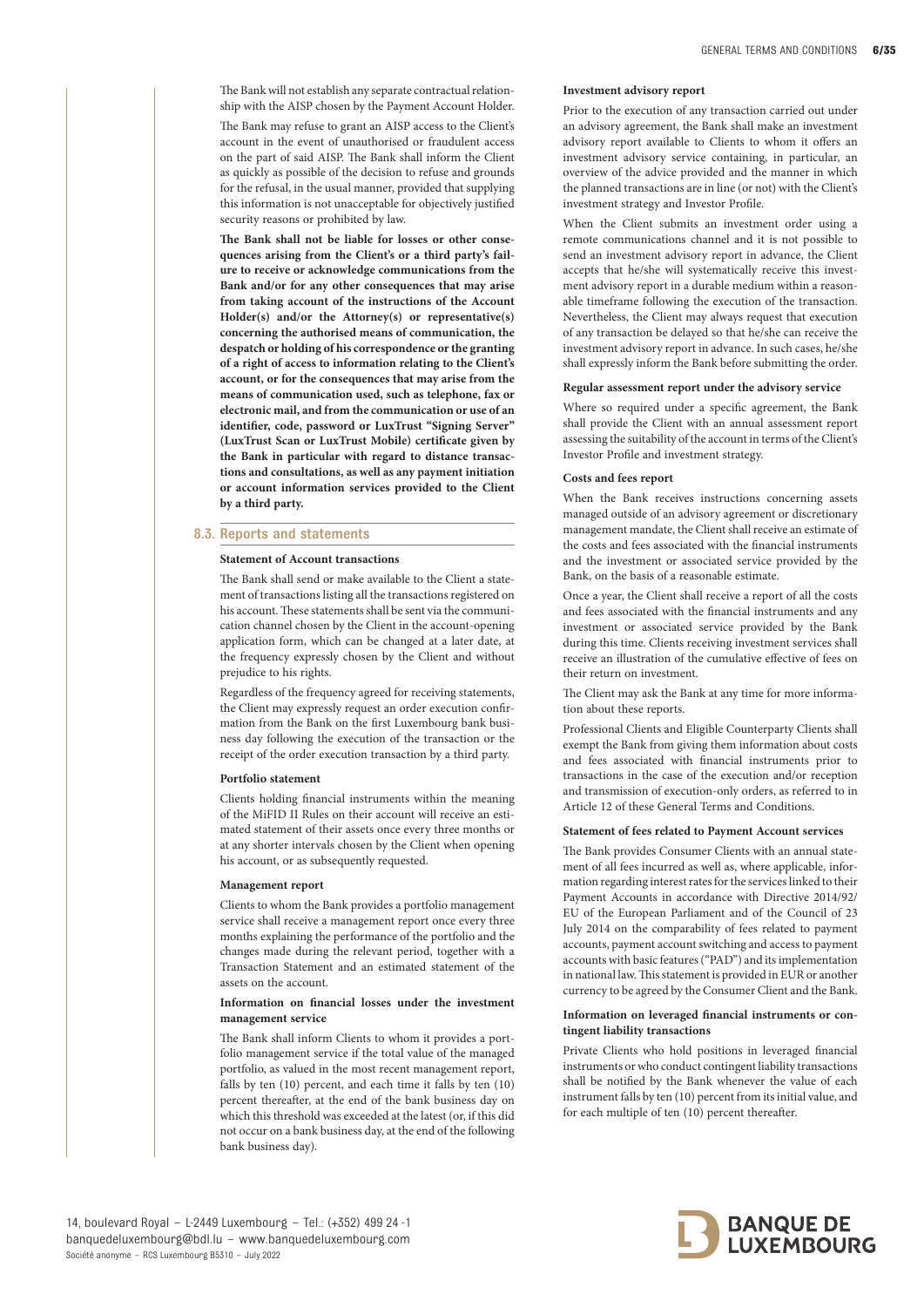#### **Suitability report**

When the Bank receives instructions concerning assets managed outside of an advisory agreement or discretionary management mandate, the Bank shall keep a record of any warning given to a Private Client if the purchase of an investment product or service has been assessed as being potentially unsuitable for the Client or if the Client has not provided enough information for the Bank to carry out an assessment of its suitability. The Bank shall keep a record of whether the Client has asked to proceed with the transaction in spite of this warning, and if so, whether the Bank agreed to go ahead with the transaction at the request of the Client.

## 9. Payment services

The Bank may provide payment services to Clients, such as cash deposit and withdrawal services, credit transfers, standing orders, direct debits, execution of payment transactions using debit or credit cards, as well as the issue and/ or acquisition of payment instruments.

#### 9.1. Beneficiary details

For the execution of payment orders, the Client undertakes to communicate to the Bank the IBAN and the BIC code (SWIFT) of the beneficiary's account. With regard to execution of payment orders for which the account number is indicated in a format other than IBAN, or for which the account number does not exist in IBAN format, the Client must provide the Bank, under his sole responsibility, with all information enabling the identification of the beneficiary's account and bank.

**In case of discrepancy between the name, the account name or the account number, the Bank shall not be liable for credit transfers where only the account number is taken into consideration. The Bank shall not be responsible for the non-execution or incorrect execution of the credit transfer if the account number given is incorrect. If the Client asks the Bank to recover funds involved in the incorrect credit transfer, the Bank may pass on the recovery costs to the Client, irrespective of whether the funds are subsequently recovered.**

#### 9.2. Authorisation of payment orders

The Bank shall only execute payment orders if they have been authorised by the Client. A payment order is deemed to have been authorised if the Client has granted his consent in a manner agreed with the Bank in Article 3 of these General Terms and Conditions. A payment order can be authorised before or after execution and can also be given via the beneficiary or the payment initiation services provider duly authorised as a credit establishment or payment institution and having a mandate from the Payment Account Holder to initiate payment orders for the Account Holder's account with the Bank (hereinafter "PISP"). PISP, the Payment Account Holder must have prior access to the E-Banking Services and enter into a suitable contract with the PISP in question defining the terms and conditions governing the services provided by the PISP. The Bank will not establish any separate contractual relationship with the PISP chosen by the Client.

#### 9.3 Cut-off time for payment orders

The time of receipt of the payment order is the time at which the payment order is received by the Bank.

Payment orders received on a non-Luxembourg bank business day or after the cut-off time shall be considered as having been received on the next banking day in Luxembourg. Unless otherwise stipulated, the cut-off time for receiving payment orders shall be 15:00.

If the Bank and the Client agree on a particular day for the execution of a payment order, this day shall be deemed to be the date of receipt of the payment order. In the event that the day agreed is not a bank business day in Luxembourg, the date of receipt of the payment order shall be postponed to the next bank business day in Luxembourg.

#### 9.4. Payment order cancellation

Unless otherwise stipulated, the Client may not revoke a payment order once it has been received by the Bank.

When a payment transaction is initiated via his PISP, beneficiary or intermediary, the Client cannot revoke the payment order after consenting to the initiation of the payment transaction by the PISP or after consenting to the execution of the payment transaction in the beneficiary's favour.

However, if the Client and the Bank agree that the execution of a payment order shall commence on a particular day or following a determined period or the day on which the Client has made the funds available to the Bank; or in the case of direct debits for which the Client is the payer, the Client may revoke the payment order at the latest at the end of the Luxembourg bank business day preceding the agreed day for the funds to be debited.

The instructions given by the Client to the Bank to effect regular payments (standing orders) shall be executed until the Bank implements a revocation issued by the Client. The Client acknowledges and accepts that there may be a delay between the revocation of a standing order being received and its implementation. He releases the Bank from any liability in relation to the execution of a standing order between receipt and implementation of such a revocation.

## 9.5. Payment order execution

Payments made in euros within or outside the European Economic Area, payments made within Luxembourg in a European Economic Area currency other than the euro without a foreign exchange transaction, and transactions with a single conversion between the euro and another European Economic Area currency, if the conversion is made in the member state of this other currency and the credit transfer is made in euro, are executed no later than the end of the first Luxembourg bank business day after their receipt. This deadline may be extended by one extra day if the payment order is given to the Bank in paper form.

Other payment transactions executed within the European Economic Area are executed within four (4) Luxembourg bank business days at the latest following receipt of the payment order.

For all other payments and in the absence of special agreement, applicable legal or regulatory provisions to the contrary, the agreed time period for the execution of a payment order shall be at the latest the tenth Luxembourg bank business day following the date of acceptance by the Bank of the payment order.

In the event that the currency of the account to be credited or debited is different from the currency of an incoming or outgoing credit transfer order, the Bank may convert the payment order to the market bid price for incoming funds, or the market asking price for outgoing funds.

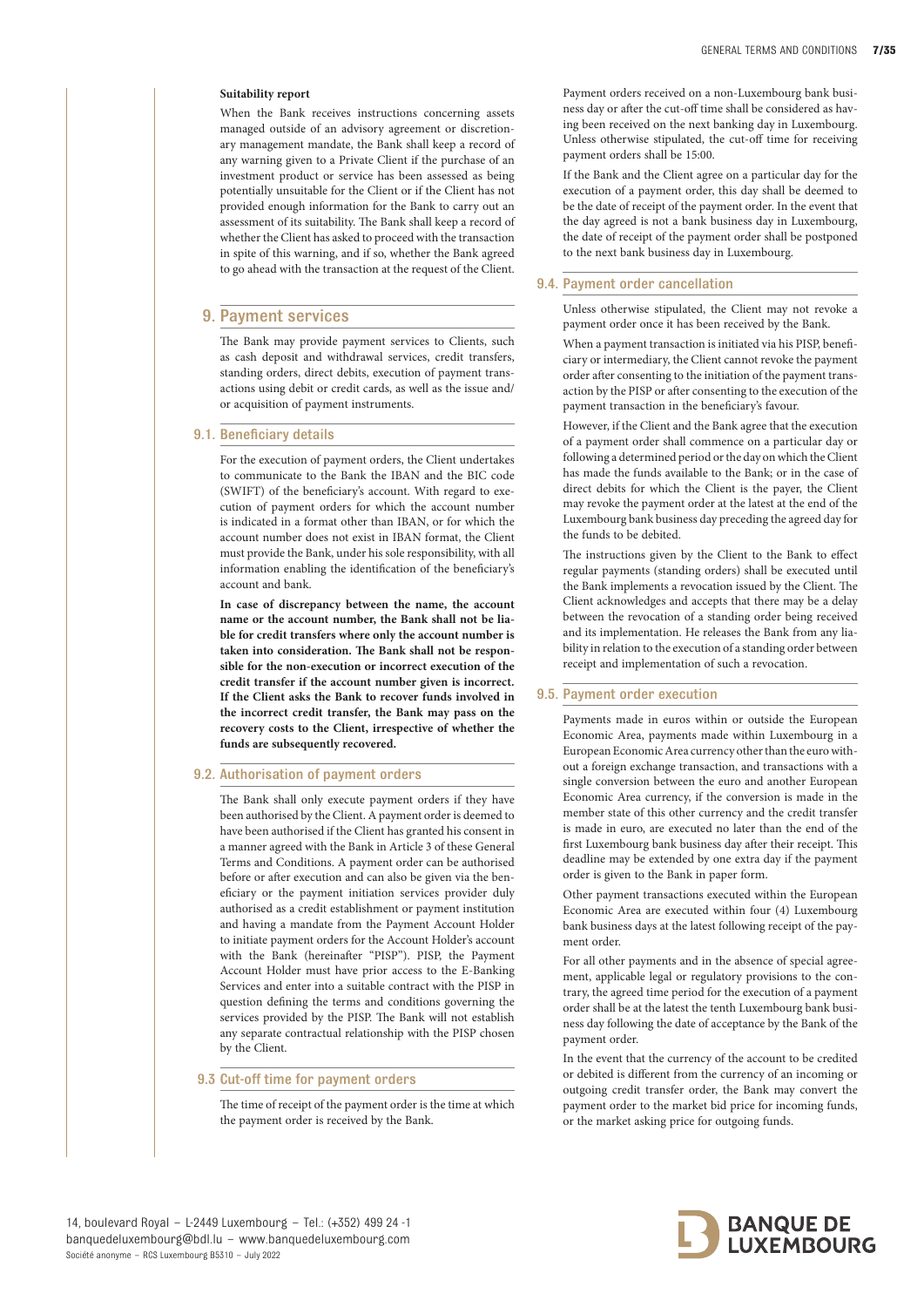#### 9.6. Rights and obligations of the Bank

The Bank reserves the right to refuse credit transfers made by or in favour of the Client when the Bank deems that it will not be able to execute them due to the conditions specified by the Client or because such credit transfers do not comply with national and/or foreign legal or regulatory provisions in force.

**Except in the event of gross misconduct on its part, the Bank shall assume no liability for losses, errors or delays attributable to its correspondents or in relation with the use of means of communication, transmission or transport using the services of public organisations or private undertakings, or payment initiation services provided to the Client by a PISP.**

The Bank has set up anti-fraud measures, made available to Clients, in an attempt to combat the risk of fraud and limit the amount and/or destination of credit transfers. The Bank reserves the right to suspend or cancel the payment methods made available to the Client (such as debit or credit cards or access to the E-Banking Services) and/or to refuse to execute a payment order and shall inform the Client by such means as it considers appropriate if it suspects or detects a fraudulent payment involving the Client's account. The Bank may refuse to grant a PISP access to the Client's account in the event of unauthorised or fraudulent access on the part of said PISP. The Bank shall inform the Client as quickly as possible of the decision to refuse and grounds for the refusal, in the usual manner, provided that supplying this information is not unacceptable for objectively justified security reasons or prohibited by law.

The Client shall not be entitled to a refund if he has consented to the execution of a payment transaction directly with the Bank. The Bank shall only be obliged to correct an unauthorised or incorrectly executed payment transaction within the European Economic Area if the Client is acting as a Consumer and if he informs the Bank immediately upon detecting this payment and no later than thirteen (13) months after the date on which the account was debited.

As regards the Client acting as a Consumer, the Bank shall be responsible for providing proof that the disputed payment transaction was authorised and/or correctly executed.

In the case of an unauthorised payment transaction about which a complaint has been submitted according to the above-mentioned procedure, the Bank shall refund the unauthorised payment to the Client no later than the following business day, unless the Bank has good reason to suspect fraud and informs the Commission de Surveillance du Secteur Financier (CSSF), headquartered at L-1150 Luxembourg, 283 route d'Arlon. Where appropriate, the Bank shall restore the Payment Account debited to the position it would have been in if the incorrect payment had not taken place. If the transaction was initiated by a payment initiation service provider and the Client sends its request to the Bank in accordance with the above conditions, the Bank shall refund the Client in accordance with the same conditions.

Where the Bank is at fault for failure to execute, incorrect execution or late execution of a payment transaction of which the Client is the beneficiary, the Bank shall provide the payment amount to the Client as quickly as possible and credit the Client's account with the booking date that would have been attributed if the transaction had been executed correctly. In such cases, the Bank shall also reimburse the Client for the fees for which it is liable and interest charged to the Client as a result of the failure to execute or incorrect execution (including late execution) of a payment transaction.

In the case of a payment transaction that has not been executed or has been executed incorrectly for which the payment order was initiated by the Client, the Bank shall immediately, upon request, irrespective of whether or not it is responsible, trace the payment transaction and notify the Client of its findings at no extra charge.

If an unauthorised payment transaction is initiated by a PISP or the PISP is responsible for the failed, inaccurate or late execution of a payment transaction it initiated, the Client will contact the Bank to report the issue and have the transaction rectified. The PISP must immediately compensate the Bank for any losses suffered including the payment transaction amount repaid to the Client. To that end, the Client hereby agrees to subrogate to the Bank his right to seek redress from the PISP in such circumstances.

If the Client issues an account information or payment initiation request to a third-party AISP or PISP, the Bank transfers the Client's personal data to a company based in Luxembourg (the manager of the application programming interface, or API), which will also process the data.

## 9.7. SEPA direct debits

A direct debit involves debiting the Client's account at the initiative of his creditor on the basis of a direct debit mandate given by the Client to his creditor.

AS of 1 February 2014, only SEPA direct debits can be used for payments in euro in Luxembourg and to other SEPA countries<sup>3</sup>, under the following two schemes:

- SEPA Core direct debits, intended for Consumer Clients as well as professional Clients, i.e. those acting within their business or professional activity;
- SEPA B2B (business-to-business) direct debits, exclusively intended for professional Clients.

#### 9.7.1.Prior direct debit mandates

Mandates signed before 1 February 2014 remain valid after this date. In the absence of formal suspension or cancellation by the Client, the Bank is entitled to debit the Client's account in executing a collection order for a direct debit established before 1 February 2014, under the SEPA scheme chosen by the Client's creditor.

## 9.7.2. Terms and conditions applicable to all types of SEPA direct debits

The Bank shall not be held liable for the accuracy of the information provided by the creditor, or for the frequency or amounts of the collection orders submitted and debited from the Client's current account. Collection orders received by the Bank under the terms of a SEPA direct debit are deemed to originate from the creditor specified therein and to carry instructions for debiting the specified amount from the Client's current account. The Bank shall not be responsible for checking the authenticity of the collection order or its origin, and shall not be held liable in these regards.

The Bank is not obliged to execute SEPA direct debit payment orders if the account balance is insufficient on the execution date, and may reject the collection order accordingly. In this case, the Bank is authorised to inform the creditor's bank of the reason for rejection, i.e. "insufficient funds on the account".

<sup>3</sup> The Single Euro Payments Area (SEPA) consists of all the member states of the European Union, as well as Iceland, Lichtenstein, Norway, Switzerland, Monaco, San Marino, Vatican City and Andorra.

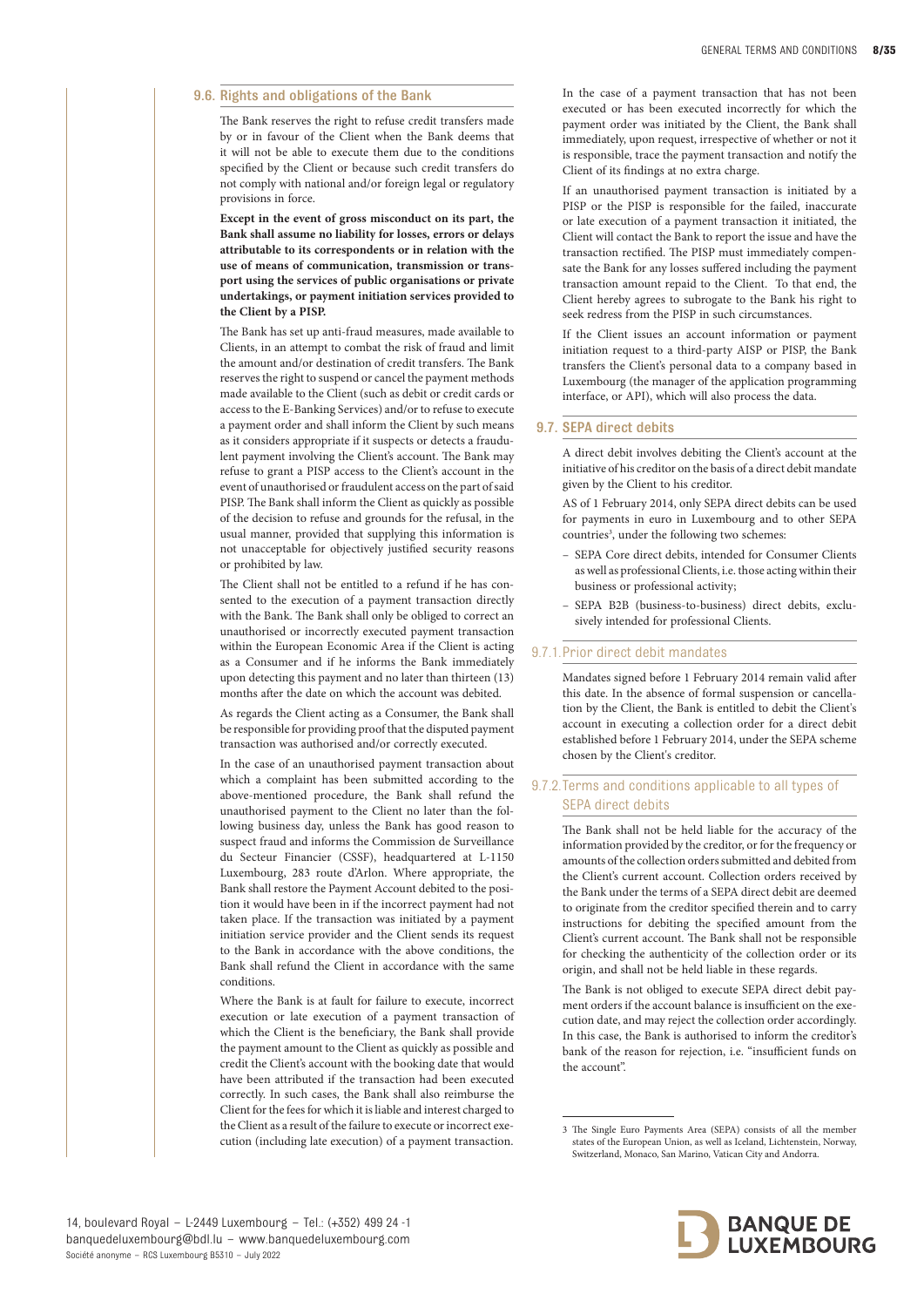The Bank is entitled to reject any SEPA direct debit collection order that is submitted more than thirty-six (36) months after the last payment for the same SEPA mandate. A collection order may be rejected at the request of the Client, providing the Bank is notified no later than the Luxembourg bank business day before the execution date.

9.7.3. Limitations on SEPA Core direct debits

The Client may instruct the Bank to reject any SEPA Core direct debits or to limit payments:

- to a specific amount;
- to a specific frequency;
- to one or more specific creditors, whose identifiers shall be provided to the Bank. The Client must inform the Bank of any change in the identifiers of authorised creditors, and the Bank shall not be held liable if the Client does not provide such information.

#### 9.7.4. Specific terms for SEPA B2B direct debits

The Client must immediately provide the Bank with a copy, which he shall certify as a true copy, of SEPA B2B direct debit mandates signed with his creditors. The Client must also immediately inform the Bank, in writing or by any other agreed means of communication, if a mandate is cancelled or amended or if he no longer qualifies as a professional and acts instead in the capacity of Consumer. The initial information and any subsequent change to SEPA B2B direct debit mandates must reach the Bank no later than the last Luxembourg bank business day before the agreed date for the debiting of funds.

If the mandate details contained in the collection file do not match the mandate provided by the Client, the Bank shall reject the collection order and shall not be required to inform the Client. The Client shall bear full responsibility for the failed execution of the collection request.

If the Client fails to notify the Bank of the amendment of a mandate and the creditor submits a collection request under the old mandate, the Bank, not having been notified, shall execute this request. Amounts debited on the basis of a SEPA B2B direct debit mandate are not eligible for refund under article 9.7.5.

#### 9.7.5.Entitlement to refund

A Client whose account has been debited with a payment initiated by the beneficiary can request a refund if he proves that the exact amount of the transaction was not indicated when authorisation was given and that the amount exceeds the amount that the Client might reasonably expect, based on his earlier spending patterns, the conditions set forth in his contract and the relevant circumstances in this case.

However, the Client cannot claim that the exchange rate applied caused the amount to increase over and above what he reasonably expected.

Moreover, the Client shall not be entitled to a refund if he has given his consent directly to the Bank and, where appropriate, where the information on the future payment was provided or made available to the Client in the agreed manner, at least four (4) weeks before the due date.

Similarly, the Client shall not be entitled to a refund in the case of payment transactions initiated by the beneficiary outside SEPA.

This is without prejudice to the Consumer Client's unconditional right to a refund for EUR direct debits between SEPA countries. Requests for refunds must be submitted to the Bank as soon as possible and no later than eight (8) weeks after the date on which the account was debited. Within ten (10) business days after the refund request is received, the Bank shall either refund the transaction amount or, if it has authority to do so, justify its refusal to refund the amount and indicate the bodies to which the Client may subsequently appeal. In this context the Client, regardless of whether he is a Consumer or a professional, may request a refund of an amount debited from his account under the SEPA Core scheme, without having to justify such request. SEPA B2B direct debits are not eligible for refund.

This is without prejudice to the Client's right to a refund for unauthorised or improperly executed payment transactions pursuant to Article 9.6 of these General Terms and Conditions, where it is established that responsibility for the improper execution or failure to execute the payment order lies with the Bank, and unless the Bank proves that the beneficiary's payment service provider received the payment transaction amount.

#### 9.7.6.Disputes between the Client and his creditor

Legal relations between the Client and his creditors shall have no bearing on the relationship between the Bank and the Client and shall not give rise to claims on the Bank. The Bank is a third party in disputes between the Client and his creditor. Where applicable, the Client is responsible for settling any disputes pertaining to the execution of direct debit payments directly with his creditor.

# 10. Information regarding the nature and risks of financial instruments

#### **Investor Guide**

The Client acknowledges that he has been informed of the nature and characteristics as well as of the risks involved in the main financial instruments on which the Client may wish to carry out transactions, by way of the "Investor Guide", which the Bank has prepared and made available to the Client.

#### **The "ESG Policy"**

The Client acknowledges that he has been informed concerning the Bank's internal approach to the incorporation of ESG factors into the services offered by it. The Client has been informed that the ESG Policy and any other information necessary within the ambit of regulations applicable in the area of sustainable finance, such as the SFDR and the Taxonomy Regulations, are published on the Bank's website www.banquedeluxembourg.lu or are available upon request.

Clients who do not have internet access or who wish to obtain a paper version of the ESG Policy should contact their usual adviser or pass by the Bank.

#### **The Key Investor Information Document (`KIID')**

In accordance with the law of 17 December 2010, as amended, concerning undertakings for collective investments in transferable securities (hereinafter "UCITS"), the Bank shall, on a permanent basis and free of charge, keep at the Client's disposal and make available the latest version of the KIID pertaining to a range of UCITS funds.

#### **KID - Key Information Documents for Packaged Retail and Insurance-based Investment Products**

In accordance with Regulation (EU) no. 1286/2014 of the European Parliament and of the Council of 26 November 2014 on key information documents for packaged retail and insurance-based investment products (hereinafter "PRIIPs") as amended, the Bank shall, on a permanent basis and free

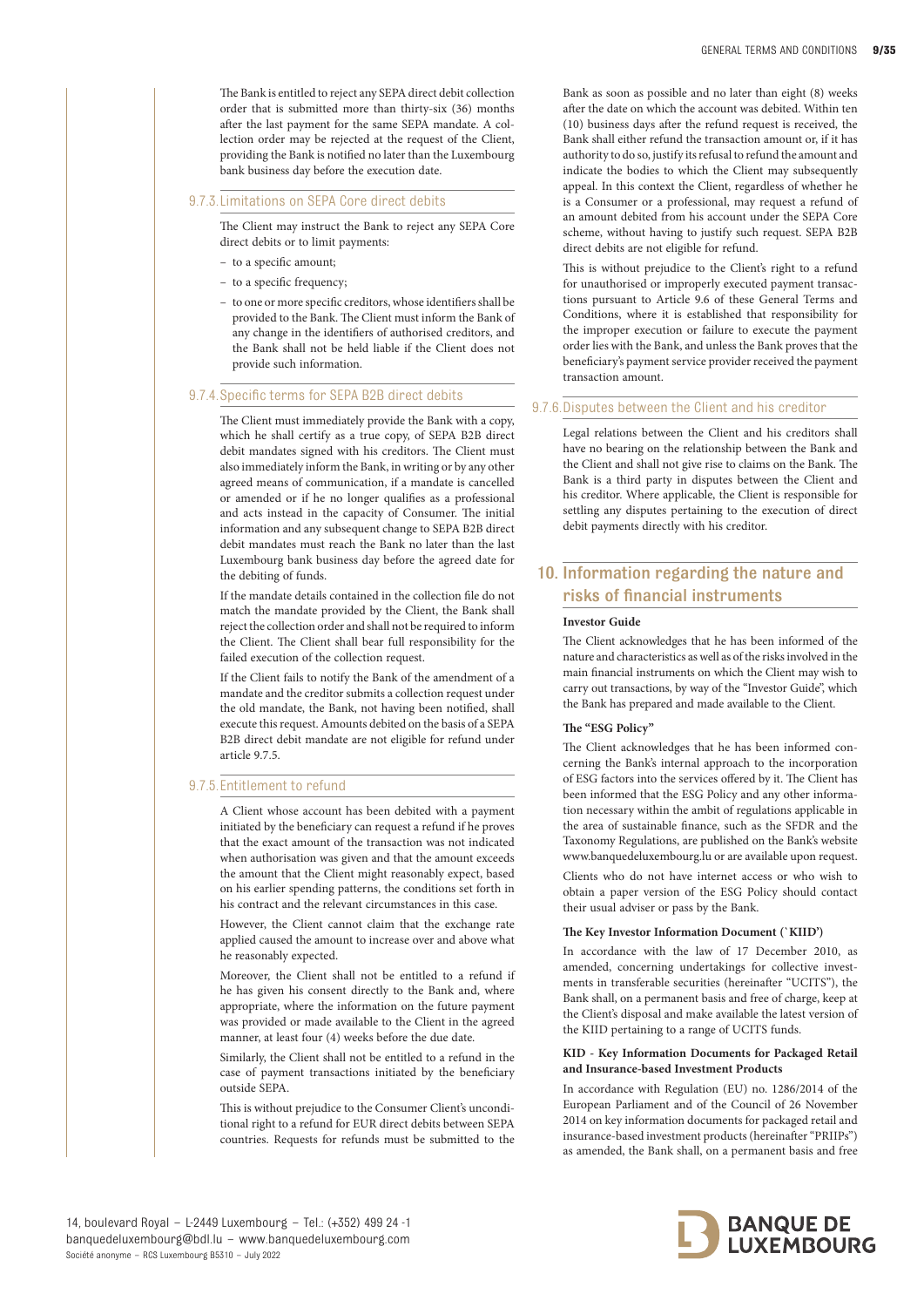of charge, keep at the Client's disposal and make available the latest version of the KID pertaining to a range of PRIIPs.

The Client may view the electronic versions of the UCITS KIIDs and the electronic versions of the PRIIPs KIDs on the Bank's public website at www.banquedeluxembourg. com. Clients who do not have internet access or who wish to obtain a paper version of a KIID or a PRIIPS KID should contact their usual adviser or pass by the Bank.

Prior to communicating investment orders in a UCITS or PRIIPs to the Bank, the Client undertakes to systematically familiarise himself with the information in the respective KIID of the UCITS or KID of the PRIIPs concerned, which is available free of charge on the Bank's website or by submitting an informal request to the Bank. The Client who transmits orders in UCITS funds will already have consulted or received the relevant KIID or KID. In the event that the KIID or KID is not available on the website referred to above or in paper form, the Bank reserves the right to suspend or reject the Client's investment application form until the Bank has been able to make available to the Client the latest version of the KIID for the UCITS fund or the PRIIPs KID in question.

#### **Client obligation to seek information**

If a Client decides to trade in or purchase a product, service or transaction, it is his responsibility to consider the risks involved in such product, service or transaction and any associated strategy, without prejudice to any obligations of disclosure that may apply to the Bank.

#### **Taxation**

The tax treatment of transactions in financial instruments usually depends on the personal situation of the Client, and is subject to change. It is up to the Client to seek information on the tax treatment that applies to him. The Bank is under no obligation to advise him on tax matters in general.

The Bank is under no obligation to determine or check whether the Client is entitled to tax exemptions or relief on income paid on the securities deposited.

# 11. Execution Policy

In accordance with the MiFID II Rules, the Bank has defined and established an order execution policy (hereinafter the "Execution Policy") aiming to obtain the best result for the Client by taking into account the price, the costs, the speed, the likelihood of execution and settlement, the size, the nature of the order and any other consideration relating to the execution of the order. The execution policy forms an integral part of these General Terms and Conditions (annex 3) and is subject to change in accordance with Article 23 of the General Terms and Conditions.

## 12. Order execution

The Bank reserves the right to determine the way it executes all orders it receives from the Client or from any other person authorised to transmit orders, in accordance with its Execution policy. **The Client acknowledges that the Execution policy allows his orders to be executed outside a regulated market, multilateral trading facility (MTF) or organised trading facility (OTF) and expressly accepts this.**

Stock exchange, exchange or subscription orders from the Client shall be executed in accordance with the customs on the stock exchanges or markets to which they are transmitted at the choice of the Bank. The Bank will inform the Client,

at his request, of the execution status of his order. In addition, subscription orders are conditional on the Bank having received the necessary funds for the subscription and on any other condition that may be imposed by the issuer of the securities or by any other entity.

Unless otherwise agreed or unless the custom is otherwise, all orders expire thirty (30) days after the reception of the order by the Bank. The Client is required, at the time of transmitting his orders, to provide cover for the assets to be bought and to deliver the assets to be sold to his account with the Bank.

When the Client places a limit stock exchange order regarding shares admitted to trading on a regulated market, and whose market conditions do not allow a rapid execution of the order, the Client expressly authorises the Bank not to render such order public, when it deems it appropriate.

The Bank reserves the right:

- not to execute orders which, in keeping with local practice, cannot be transmitted in due time to its correspondents;
- not to execute an order to buy assets with the proceeds from the sale of other assets until such proceeds have been received in full;
- not to execute an order if the Client does not have the funds required for the transaction;
- not to execute an order to sell assets until such assets have been delivered in full;
- to allocate the proceeds of the sale of assets to offset the Client's commitments to the Bank, regardless of the nature of such commitments;
- to act as counterparty to the execution of orders to buy or sell assets notwithstanding the right to charge the Client brokerage fees and any other customary costs;
- unless the Client gives specific instructions otherwise, to select the stock exchange on which securities shall be purchased or sold;
- to aggregate the orders of different Clients or orders of Clients with orders put in by the Bank as Principal, with the assurance that such aggregation may not disadvantage the Client from a global point of view, in accordance with the Client's right to a fair and equal treatment of his interests and in compliance with the Bank's policy regarding conflicts of interests.

In addition, the Bank reserves the right to trade on the following Luxembourg bank business day for any order received on a non-Luxembourg bank business day or outside the Bank's opening hours, provided in all instances that the other conditions set forth in this Article or in the Execution Policy have been fulfilled. In the latter eventuality, the Bank shall only be bound by a best-efforts obligation and shall not be held liable if the order is processed on the following Luxembourg bank business day.

In the event of non-execution or late execution attributable exclusively to the Bank, the liability of the Bank shall be limited, except in the case of gross misconduct, to the sole loss of interest unless (i) its attention had been drawn specifically to the risk of a more extensive prejudice, and (ii) the Bank guaranteed in writing that the order would be executed within the stipulated time limits.

In order to guarantee the execution of the next net asset value (NAV), which is calculated for the UCI available for subscription at the Bank, subscription and redemption orders of UCI shares must be transmitted to the Bank at least two hours prior to the cut-off time as determined in the UCI's prospectus and this on a Luxembourg bank working day within the Bank's opening hours. Outside

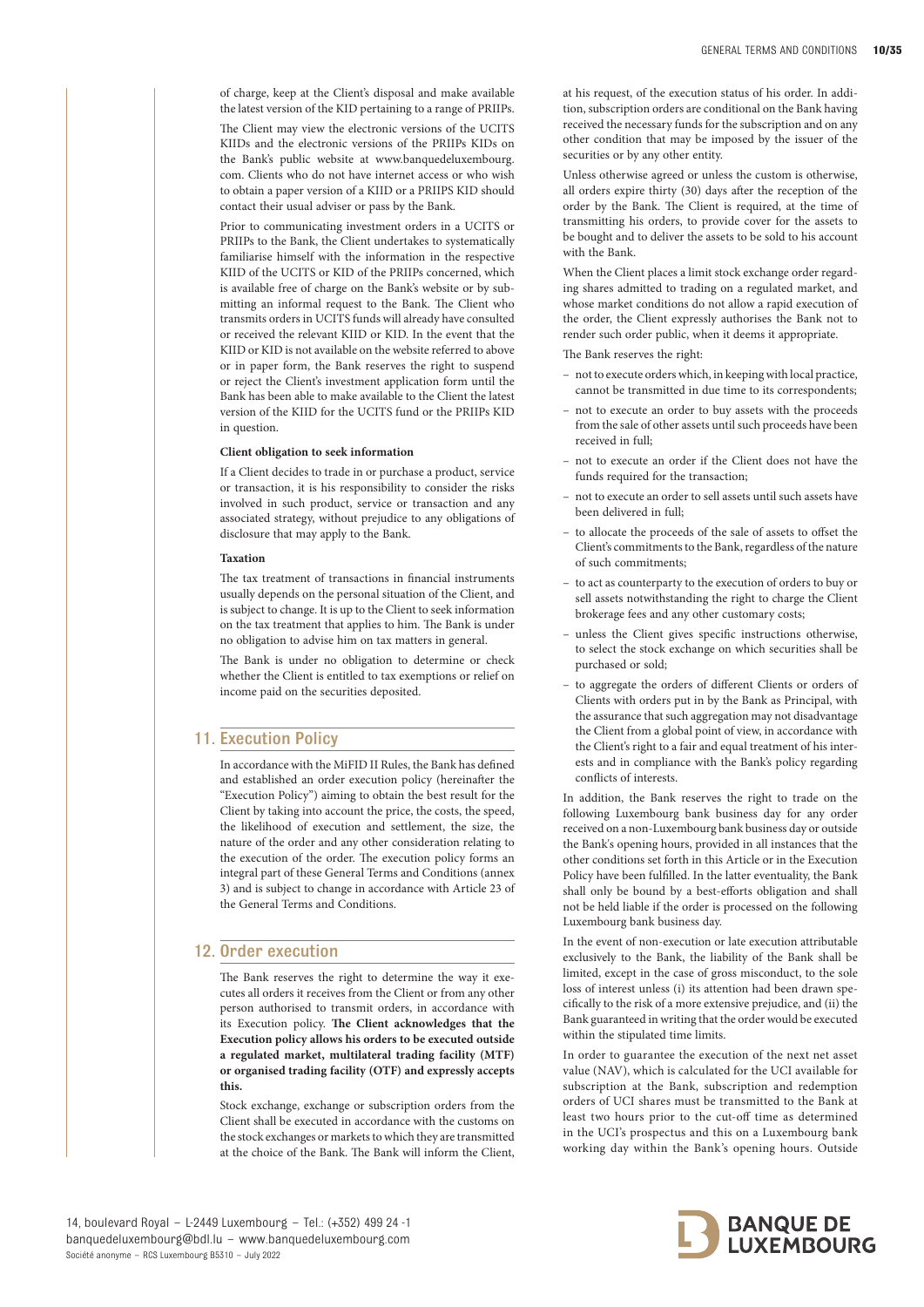this time limit, the Bank shall only be bound by a best-efforts obligation and shall not be held liable if the order is processed on the following Luxembourg bank business day. For all subscription orders for shares of UCIs which are not yet available for subscription at the Bank, the Bank shall reserve a period of two (2) Luxembourg bank business days for making the UCI available, and the order will be executed as quickly as possible and at the latest on the following Luxembourg bank business day.

The Client is aware that the Bank, in keeping with national and foreign legislation, and the Client's Investor Profile, may be required to reduce the investment universe proposed to the Client. In such a case, the Client accepts that the Bank (i) may not carry out an instruction given by him or his duly authorised Attorney or representative; (ii) may sell, exchange or transfer certain assets; and (iii) take any steps necessary to ensure that it complies with national and foreign legislation.

The Client accepts to bear the risk and the consequences of actions undertaken by the Bank in order to ensure that it complies with national and foreign legislations.

# 13. Receipt of assets

The Bank is authorised to accept and credit to one of the Client's accounts all assets received in the name of the Client or in favour of the name or the number of one of the Client's accounts. The Bank reserves the right at any time, but exceptionally, to refuse assets received in the name of the Client or in favour of the account name or the account number of one of the Client's accounts.

Subject to acceptance of the transaction by the Bank, cash assets paid into the account in the currency of the Payment Account are made available immediately on receipt and receive a value date.

# 14. Unity of accounts, set-off, interrelation of transactions and guarantees

If the Client is the sole Holder or Joint Holder of one or more accounts or sub-accounts with the Bank or of one of its branches or agencies, these accounts regardless of the qualification (i.e. account, subsidiary account, heading or root) in the documentation of the Bank shall constitute factually and legally binding elements or sub-accounts of one sole and indivisible current account regardless of the currency, type, term, heading or qualification of the different elements or sub-accounts. The credit or debit position of the Client towards the Bank shall only be established after the balances of all the elements or sub-accounts of the sole account have been converted into currency(ies) selected at the Bank's discretion. After conversion, the balance of the sole account is guaranteed by the real and personal collateral attached to one of the elements or sub-accounts of the account, and shall be immediately due for payment, together with debit interest and charges.

As settlement for all claims against the Client, regardless of their due dates or the currencies in which they are denominated, the Bank is entitled, without formal notice or specific authorisation, to set off all or part of the Client's assets and claims that it holds either directly or indirectly on behalf of the Client, at the Bank or at any other place in the Grand Duchy of Luxembourg or abroad. In case of an attachment order or conservatory measures concerning the Client's assets with the Bank, it is specifically agreed that all debts of the Client shall be considered as immediately due and that the set-off against the Client's assets has occurred prior to

such measure. In order to set off cash claims the Bank may terminate a term deposit before its maturity if necessary.

Without prejudice to any guarantee which it may have been given, the Bank is entitled to require at any time the constitution of new guarantees or an increase in those it has been granted in order to cover itself against any risk it may run on account of transactions with the Client. Should the Client fail to provide the guarantees thus required within the allowed period, the Bank shall have the right to realise the guarantees given to it in accordance with the legal provisions in force.

All the operations which the Client handles with the Bank shall be interrelated. The Bank shall consequently be authorised not to execute its obligations as long as the Client fails to execute any of the obligations incumbent upon him.

The Bank shall have a general withholding right in respect of all the assets and debt securities belonging to the Client that are deposited with the Bank or with a third party in the name of the Bank on behalf and at the risk of the Client.

The Client hereby pledges in favour of the Bank all financial instruments and precious metals held in custody now or in the future with the Bank, as well as all claims in whatever currency that the Client may have now or in the future against the Bank and that may result from deposits on account, (e.g. term deposit, savings account, current account). The pledged financial instruments, precious metals and claims will serve as a guarantee for any present or future financial obligations of the Client vis-à-vis the Bank whether in principal, interest, fees or costs (resulting inter alia from advances, loans, overdrafts, forward transactions, counter-guarantees, execution of instructions or any other cause).

If the Client does not honour, by the due date, any financial obligation towards the Bank, the Bank shall be immediately and without further notice authorised to realise the pledge in the most favourable manner for the Bank in accordance with the applicable legal provisions in Luxembourg. In particular, the Bank may appropriate or appoint a third party at its discretion to appropriate, before or after valuation, all or part of the financial instruments and precious metals (i) at market value determined, at the Bank's choice, by the Bank or by an independent expert appointed by the Bank, if the financial instruments or precious metals are not listed on an official stock exchange or traded on a regulated market, or (ii) if they are listed on an official stock exchange or traded on a regulated market, at the opening price on the main market for these financial instruments or precious metals on the date of the appropriation, or (iii) in the case of units or shares in an undertaking for collective investment which regularly calculates or publishes a net asset value – at the price of the last published net asset value (in the absence or suspension of regular publication of the net asset value, the Bank reserves the right to proceed with appropriation in accordance with point (i) above). Moreover the Bank may realise the pledge by private sale in a commercially reasonable manner or a sale over a stock exchange of the Bank's choice. The Bank is also authorised to set off its claims on the Client against all pledged assets of the Client, including financial instruments and/or precious metals the value of which shall be equal to their market value on the set-off date, as determined at the Bank's choice by the Bank or by an independent expert appointed by the Bank.

The Bank is authorised, at any time, to convert the pledged assets into the currency of its claims for the purpose of the enforcement of the pledge. The Bank is authorised to carry out at the Client's expense all necessary formalities and steps (including notification, registration, endorsement, valuation by an independent auditor) to ensure the validity and enforceability of this pledge.

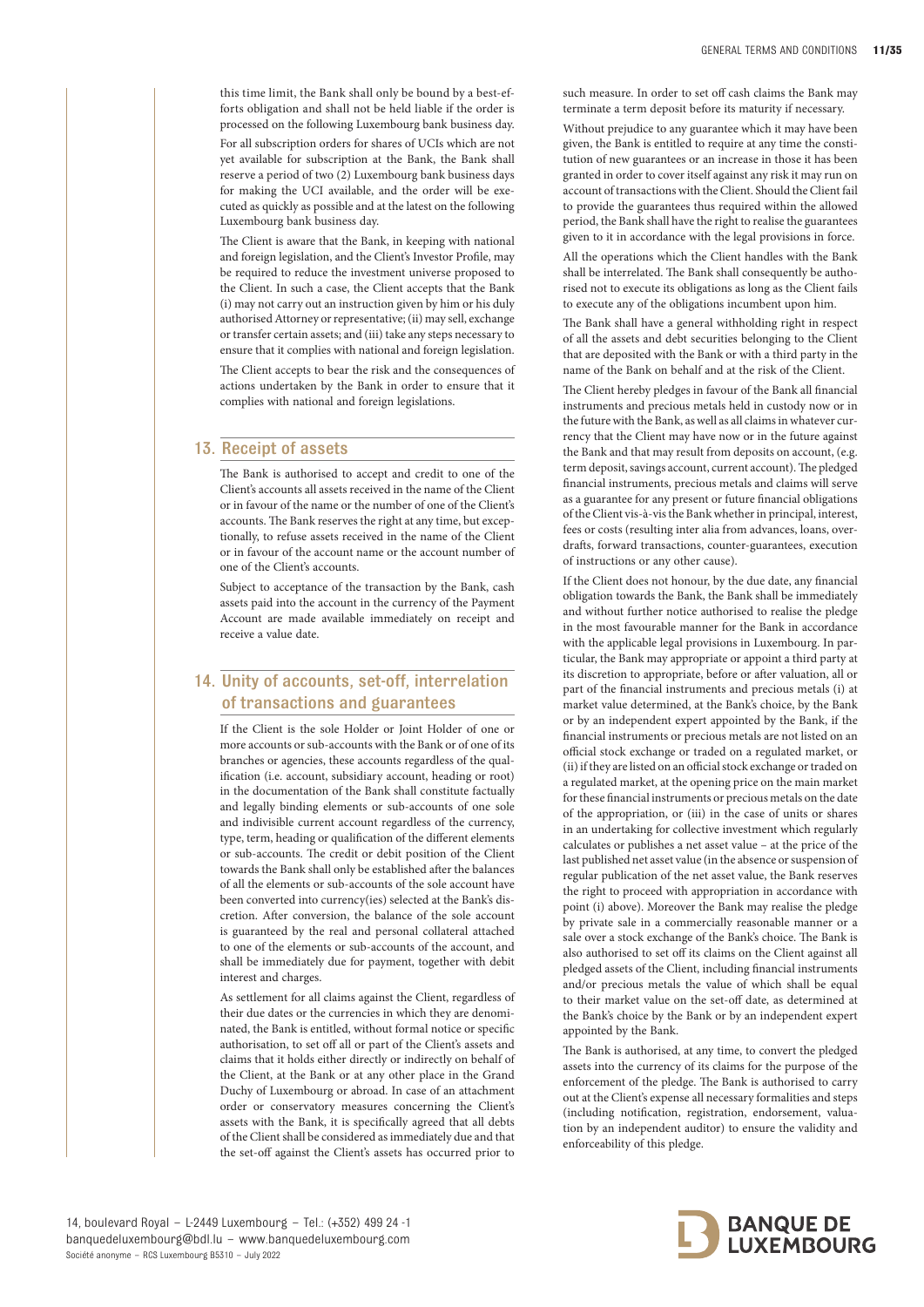# 15. Interest rates; reference indices; commissions, fees, taxes and other charges

## 15.1. Interest rates

In the absence of a special agreement to the contrary, the following provisions shall apply:

No credit interest shall accrue to current accounts in euro or foreign currencies.

The debit interest rate will be legally applied to debit balances without formal notice, subject to the special terms and conditions and without prejudice to customary account closing charges.

The debit interest rate will be determined by the Bank on the basis of market conditions by adding a supplement of up to ten percentage points to the rate applied to prime borrowers. This provision may not be interpreted as authorising in any manner whatsoever the holder of an account to overdraw that account.

The Bank reserves the right to change the debit interest rate or the credit interest rate at any time so as to take account, in particular, of any legislative or regulatory amendments or changes in local banking practices or the market situation, including those pertaining to the Client, to the Bank's policy or to currencies. The credit interest rate may even become negative under the effect of changes in market conditions and, where applicable, central banks.

If the Bank's reference rate or the credit rate applicable to the Bank's deposits at a central bank were to become negative, the Bank reserves the right to pass on this rate in whole or in part, even on the credit balance of the Client.

It shall endeavour to inform the Client of any such changes to the rate in the manner it deems most appropriate. Debit interest accruing on the accounts will be capitalised quarterly.

In the event of non-payment by the due date, the applicable interest rate shall be raised, by way of penalty, by two percentage points without formal notice or notification.

When calculating interest, both credit or debit, the Bank shall use, in accordance with standard banking practice, value dates, which may be different for cash deposits and withdrawals.

Unless agreed otherwise, when calculating interest, both credit or debit, after 1 January 2022, if an interest period starts or finishes on a day that is not a Luxembourg bank business day or if an interest payment date falls on a day that is not a Luxembourg bank business day, the date deemed to be the start or finish of the interest period or the interest payment date shall be carried forward to the following Luxembourg bank business day, provided that this day falls within the same calendar month, failing which the date in question shall be moved back to the previous Luxembourg bank business day.

## 15.2 Rates and other reference indices (Benchmark Regulation)

The Client is hereby informed that the Bank may use an index (hereinafter a "Reference Index") in relation to certain services and products that it offers to its clients.

A Reference Index is any index or reference index or combination of indices (as well as any index that replaces this Reference Index) to which reference is made within a transaction or any part of a transaction in order to determine an

amount payable, irrespective of the nature of the reference index concerned (reference index for the interest, exchange rate, etc.) and irrespective of the transaction concerned.

In accordance with Regulation (EU) 2016/1011 of the European Parliament and of the Council of 8 June 2016 on indices used as benchmarks in financial instruments and financial contracts or to measure the performance of investment funds and amending Directives 2008/48/EC and 2014/17/EU and Regulation (EU) No 596/2014, as amended or supplemented from time to time (hereinafter the "Benchmark Regulation"), the Bank must adopt and keep up to date robust written plans describing what action it will take in the event of a material change to or the cessation of a Reference Index used by it.

These plans must be referred to in the contractual relationships with clients.

Accordingly:

- In the event of specific contractual arrangements concluded between the Bank and the Client regarding transactions linked to a Reference Index, the action taken in the event of a material change to or the cessation of the Reference Index concerned shall be incorporated into the specific agreement. The specific agreement shall apply on a priority basis and its terms shall prevail.
- If no specific agreement is concluded or in the event that any such specific agreement does not indicate what action will be taken in the event of a material change to or the cessation of the concerned Reference Index, the provisions of the General Terms and Conditions set out below shall be applicable.

These provisions shall apply to any transaction or any part of a transaction concluded hitherto or henceforth, whether already executed or yet to be executed, that refers to a Reference Index, excluding any that expressly refer to a specific agreement.

The Reference Index shall be replaced by a new reference index (hereinafter the "Replacement Index") in the event that the Reference Index used for a transaction:

- is affected by an event, the effect of which is that the Bank and/or the Client is/are not, or will not be, authorised under any applicable law or regulation to use the Reference Index to comply with their respective obligations under the transaction; and/or
- is cancelled, or the administrator of the Reference Index has ceased or will cease to provide the Reference Index, definitively or indefinitely; and/or
- is not, or at a defined date in the future will no longer be, representative of the underlying market and the economic reality that the Reference Index aimed to measure and is unlikely to be reinstated as representative; and/or
- is impossible to obtain on a date on which a calculation has to be made to determine the amounts payable; and/or
- no longer reflects the costs incurred by the Bank in relation to the refinancing, for reasons that are compelling and out of the Bank's control, or if the authorities publish provisions that result in a material change to the economic, financial and/or monetary context prevailing at the time the transaction is concluded that make it impossible for the Bank and/or the Client to comply with its obligations in relation to the transaction; and/or
- no longer complies with the applicable regulations, including more specifically the Benchmark Regulation. The Reference Index is deemed in particular, but not exclusively, not to be compliant with applicable regulations:

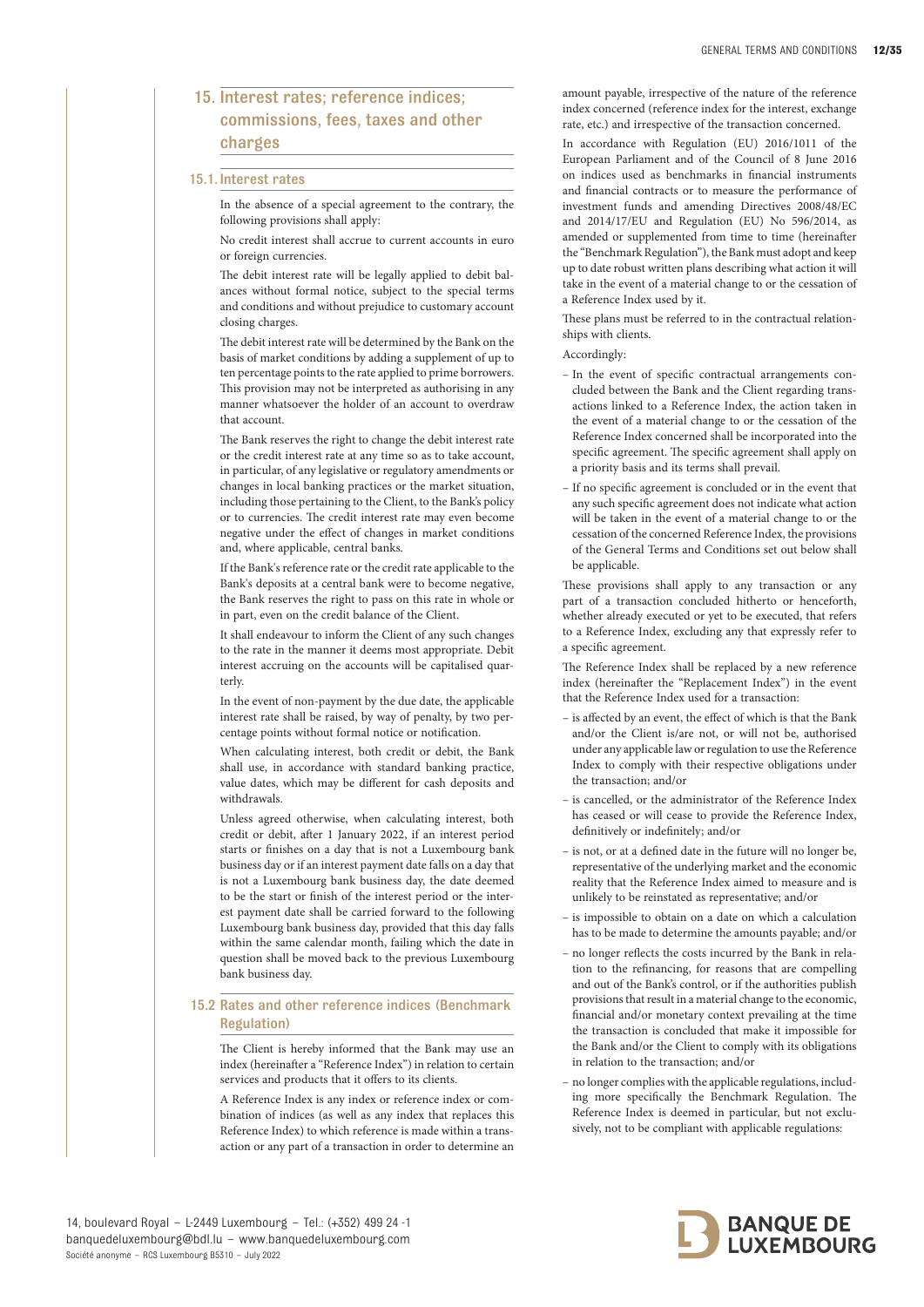- in the event of a material change in one of the parameters for computing the Reference Index, even if the Reference Index formally continues to exist; and/or
- if the Reference Index ceases to vary, transforming the initially variable Reference Index into a form of fixed rate, for example if the value of the Reference Index remains fixed at the last level of the Reference Index.

For the remainder of the transaction, this Replacement Index shall constitute the new reference index (or the new method for calculating the Reference Index) officially designated or recommended by the administrator of the index, by the competent authority or according to law (where applicable) in order to replace the Reference Index affected.

If no Replacement Index has been officially designated or recommended, the Replacement Index shall be the index that the Bank regards in good faith as a commercially reasonable alternative to the Reference Index affected, taking into account market practices.

The Bank shall inform the Client of the new Replacement Index, its effective date and, where applicable, any other Replacement Index used during a transitional period according to the means of communication agreed upon, which shall apply automatically.

Unless agreed otherwise, all other terms relating to the transaction shall remain applicable.

# 15.3. Commissions, fees, taxes and other charges

The Bank is authorised to directly debit the Client's account of disbursements, expenses (in particular administrative, legal or extra-legal, including lawyer charges and fees, bailiff fees or their equivalent), commissions, interest, duties, taxes and other charges incurred by it or charged to it by its correspondents or service providers in the Grand Duchy of Luxembourg and abroad, associated, directly or indirectly, with the Client's account(s) and/or the Client's asset(s) deposited with the Bank.

The same applies to administrative charges related to the submission and examination of a deposit application, when, under the current regulations on inactive assets and under penalty of a fine, the Bank is required to deposit the assets held by the Client with the Caisse de Consignation in Luxembourg.

The Client mandates the Bank to request the repurchase of redeemable shares in undertakings for collective investment or the sale of any other security registered to his account up to the amount of the disbursements, expenses (in particular administrative, legal or extra-legal, including lawyer charges and fees, bailiff fees or their equivalent), commissions, interest, duties, taxes and other charges specified above, to debit this amount from the proceeds of the redemption or sale of these securities, as the case may be, and to collect it, if the Bank has paid this amount, or to pay it back directly to the correspondent or service provider, with any surplus to be credited to the Client's current account.

The Client shall bear all costs related to correspondence, telecommunication and research as well as all other expenses (in particular administrative, legal or extra-legal, including lawyer charges and fees, bailiff fees or their equivalent) incurred on behalf of the Client or his heirs or beneficiaries in relation to the account or arising from measures taken or legal proceedings brought by third parties against the Client or his heirs or beneficiaries in relation to the account. All legal or extra-legal expenses (in particular lawyer charges and fees and bailiff fees) incurred by the Bank in connection with the account keeping or its relationship with the Client, particularly in the course of researching the Client's new

addresses or those of any other contact person, recovering a debit balance, registering, setting up or realising pledges, executing provisional or seizure measures with respect to the account or intervening in a dispute involving the Client's account or the assets deposited with the Bank, shall be borne by the Client.

Other fees payable by the Client shall be charged according to the applicable rates and depending on the nature of the operation. The Client acknowledges having been informed of and accepts the rates and fees applicable to the services offered by the Bank in the fee schedules provided by the Bank. These fees may be changed by the Bank, which will inform the Client by whatever means it may deem suitable.

Transaction Statements serve as invoices. Payment of these disbursements, expenses (in particular administrative, legal or extra-legal, including lawyer charges and fees, bailiff fees or their equivalent), commissions, interest, duties, taxes and other charges specified above, may be charged by the Bank even after the account is closed. The Client accordingly undertakes to return immediately to the Bank any amount (including principal and incidental sums) paid by the latter on behalf of or for the benefit of the Client, notwithstanding any claim or challenge launched by the Client.

The Bank reserves the right to refuse or delay the closure of the Client's account until all disbursements, expenses (in particular administrative, legal or extra-legal, including lawyer charges and fees, bailiff fees or their equivalent), commissions, interest, duties, taxes and any other charges due or (presumably) yet to fall due that have not been paid by the Client.

In accordance with the Bank's general pledge and lien rights, the Client accepts that the Bank may retain any amount due or (presumably) or yet to fall due, calculated on an estimated basis, in respect of the Client's obligations (in particular as regards tax) in Luxembourg or abroad.

In this regard, the Client acknowledges that he has been informed concerning the anti-abuse measures provided for under Articles 201/4 and 202 of the Belgian Code of Miscellaneous Fees and Taxes (applicable where any (Joint) Account Holder is resident in Belgium), or concerning any other provision supplementing or replacing them or with a similar purpose, and confirms that no transaction concluded or that may be concluded hereafter on the account constitutes tax abuse within the meaning of the above-mentioned provisions or any other applicable provision.

# 16. Accounts and assets of the Client

The Bank draws the Client's attention to the legal and regulatory obligations to which he is personally subject to by reason of his nationality, his place of residence or any other connecting factor. The Bank's tax treatment of the Client depends on the situation of each Client. A change in situation may result in different tax treatment. The Client is required notably to comply with tax laws applicable to himself and must ensure that any instruction or order that he gives to the Bank for execution is in keeping with such laws. The Client should where necessary seek advice from a tax lawyer and/or a tax adviser in his country of residence. The Bank shall not be bound by any obligation to check the existence or compliance with such laws and shall not be held liable in the event of non-compliance with such. The Client hereby releases the Bank from any liability in the event of non-compliance with his personal obligations. The Client shall be responsible for requesting statements and documents required to enable him to meet his tax obligations.

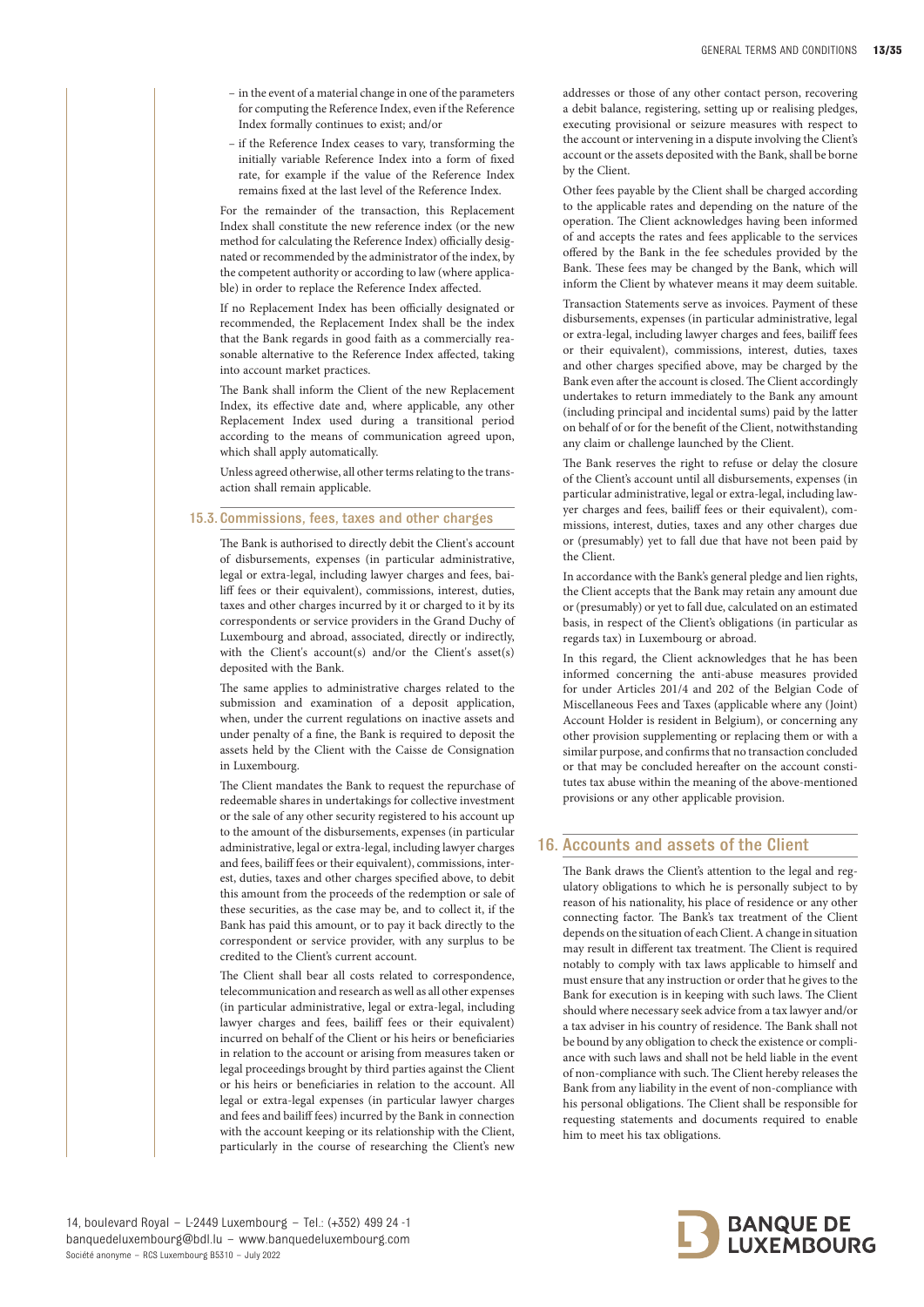The Bank shall periodically send the Client statements of operations and Statements of Account, and an estimate of the assets in the Client's account. These statements shall, except in the event of clerical error, be deemed to be correct and accepted by the Client unless the Bank receives a written objection within thirty (30) days of the date of despatch of the corresponding statement.

The Client renounces receipt of specific information on the details of the execution of international credit transfers. For its statements of assets, the Bank may use information made available by the press or by specialised institutions, without being bound to check such information, even in the event of substantial differences in value.

The Bank may at any time rectify clerical errors it has made by effecting the necessary reversing and counter entries, and the Client gives the Bank a specific mandate to do so. If the Client's account presents a debit balance as a result of such a reverse entry, overdraft interest shall be due automatically from the effective date of the account becoming overdrawn.

# 17. Multiple orders

If the available assets are insufficient to execute orders given by the Client, the Bank shall decide at its absolute discretion whether to refuse such orders or to execute only some of them, irrespective of the amount, the currency or the date of their dispatch or receipt.

The Bank shall then choose among the orders that it has been instructed to execute.

# 18. Foreign regulations, correspondents, collective deposit centres and clearing systems

The Bank is authorised, on behalf of and at the sole risk of the Client, to have the deposited financial instruments kept in custody with correspondents, collective deposit centres or clearing systems selected by the Bank in the Grand-Duchy of Luxembourg or abroad.

The Bank informs the Client, who accepts, that the correspondents, collective deposit centres or clearing systems selected by the Bank may place the Client's financial instruments in custody with third parties by applying selection criteria which may not necessarily be identical to those applied by the Bank.

When assets, claims or rights belonging to or held by the Client either directly or through the Bank, involve foreign regulations, correspondents of the Bank, collective deposit centres or clearing systems in the Grand Duchy of Luxembourg or abroad, the rights of the Client shall also be subject to the laws, customs, rules and conventions applicable to the correspondents, collective deposit centres or clearing systems as well as to the relations with the foreign authorities, implying, as the case may be, certain security interests or liens for the financial instruments deposited with these parties.

In this respect, if one or more of the Account holders (i) sends instructions relating to the account from the United States or (ii) requests the Bank to transfer income generated by the assets on the account to the United States or (iii) requests the Bank to send documents confirming operations carried out on the account to the United States, the Client confirms that he is aware that the Bank shall be required, where applicable, to (i) levy tax on all or part of the income generated by the assets deposited on the account and (ii)

sell all or part of the securities deposited on the account by levying a tax on the proceeds from the sale of the securities.

The Client's financial instruments may be deposited by the Bank on omnibus accounts held with third parties, which do not allow a separation between the Client's financial instruments and those of other Clients of the Bank deposited on the same account. The holding of the Client's financial instruments on foreign omnibus accounts shall be governed by local laws and regulations. It is likely that the Client will have no personal claim on the financial instruments deposited with third parties.

**For financial instruments deposited with correspondents, collective deposit centres or clearing systems, the Bank shall only be liable in case of gross negligence in the selection of such third party. The Bank shall not be held liable for any loss or financial instruments not returned due to an action or omission by the correspondents, collective deposit centres or clearing systems, nor shall it be held liable for their insolvency. When identical financial instruments held on behalf of the Bank on a foreign omnibus account are returned to the Bank upon the Client's request in an insufficient quantity, the Bank may reduce the claims of its Clients on a pro rata basis with regard to the number of financial instruments returned by such third party.** 

The Bank shall choose correspondents, collective deposit centres and clearing systems with due diligence. Any obligation of the Bank shall be conditional upon actual receipt by the Bank for the account of the Client of a payment or a delivery by the correspondent, collective deposit centre or clearing system. The Bank is authorised to automatically debit the account of the Client of the equivalent value, increased by all the costs and exchange differences, of the assets, claims or rights of the Client that the Bank has paid and for which payment or delivery by the correspondent, collective deposit centre or clearing system has not been received within the normal time period.

In all cases, the Bank is entitled to discharge its obligations hereunder by assigning to the Client its rights against the correspondent, collective deposit centre or clearing system.

All the costs, commissions, duties, taxes and other amounts withheld or incurred in connection with the foregoing shall be payable by the Client.

# 19. Records and proof

The Bank keeps its books, accounting vouchers, correspondence and records in their original form or, at its discretion, in the form of recordings for a maximum period of ten years from the end of the contractual relationships with the Client. For legitimate and exceptional reasons, the Bank may retain information for longer than the specified period to the extent permitted by the applicable legislative and regulatory provisions.

Should the Client require information or a copy of a document, he should request this in writing before the expiry of the ten-year period. Research costs, which are set down in the Bank's fee schedule, shall be payable by the Client.

The Bank's books and documents, including copies made by the Bank, micrographic reproductions and computer records, shall be considered as evidence and shall have the same probative value as the original unless proven otherwise by the Client, irrespective of the nature or the amount of the legal instrument to be proven, both in civil and in commercial matters. IN the case of Clients that use electronic media (telephone, email, internet, etc.), said proof may also be provided via such media.

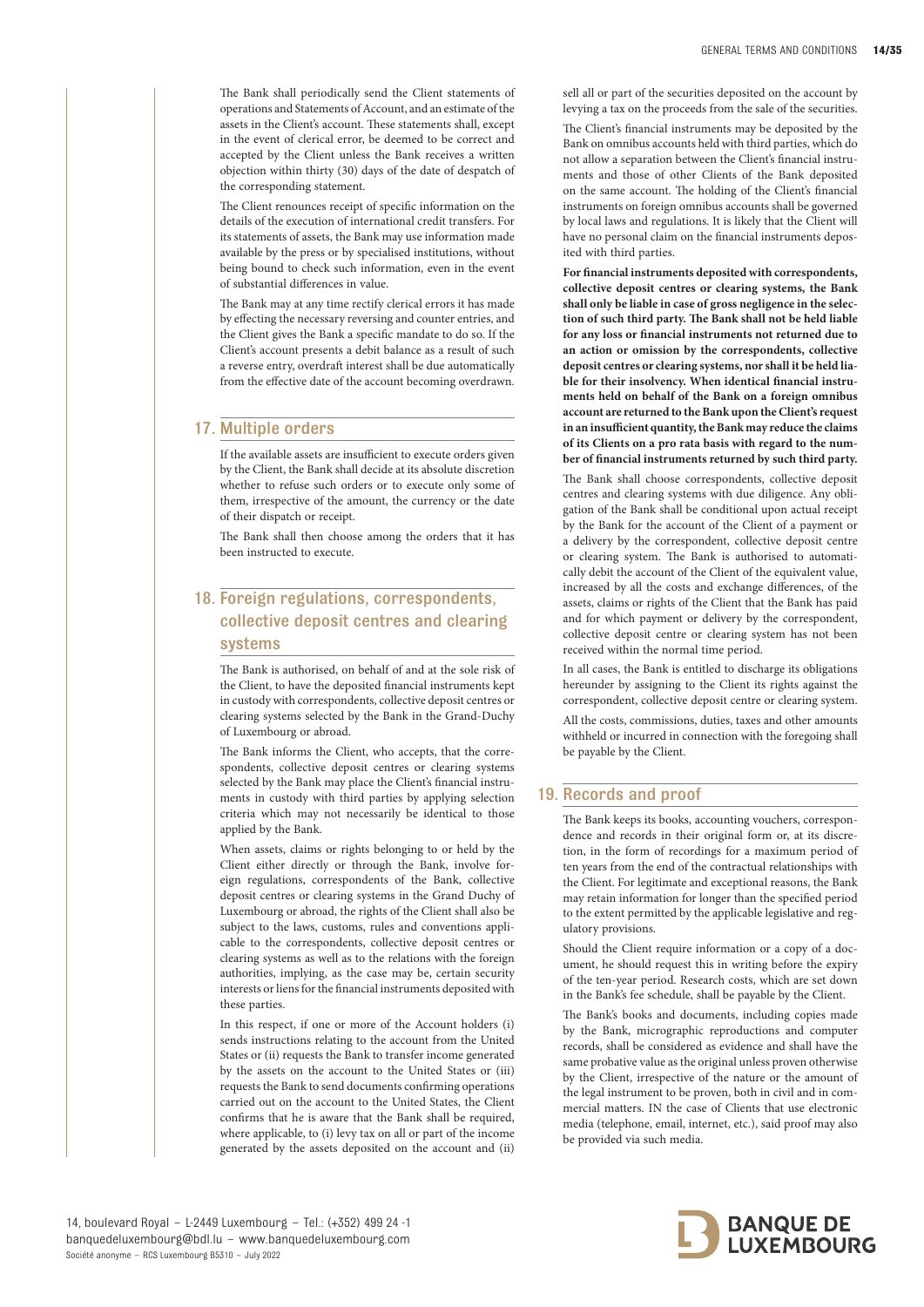At the end of the specified period, the Bank shall, at its discretion, either delete or anonymise the data.

# 20. Termination of business relations and right of withdrawal

#### 20.1. Termination

**For agreements between the Bank and the Client for which no term has been stipulated, either party may terminate the reciprocal relationship at any time, without indicating any reason therefor and with immediate effect, without prejudice to the Client's obligations towards the Bank at such date or to outstanding transactions.** 

**For Consumer Clients, the contractual relations that they have forged with the Bank shall be for an indefinite period unless stipulated to the contrary in a specific agreement, and the Bank shall be authorised to terminate any account with two (2) months' notice and without having to provide a reason.** 

**In all cases, the Bank may terminate the relationship with immediate effect and without prior notice, either because it has determined at its absolute discretion that the solvency of the Client is in jeopardy, that the collateral obtained is insufficient or that the collateral requested has not been obtained, or that it may become liable if its relations with the Client continue, or that the Client's operations are very few in number or appear to be contrary to public order or to the policy of the Bank, or that the Client has not fulfilled any of its obligations.** 

**In such case the reciprocal debts shall become immediately due and the provisions of Article 14 shall apply. If the Bank, on instruction from the Client, has undertaken commitments which it cannot unwind or cancel, or if the Client is a credit card holder or has issued cheques, the Client must lodge a deposit with the Bank in the currency of the commitment, corresponding to the total amount of the commitment as determined by the Bank at its discretion. The deposit shall remain pledged in favour of the Bank until the total extinction of the commitment.** 

**From the date of the end of the contractual relationship, the Bank shall be free to refuse all operations concerning the account, and the sums shown to the credit of the Client's account shall cease, where applicable, to bear interest.** 

**The Bank also has the right to convert the balances of the accounts into one or more currencies and to put the resulting balance at the Client's disposal by whatever means of payment it may choose at its discretion. It may in particular, without ever being obliged to do so, decide to issue a cheque on itself or on a correspondent.** 

**Such cheque may, at the choice of the Bank, be sent to the last address indicated for the dispatch of correspondence or to the Client's last known address.** 

**For assets other than sums of money, the Bank shall be released from all its obligations after sending a notification in the way described above advising the Client that the assets concerned are at his disposal at the Bank or with one of its correspondents.** 

**Irrespective of a general termination of its relations with the Client, the Bank may at any time, for the same reasons as those listed above, request the repayment of credits granted, terminate the securities and other guarantees supplied in favour of the Client or cancel lines of credit.**

20.2.Right of withdrawal

**In case of a distance contract for the provision of financial services or services contract not subject to the legislation on consumer credit under the Consumer Code, and contracted off-premises, the Consumer Client shall have fourteen (14) calendar days to withdraw from the contract without incurring any penalty and without giving any reason. This period shall begin on the day the distance contract is signed or on the day on which this document and/or any other pre-contractual information required by the Consumer Code is received, should such date fall after the distance or off-premises contract is signed. This right of withdrawal shall not apply to services the price of which is dependent on fluctuations in the financial market that could occur during the withdrawal period and over which the Bank has no influence, nor to contracts performed in full at the request of the Client before the expiry of the right of withdrawal. This right may be exercised by means of an unequivocal statement sent to the Bank by post or email or any other durable medium prior to the expiry of the withdrawal period. If this right of withdrawal is not exercised, the Client is bound for the agreed duration and the terms and conditions applicable to the service concerned Unless the Client expressly requests otherwise, the service will not be provided until the withdrawal period has expired. If, at the Client's express request, the performance of the services starts during the withdrawal period and the Client then exercises the right of withdrawal, the Client shall pay for the services already provided. Without prejudice to the above, the Client is reimbursed for all money paid to the Bank in relation to the distance contract before the right of withdrawal is exercised.** 

# 21. Restrictions on the Bank's liability

**The Bank shall not be liable for any damages or other consequences that may be caused by or associated with:** 

- **21.a The legal incapacity, lack of authority or death of the Client, his Attorneys, heirs, legatees and beneficiaries as long as the Bank has not received written notification of the occurrence of such an event;**
- **21.b Late complaints or objections from the Client;**
- **21.c Incorrect evidence given by the Attorney of a deceased Client as to the information given to the heirs of the depositor regarding the existence of the power of attorney, and the incorrect indication by the Attorney of the identity of the informed heirs;**
- **21.d The unauthentic or invalid authorisations presented by the authorised signatories, Attorneys, bodies and representatives of legal entities, or the legal representatives of those who are incapacitated, including undertakings in bankruptcy, under supervised management, under court ordered liquidation or subject to any other management, winding up or liquidation measures provided for by the applicable legislation;**
- **21.e The lack of authenticity of signatures on orders given to the Bank;**
- **21.f The late presentation of cheques and bills, the omission or delay in raising protest;**
- **21.g An irregularity in judicial or extra-judicial freezing procedures;**
- **21.h The omission to effect, or to effect correctly, applicable withholding taxes;**
- **21.i The choice of a third party instructed to carry out the Client's orders, whether such party is selected by the**

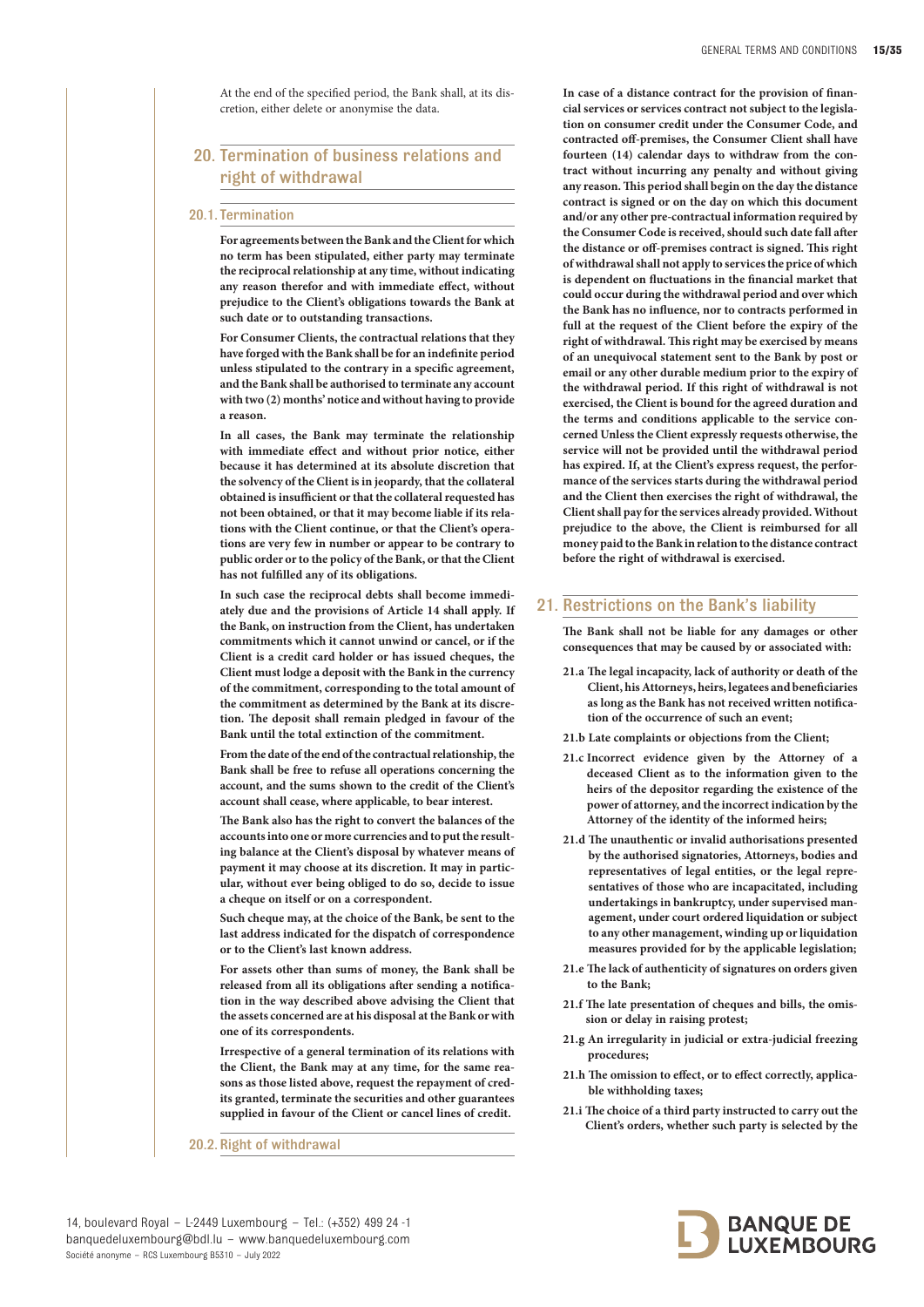**Client, the Bank, a correspondent, a collective deposit centre or a clearing system;** 

- **21.j The execution of the Client's orders by a third party selected by the Client, the Bank, a correspondent, a collective deposit centre or a clearing system;**
- **21.k Laws, customs, rules or conventions applicable to correspondents, collective deposit centres or clearing systems or to any other relation that may come to exist between the Client and a foreign authority;**
- **21.l The failure by the Client to fill in or fill in correctly, the questionnaires which the Bank may submit to him within the context of their business relationships, or to provide and update the information described in article 2 of the General Terms and Conditions allowing the Bank to evaluate the appropriateness or suitability of the service to be provided or the order to be dealt with;**
- **21.m Failure by the Client to comply with all legal and regulatory provisions in force in his country of residence or any other applicable provisions, notably failure by the Client to comply with tax provisions or other applicable provisions, to complete the formalities and declarations required and to ensure that requests for transactions comply with the obligations to which the Client is subject;**
- **21.n Any commercial information given, transmitted or received in good faith; The Bank shall be bound solely by a best-efforts obligation as regards its proposals and recommendations involving financial instruments that it has not designed itself and for which it has taken all necessary measures to obtain the necessary information, especially on their target market;**
- **21.o Failure to deliver or late delivery not attributable to the Bank of securities purchased on behalf of the Client;**
- **21.p Correspondence not received by the Client from the Bank or any other consequences arising out of the Bank's taking account of the Client's instructions concerning the authorised means of communication, the dispatch or holding of his correspondence or the granting of a right of access to information relating to the Client's account;**
- **21.q The use of a remote communications method such as telephone, fax or any other electronic communications method or the use of login technologies such as a LuxTrust "Signing Server" certificate (Classic Token, LuxTrust Scan or LuxTrust Mobile), especially in the case of distance transactions and consultations via the E-Banking Services;**
- **21.r generally any event whatsoever of a political, economic or social nature which may totally or partially disturb, disorganise or interrupt the Bank's services or equivalent services domestically or abroad, even if such event would not constitute an event of force majeure;**
- **21.s Any execution of a transaction requested by the Client, even if deemed by the Bank to be inappropriate for the Client given his knowledge and his experience of the markets;**
- **21.t Any disclosure of information pursuant to its legal obligations. In general, in the context of its relationship with the Client, the Bank shall only be held liable in the event of its own gross misconduct;**
- **21.u actions by the Client or any third party taken based on or as a result of financial planning or other services provided by the Bank. In the context of financial**

**planning services in particular, the Bank shall only be bound by a best-efforts obligation.** 

- **21.v A failure to forward information, or a misleading or incorrect declaration by the Client, his representatives, his Attorneys or his heirs, legatees and successors.**
- **21.w Acts or omissions by third parties with a mandate from the Client to give payment orders for his Payment Account(s) with the Bank or to collect information concerning his account(s), unless otherwise stipulated herein, as well as the blocking of access to the Client's accounts, or a failure to notify the Client of such a block in a timely manner or at all, resulting from an unauthorised or fraudulent attempt to access the Account(s) by a third party with a mandate from the Client, except in cases of intentional fault or serious misconduct by the Bank.**

# 22. Personal data and business secrecy

Within the ambit of the banking relationship with the Client, the Bank has the status of a data controller, and the Bank collects and processes personal data in accordance with its personal data protection and processing policy (hereinafter the "Personal data protection and processing policy"), which forms an integral part of these General Terms and Conditions (annex 2).

The Client authorises the Bank to store via any medium all personal data concerning him, his account, or his banking relationship given to the Bank by the Client or on his behalf. The proper functioning of the account and the banking relationship requires documentation to be complete and up-todate. Any refusal to communicate such data to the Bank or any prohibition on the Bank's use of processing and keeping these personal data shall be considered an obstacle to the initiation of a relationship or the continuation of existing relations with the Bank.

The Client consents to the recording, use and processing of his personal data for the purposes of compliance with all applicable legal and regulatory provisions and in particular in accordance with the Personal data protection and processing policy and acknowledges that the Bank remains free to use any data relating to him for the execution of its mission and in the scope of its consumer services.

In this regard, and in order to be able to identify any of the Client's needs that may not yet be met, the latter agrees that an inventory of his commercial relationship with the Bank and of his possible connections with other Clients be drawn up and kept up-to-date in order to optimise the services offered to the Client, or even to offer him new services.

In the context of executing its obligations regarding the respective contracts and related services, or by virtue of legal or regulatory obligations, the Bank, or any other recipient of personal data listed hereafter, may, to the extent permitted by the applicable legislative and regulatory provisions, transfer personal data to companies belonging to the same group as the Bank, any local or foreign authorities, third parties, subcontractors, intermediaries, delegated managers, sub-custodians, central securities depositories (CSDs) or any other third party involved as a result of investment in securities or other types of transaction at the instigation of the Client, insurance providers, service providers and any other recipient of personal data and subcontractor whose services are necessary or bring added value for the purposes of executing the contracts and related services.

The Client expressly requests the Bank to act as an attorney and to disclose his identity or any other information that may

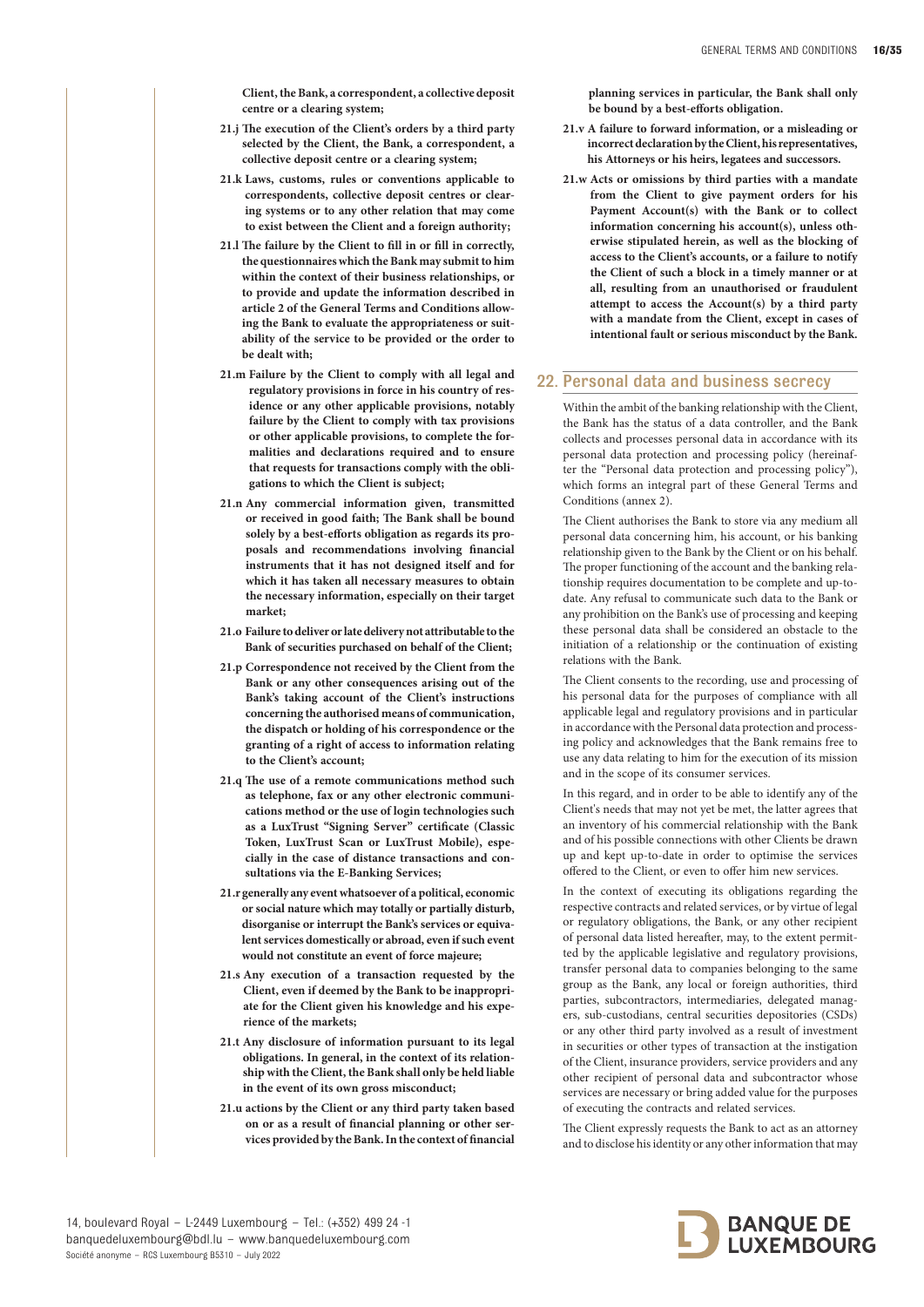be classified as personal information (including for example, but not limited to: his name, his nationality, his date of birth, his address, the ISIN code and the volume of securities in the portfolio) to the recipients listed above in the event that any of these stakeholders submits a request in accordance with the applicable legislative and regulatory provisions or due to other legitimate reasons capable of justifying such disclosure. The request may be formulated (i) for the purpose of assessing the tax status or any other status of the beneficial owner of a security, (ii) for the purpose of monitoring securities transactions, (iii) for the purpose of establishing the identity of the beneficial owner of a security, or (iv) under the terms of Know Your Customer/Transaction and Anti-Money Laundering obligations. This shall occur in particular within jurisdictions in which such requirements exist (e.g. Norway, Denmark, Russia, Thailand, Finland, Iceland, inter alia). Should such a scenario arise, the Client accepts that the Bank shall act in his name and on his behalf at the responsibility of the Client, subject to the limits applicable to this mandate.

For the purposes of the above, the data, facts, documents and information relating to the Client (hereinafter "Information") that may be processed by a processor or transferred in accordance with this clause or the Personal data protection and processing policy, and which as a result are liable to be collected by or disclosed to Service Providers or recipients in accordance with this clause, are indicated in Article 3 of the Personal data protection and processing policy (annex 2).

Unless Information is disclosed in accordance with or disclosure is required by the applicable law or occurs on the instructions of or with the consent of the Client, business secrecy shall prevent the Bank from serving as an intermediary in the collection of Information and from transmitting that Information to third parties without any formal instruction to that effect from the Client.

The Bank may use and transfer Information for all purposes in relation to the rights and obligations of the Bank with regard to the Client and in particular in relation to the execution of investment services and/or instructions relating to payment services which it receives from the Client or on his behalf. Within the ambit of transfers of funds and transactions involving financial instruments, the Bank is obliged in particular to disclose data relating to the Client and his transactions to certain third parties operating in Luxembourg or in other countries on the grounds that they are involved in these transactions or on the grounds that they provide services in relation to them (including in particular correspondent banks, operators of payment systems, sub-custodians, stock exchanges, payment card issuers or intermediaries, brokers, or the Society for Worldwide Interbank Financial Telecommunication (S.W.I.F.T). Any Client who instructs the Bank to execute a payment or any other transaction accepts that the data necessary for the correct execution of transactions may be processed and that the recipients of such data may be situated outside Luxembourg, both within the EEA and outside the EEA, and in particular in countries where the level of protection is lower than that provided in the EEA. Service providers, undertakings or institutions may be required to disclose Information to authorities or other third parties situated abroad under the terms of laws and regulations applicable to them, e.g. within the context of the fight against money laundering and the financing of terrorism.

Any Client instructing the Bank to execute a transfer or any other transaction expressly consents that all information necessary for the proper execution of the transaction may be communicated within and outside Luxembourg, processed at national and international level outside Luxembourg, and communicated to the beneficiary.

Moreover, by way of exception to the requirement of business secrecy, the Client hereby formally instructs the Bank to transmit any information required by any national or foreign authorities or organisations, on or in relation with his instructions, in accordance with regulations or practices applicable to these instructions or to their execution. In addition, the Client acknowledges and accepts that the Bank shall be legally required to report certain information concerning his assets held and/or income received and/or gross amounts received from disposals, as well as on transactions in financial instruments carried out by the Client at the Bank, and/ or to provide documents relating to him, automatically or on request, to the competent tax authorities, to the competent supervisory authorities or pursuant to an order of competent civil or criminal courts, and/or to report certain cross-border arrangements with at least one of the markers defined by law to the competent tax authorities, pursuant to European regulations, international agreements and national legislation applicable in the Grand Duchy of Luxembourg.

In order to provide services to the Client in an optimal manner and in accordance with high quality standards, and in order to comply with applicable regulations and to benefit from technical and specialist resources, the Bank may subcontract certain tasks, activities or services in full or in part in respect of all or some of its clients to third party service providers or processors (hereinafter "Service Provider(s)"). Any subcontracted service shall be arranged and monitored by the Bank in accordance with the legal and regulatory requirements applicable to subcontracting and shall occur in accordance with a service contract.

Should the subcontracting involve the subcontracted processing of personal data, the Bank shall ensure that Service Providers furnish sufficient guarantees to implement appropriate technical and organisational measures in such a manner that processing will meet the requirements of the applicable data protection legislation.

The Bank may in particular work with subcontractors, in relation to some or all of its tasks, within the ambit of the following activities:

- the processing of activities linked to payment services and financial instruments (e.g. correct payment or transaction execution, processing of SWIFT orders);
- the management, control and production of any financial, accounting or regulatory document, including in particular legal declarations to the competent Luxembourg or foreign authorities (e.g. transaction reporting obligations in accordance with the legislation applicable to financial instruments);
- the identification of the Client and the management of Client data (e.g. verification of the Client's identity when establishing a digital relationship);
- the review of Client document and data quality, in particular in relation to "Know your Customer" documentation) (e.g. identity documents, proof or residence);
- the identification of Clients who are company shareholders and facilitating the voting rights of these shareholders;
- the provision of advice or the performance of certain tasks related to the fight against money laundering and terrorism;
- the management and maintenance of IT tools.

Any of these Service Providers may subcontract some of these functions.

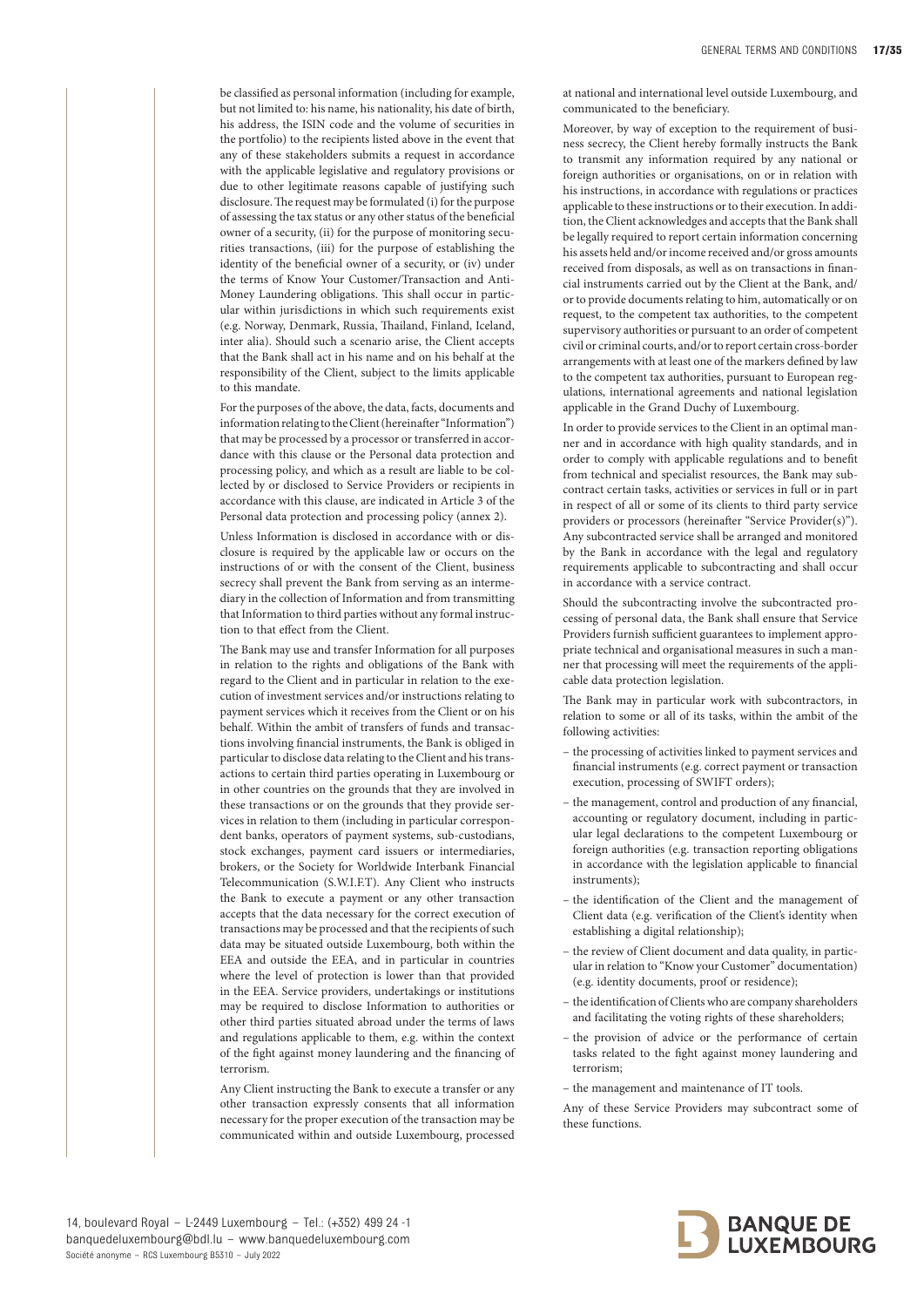Under all circumstances, subcontracted services shall be arranged and monitored by the Bank in accordance with regulatory requirements and the instructions of the supervisory authority.

Service Providers need not be regulated, and may be situated in (or operate from) Luxembourg or abroad, either inside or outside the European Union, in particular in Luxembourg, Germany, France, the Netherlands, Belgium, Ireland, India, the United States or America and the United Kingdom.

Service Providers are subject by law to a duty of business secrecy or are obliged under contract by the Bank to comply with strict confidentiality requirements.

In order to guarantee the confidentiality of data and respect for the rights of those persons whose data is processed, the Bank supervises transfers outside the European Union in order to guarantee that personal data transfers conform entirely to EU requirements applicable since the entry into force of Regulation (EU) 2016/679 on the protection of personal data.

The Client hereby acknowledges and expressly authorises the Bank to work with Service Providers on a subcontracted basis and to transfer and disclose the respective Information in accordance with the regulatory requirements to which the Bank is subject.

In authorising the Bank to work with Service Providers on a subcontracted basis, the Client hereby acknowledges and accepts that:

- Service Providers are not always subject to the Luxembourg rules on business secrecy;
- under certain circumstances, notwithstanding the commitment to maintain confidentiality, they may be obliged by law to disclose the Information to third parties or to the authorities.

Any withdrawal by the Client of his authorisation to any subcontracting must be intimated to the Bank by registered letter with acknowledgement of receipt. In such an eventuality, the Bank reserves the right to terminate the banking relationship with immediate effect. Any termination of the business relationship shall be without prejudice to the right of the Bank to maintain the Information transmitted to the Service Providers concerned for the purposes mentioned above for the duration of the retention period required under the Bank's procedures and/or applicable laws in order to enable the Bank to comply with its legal and/or regulatory obligations, to manage complaints and/or disputes, to uphold its interests or to enforce its rights and/or to respond to requests by the authorities.

The Client hereby expressly confirms that he has duly informed all persons whose Information may be processed by the Bank in relation to his business relationship with the Bank (such as beneficial owners, shareholders, managers, directors, employees, contractors, agents, service providers, attorneys and/or other representatives) concerning the existence and content of this Article as well as his authorisation and instruction to transfer Information concerning them on the said subcontracted basis. The Client also confirms that, where applicable, he has obtained their consent to the transfer of their Information.

In accordance with the General Data Protection Regulation, the Client has the right to access and rectify personal data concerning him.

He also has the right to object to the processing and the right of erasure of his personal data on legitimate grounds. Moreover, he has the right to data portability in a free and open format. The Bank has appointed a data protection officer to ensure compliance with these provisions and to allow

the Client to exercise his rights. Clients wishing to exercise their aforementioned rights should contact the data protection officer in the manner described in the Personal data protection and processing policy.

The Bank shall retain personal data for the purposes of processing for the duration of the period required by law or provided for under these General Terms and Conditions and under the Personal data protection and processing policy, and also as evidence until the expiry of the period during which judicial or out-of-court action may be pursued, if longer.

The Client expressly acknowledges and accepts that his or her personal data are processed according to the terms and conditions described in this clause.

In the event of subsequent amendments to the applicable legislative and regulatory provisions, the Client agrees that the Bank may store and use his personal data for the purposes of fulfilling its new obligations.

# 23. Amendment and validity of the General Terms and Conditions

The Bank may amend these General Terms and Conditions at any time. The Bank shall inform the Client of such amendments via written notification communicated by any means, including by notification on its website.

Amendments to these General Terms and Conditions shall take effect:

- immediately or on the date indicated in the notification if the amendments relate to debit or credit interest rates, legislative or regulatory changes or changes in market practices, the market situation or the Bank's policy;
- subject to the following point, thirty (30) days after notification if the amendments relate to contractual provisions. Such amendments shall be considered approved if the Client raises no objection in writing. Any objection must be received by the Bank within thirty (30) days of the notification being received.
- two (2) months after a Consumer Client has been informed of the amendments relating to the provisions governing payment services. Amendments shall be considered as approved by the Client if no objection is raised prior to the entry into force of such amendments. In the event that the Client is not in agreement with such amendments, the parties shall be entitled to terminate their business relationship, or a products or services agreement affected by such amendments without notice and free of charge. Such termination shall be given in writing.

The invalidity or inapplicability of one of the clauses of the present General Terms and Conditions shall not affect the validity of the other clauses, which shall remain applicable. The Client may request the latest version of these General Terms and Conditions in hard copy or electronic form at any time.

# 24. Place of performance of the obligations

Unless specifically stipulated otherwise, the registered office of the Bank in Luxembourg shall be the place of performance of the obligations of the Bank in respect of the Client and of the obligations of the Client in respect of the Bank.



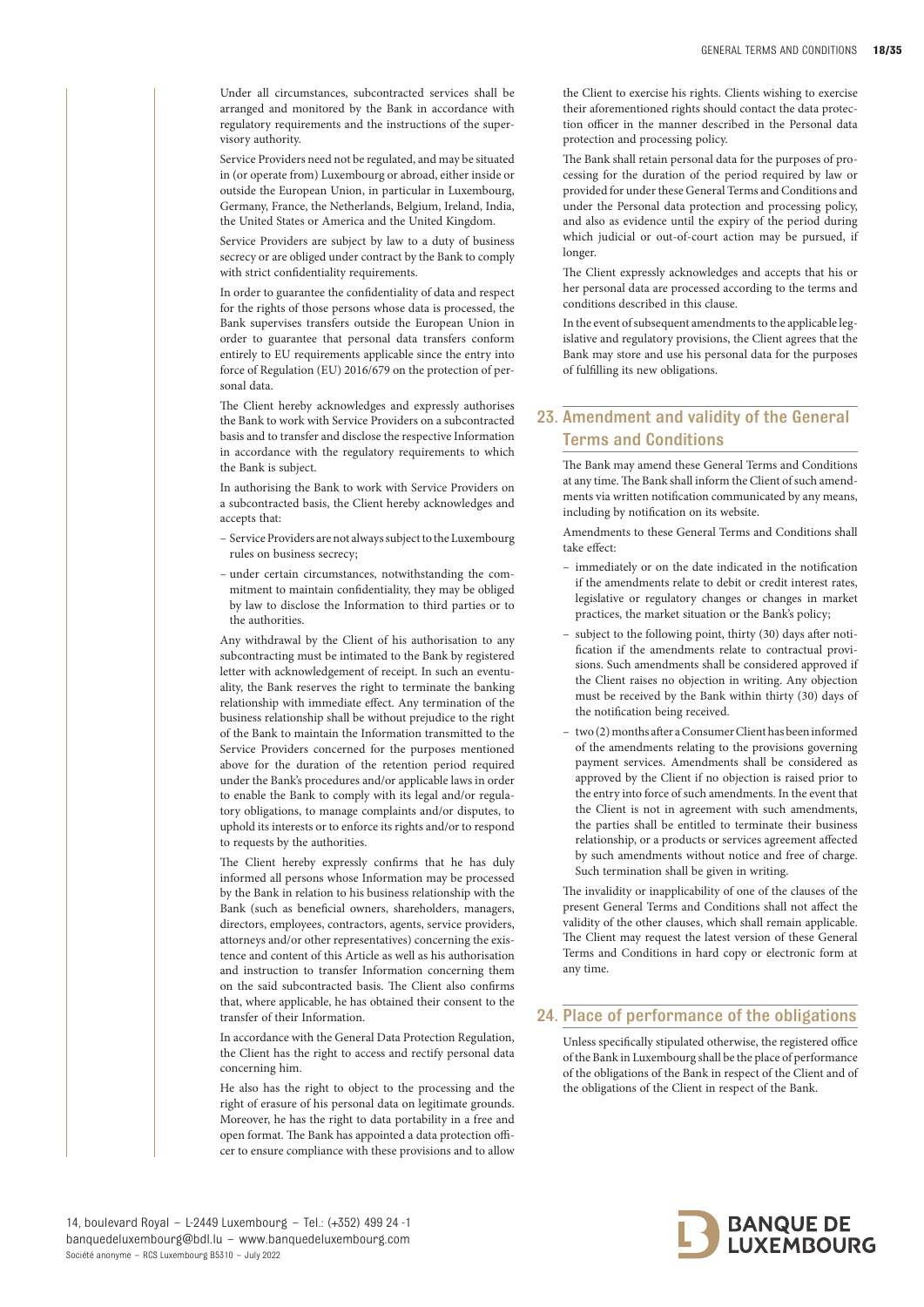# 25. Recording of communications

In accordance with the current legislation and regulations, the Client acknowledges and accepts that the Bank shall record and keep such records of any records of conversations and meetings as well as telephone and electronic conversations and correspondence relating to any service provided, activity carried out or transaction executed by the Bank on behalf of the Client.

The Client may obtain a copy of such recordings concerning him by addressing a written request to the Bank, indicating the exact date and time of the recording, subject to the pricing conditions in force.

The Bank may keep such recordings in accordance with the laws and regulations in force for a maximum period of ten years, and they shall serve as proof in case of dispute and notably as proof of a transaction or other communication.

The Client may not hold the Bank liable for failing to record or to keep a copy of such correspondence.

# 26. Confidentiality of information

All information concerning the Client's account and the related operations shall be treated as confidential by the Bank, subject to the provisions of article 22 of these General Terms and Conditions. Unless instructed otherwise by law, such information shall only be disclosed by the Bank to the Client or in compliance with the Client's instructions.

To preserve this confidentiality, the Bank reserves the right to withhold information requested from it if it considers that the person requesting the information or the beneficiary of the information is not entitled to receive such information.

**Except in the case of gross misconduct on its part, the Bank shall not be liable towards the Client with regard to preserving the confidentiality of information on the account.**

#### 27. Accounts in foreign currencies

The Bank holds assets in foreign currencies on behalf of the Client with correspondents, collective deposit centres or clearing systems either in the country of the currency or elsewhere. These assets are subject to taxes, restrictions, deductions and other legal or regulatory provisions in force in the country of the correspondent, the collective deposit centre or the clearing system, or in other countries and to the risk of occurrences of force majeure, uprising or war or other events external to the Bank, and the Client shall bear the economic or legal consequences thereof.

Without prejudice to the provisions of Article 14 of the present General Terms and Conditions on the unity of accounts and set-off, the Bank shall fulfil its obligations in the currency in which the account is denominated. The Client may not request the return of assets in a currency other than that in which his assets are denominated, without prejudice to any applicable exchange regulations.

In the event of the currency concerned being unavailable, the Bank may, without any obligation, repay the funds in the corresponding amount in the national currency, with all losses and costs, including exchange fees, to be borne by the Client.

The Bank validly executes its obligations resulting from accounts in foreign currencies by effecting credit or debit entries in the country of the currency with a correspondent bank or with the bank designated by the Client. In all cases, the Client shall bear the risk of insolvency of the correspondent bank.

# 28. Credits and debits of amounts in foreign currencies

The Bank may credit or debit any of the Client's accounts or sub-accounts and where appropriate, open a new account or sub-account if the Client does not possess an account in the currency of the operation or if there is insufficient credit in the currency of the operation.

## 29. Precious metal accounts

When purchasing precious metals the Bank may, at its choosing and in the absence of instruction to the contrary from the Client, either request physical delivery and place the metal in a commingled deposit, including at a third party, on behalf of the Client, or forego delivery thereof and handle the transaction in a metal account.

Subject to the prior agreement of the Bank, precious metals may be held physically in the Client's name in segregated storage in the Bank's vault. The Parties agree that the Bank may fulfil its obligation to return precious metals including by means of physical delivery to another bank specified by the Client (fees and charges are available on request). The sale of such positions shall be subject to additional fees and notice period. A liquidity premium shall be due for delivery to a counterparty of the Bank, which shall execute the operation. The Bank shall not be liable in the event that the sale of precious metals, which were held on deposit in the vault of the Bank on behalf of the Client, is rejected by the Bank's counterparty due to an error that until then remained undetected.

The Client must provide justification for withdrawals and payments in precious metals worth more than EUR 250,000.

In the event of transactions on a metal account, the quantities of metal shall be credited or debited to a metal account opened in the name of the Client in the Bank's books. The Client shall then have a claim against the Bank for delivery of the balance of the quantities entered in the books. The Client may call for physical delivery under the same conditions as those under which the Bank itself could obtain such delivery. Any position in precious metals that the Client holds with the Bank on the metal account and that is deposited with a sub-depositary may be sold at any time at the usual market conditions or be transferred to another bank, but may not be subject to physical delivery. The Client requesting physical delivery shall be required to sell his entire position and buy physical metals. In such a case, the Client shall be subject to fees linked to the two operations. A metal account held at the Bank shall be considered comparable to a cash account.

In the case of physical deliveries, the Bank shall charge costs at the current rate. Any applicable duties and correspondent costs in the Grand Duchy of Luxembourg or abroad shall be borne by the Client.

# 30. Exchange Traded Derivatives (ETD)

The provisions of this article are applicable when the Client intends to invest through the Bank, in forward transactions, options and forward contracts on financial instruments, foreign currencies, precious metals, commodities, indexes and other financial instruments, as well as in financial instruments which are in the scope of MiFID II (the "Contracts"), or to be provided with investment services in relation with such Contracts.

These Contracts are governed by the laws and regulations, customs, uses and other rules applicable to the respective

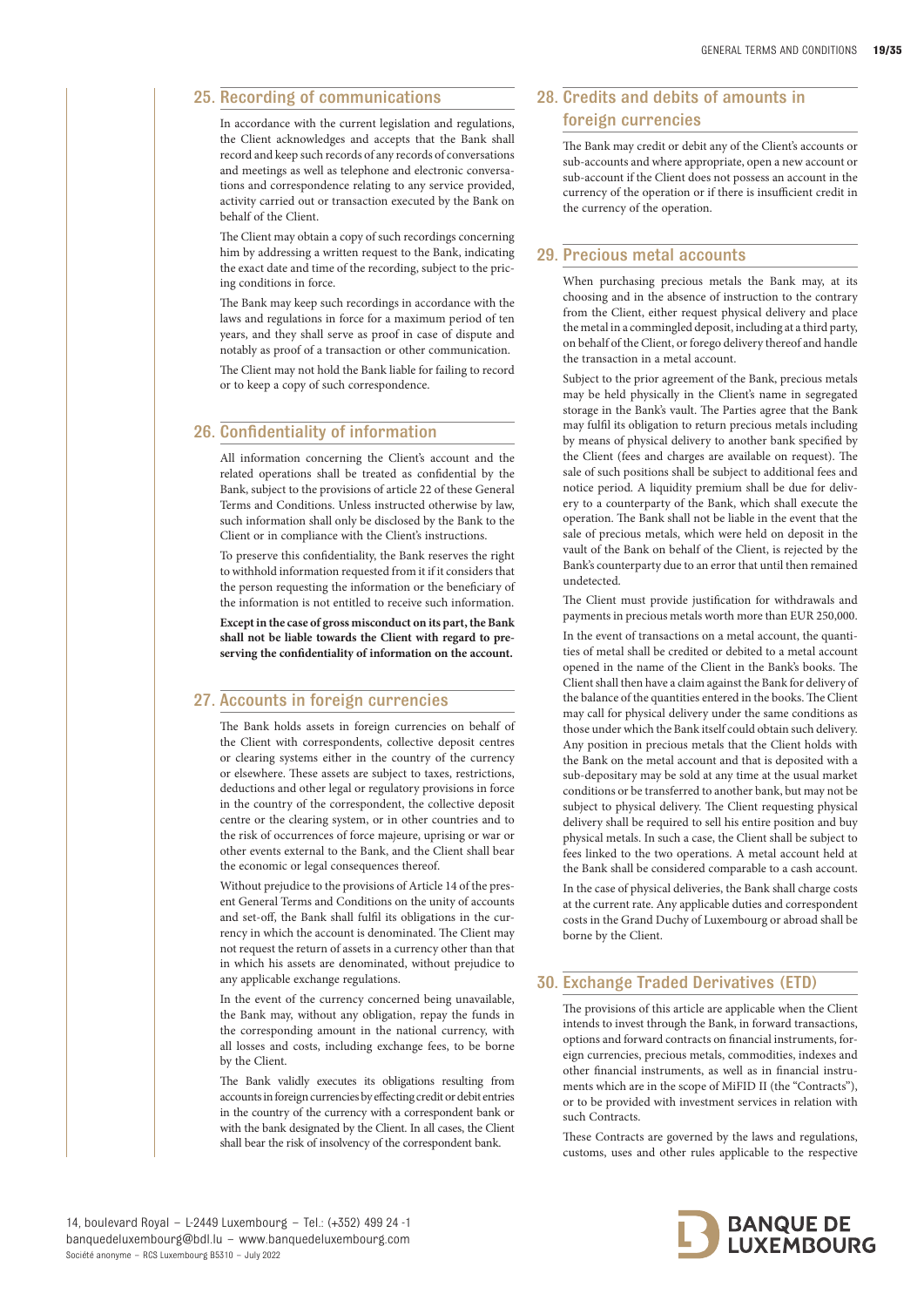markets and stock exchanges or developed by professional organisations.

Accordingly, the Client who intends to trade Contracts, including practices or techniques that the market has developed or will develop, through the Bank, but on his own behalf and at his own risk, and on one of the listed instruments, declares that he is aware:

- **of the high level of risk and volatility involved in operations of this kind, and accepts full liability therefore. The Client is aware of the leveraging of these instruments, which may lead to substantial profits but also to important losses.** In the worst case and in addition to the initial payment, he may also lose any additional payments he has made. In the event of a Contract having to be liquidated at a loss or the impossibility of carrying it through to its due date, the Client will be required to bear in addition the corresponding losses. Generally he acknowledges having understood and accepted that, in the worst case, he risks losing more than the total amount of his investments;
- that only Clients with the necessary level of knowl**edge and sound financial situation should engage in Contracts on these markets.** Such Contracts are governed by the "rules and regulations" and other directives of the relevant forward markets and stock exchanges. The Client confirms that he is familiar with the applicable legislation and terms and conditions of the exchanges or markets dealing those Contracts.

In particular the Client acknowledges that in certain specific market circumstances, it may be difficult or even impossible to liquidate certain positions and specifically acknowledges that:

- placing stop-loss orders or limit orders does not guarantee that it will be possible to liquidate the position with a determined loss and that the risk will therefore be limited. Specific market conditions may make it impossible to execute such orders;
- a spread position does not always involve less risk than a long position or a short position.

**All such investments shall be carried out for the benefit and at the exclusive risk of the Client, who formally releases the Bank from all liability except in the event of gross misconduct on its part in the execution or non-execution of orders received from the Client. The Client also specifically releases the Bank from any liability in respect of the quality and performance of any of the assets and investments transferred to the Bank, either at the time of the opening of the account or subsequently.** 

The Bank shall execute the orders transmitted in due time by the Client in accordance with usual practice at the exchanges or markets on which these Contracts are dealt. The Client understands that the Bank may not have direct access to the various markets on which the Contracts are dealt and may have to make use of exchange agents, depositaries, correspondents or other intermediaries that may have been selected only for that transaction. The Client formally and specifically releases the Bank from any requirement to follow up the Contracts and does not expect to receive any advice from the Bank on the keeping, sale, cover or additions to the Contracts.

**The Bank reserves the right to refuse orders from the Client on certain markets and stock exchanges or for certain types of contracts, and shall notify the Client of such a refusal. The Bank may not be held responsible under any circumstances for any prejudice which may result directly or indirectly from such a refusal.** 

The Client must provide the necessary collateral to ensure a successful conclusion of the Contracts, as requested and determined by the Bank. The Client's entire commitments are taken into account when determining the collateral the Client shall provide.

The Client undertakes to ensure to maintain and restore the agreed collateral, the amount of which must correspond at all times to the collateral requested initially. The Bank is not required to notify the Client, either formally or otherwise, in the event of insufficient collateral. Should the Client be in any doubt as to the sufficiency of the collateral, he should consult the Bank.

**The Bank reserves the right to modify the amount of the agreed collateral at any time and without further notice, and request additional collateral as a consequence. If the Client fails to provide the additional collateral requested by the Bank within the time limit set by the Bank, the Bank shall have the right, but not the obligation, to take immediately, or at any other time as it might deem convenient thereafter, the necessary steps to restore the adequate cover to constitute the requested collateral. The Bank reserves the right in that case to settle and liquidate all or part of the Contracts concluded or to realise the collateral supplied.** 

**The Bank shall choose at its own discretion, the Contracts to be terminated and the collateral to be realised. If for this reason the Bank is obliged to liquidate the positions in full or in part, it shall under no circumstances be held responsible for any prejudicial consequences the operation may have.** 

In case where there exists at the same time more than one Contract or more than one covered credit, the global position shall be taken into account for the calculation of the additional collateral to be provided by the Client. The Bank may at its absolute discretion decide that insufficient collateral for certain Contracts can be compensated by excess collateral for other contracts.

The Client shall ensure that all orders concerning forward contracts which will come to maturity in any way are transmitted to the Bank within a period of time as to enable the Bank to execute the same within the required period of time.

In the absence of instruction to the contrary received from the Client in due time, the Bank shall liquidate the Contracts under the conditions provided for in the corresponding Contracts. At the closing of the Contracts, in those cases where the latter or the custom on the exchanges or the markets where the relevant Contracts are being dealt, provide for a Cash Settlement, the Bank shall proceed to the liquidation of the Contracts by set-off.

The Client knows that the last day for the exercise of options ("call" or "put") varies according to the issuer and depends on the depositary. He confirms that he will enquire on the last day of exercise for each operation. Orders to exercise an option right are irrevocable and must be given to the Bank by the Client no later than midday on the day of exercise.

At maturity the options purchased "at the money" and "out of the money" (i.e. with no market value of the option) are deemed abandoned, unless instructions to the contrary are received from the Client within the set time limits. At maturity the options purchased "in the money" (i.e. with a positive market value of the option) can be exercised automatically, unless instructions to the contrary are received from the Client within the set time limits.

In case of exercise of an option right, the determination of the Client who sold options is effected by a system of drawing lots, as adopted by the stock exchange, among the

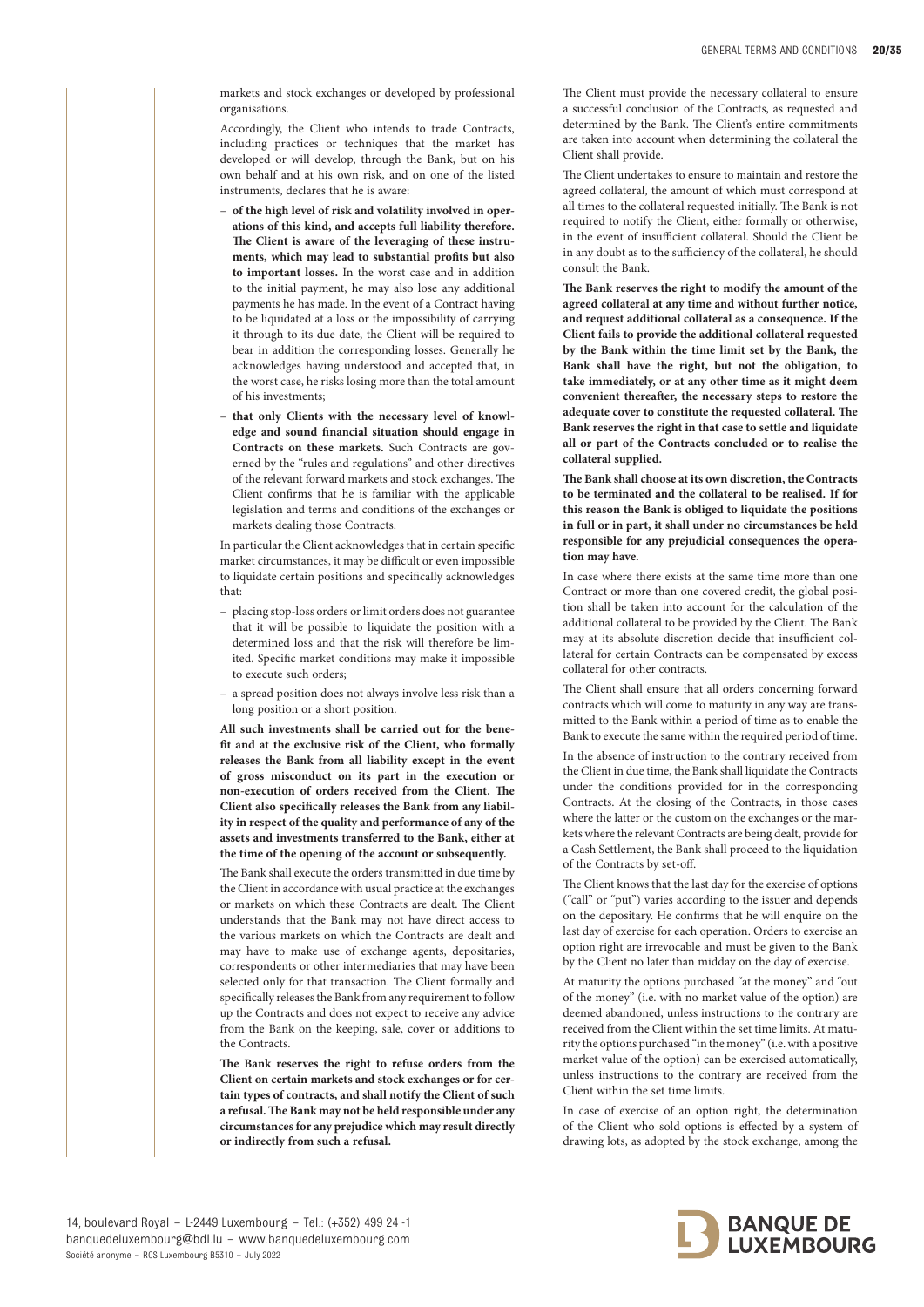sellers of option contracts of the same series, or by another system, according to the rules of the relevant exchange or markets. The Bank shall attribute the exercise of the option to its Clients on the basis of the "first in, first out" method. The Client acknowledges the fact that the Bank is often only informed by its correspondents of the exercise of an option [transmitted/issued] through it, a few days after the maturity date. The Client therefore undertakes not to contest the exercise notified to him within seven (7) working days following the maturity date.

Index-based option contracts are governed by the payment in cash of the difference between the stock exchange liquidation rate on the date of expiry and the exercise price. Other exercised option contracts are liquidated by a purchase respectively a sale in the market of the underlying asset at the exercise price. In the event of the Client not holding the underlying assets in his portfolio or not having delivered them in good time, the Bank shall automatically purchase the underlying assets to be delivered on behalf of the Client. The Client hereby specifically authorises the Bank to do so on his behalf.

Should the above rule be subject to a change in the practice applicable to the concerned Contracts or a change in the rules applied by one or another market, the new rules shall, mutatis mutandis, form part of the present General Terms and Conditions, even if no formal modification is provided. This shall not increase the obligations or liability of the Bank, however.

In accordance with Regulation (EU) No 648/2012 on OTC derivatives, central counterparties and trade repositories (the "EMIR") and MiFID II, in particular Commission Delegated Regulation (EU) 2017/2154 supplementing Regulation (EU) No 600/2014 (MiFIR) with regulatory technical standards relating to indirect clearing arrangements, the Bank is required to comply with certain obligations when providing via an EU central counterparty:

- the service of direct clearing for derivatives as a clearing member (the "Direct Clearing Service"); and/or
- the service of indirect clearing for derivatives as a client of a clearing member (the "Indirect Clearing Service").

When providing these Services, the Bank must, in particular:

- offer the Client the choice between several account structures embodying different levels of segregation;
- publish the level of protection and the costs associated with the different levels of segregation;
- describe the main implications, including legal ones, of the different levels of segregation;
- publicly communicate the terms and conditions under which the direct/indirect clearing service(s) is/are provided.

Regarding the Direct Clearing Service, the levels of segregation that can be offered are as follows:

- 1. a basic global client account (also referred to as a "net omnibus segregated account" or "NOSA"); or
- 2. a gross global client account (also referred to as a "gross omnibus segregated account" or "GOSA"); or
- 3. an individual client account (also called "individual segregated account" or "ISA").

Regarding the Indirect Clearing Service, the levels of segregation that may be offered are as follows:

- 1. NOSA; or
- 2. GOSA.

**The Client is hereby informed that the NOSA-type account represents the level of segregation currently prac-**

#### **tised when the Client processes Contracts through the Bank and it provides the Direct and/or Indirect Clearing Service in connection with these Contracts.**

In order to comply with the obligations to which the Bank is bound and to ensure that the Client is informed particularly in regard to the levels of protection, risks and costs associated with the different types of segregation and to help him determine whether he wants to take steps to opt for an account structure other than the one currently applicable, the Bank has prepared and made available various information documents for the Client.

These documents consist of the commercial offer specifying the costs associated with each level of segregation, the form to be completed if the Client wishes to change the account structure, the information documents describing the main implications (protections, risks, insolvency and other factors to be considered) inherent in each level of segregation as well as the general terms and conditions under which the Bank provides both the Direct Clearing Service and the Indirect Clearing Service.

All of these documents are publicly available and may be consulted on the Bank's website www.banquedeluxembourg.lu. Clients who do not have internet access or who wish to

obtain a paper version of these documents should contact their usual adviser or visit the Bank.

# 31. Custody of securities and other assets

**The Bank is authorised to keep assets placed in custody with correspondents or collective deposit centres or clearing systems of its choice in Luxembourg or abroad, on behalf of and at the exclusive risk of the Client. In such cases, the Bank shall only be liable for gross misconduct in the selection of this third party.** 

The Client's rights shall be determined by the laws, agreements and customs applicable to assets held in custody with correspondents, collective deposit centres or clearing systems.

Once the financial instruments are placed in custody, the Bank will attend to the detaching of coupons, the verification of drawings, the exchanges and renewals of financial instruments, redemptions and increases of share capital and other similar operations provided these operations have been sufficiently advertised. The Bank shall send Clients any information it receives concerning corporate actions. The Bank may carry out administrative acts on behalf of and at the exclusive risk of the Client. Accordingly it may, without being obliged, exercise the rights attached to the financial instruments in custody. However, the Bank is not obliged to defend the interests of the Client in connection with financial instruments on the Account, even in the case where the Bank is listed on the shareholders register on behalf of the Client. Accordingly, the Bank shall have no obligation to submit a debt claim, or make any other claim or take action (such as participating in creditors' / shareholders' assemblies, etc.) within the framework of insolvency proceedings or other similar proceedings. The Bank may legally be released from the obligation linked to financial instruments by issuing in the Client's favour and in accordance with provisions in force a proof of ownership of securities held in the Account.

#### **Except in the case of gross misconduct on its part, the Bank shall not be liable in the event of delays or omissions in the exercise of these duties.**

All credits for coupons or redeemable values are understood as being given under the specific condition that the total amount thereof is duly received.

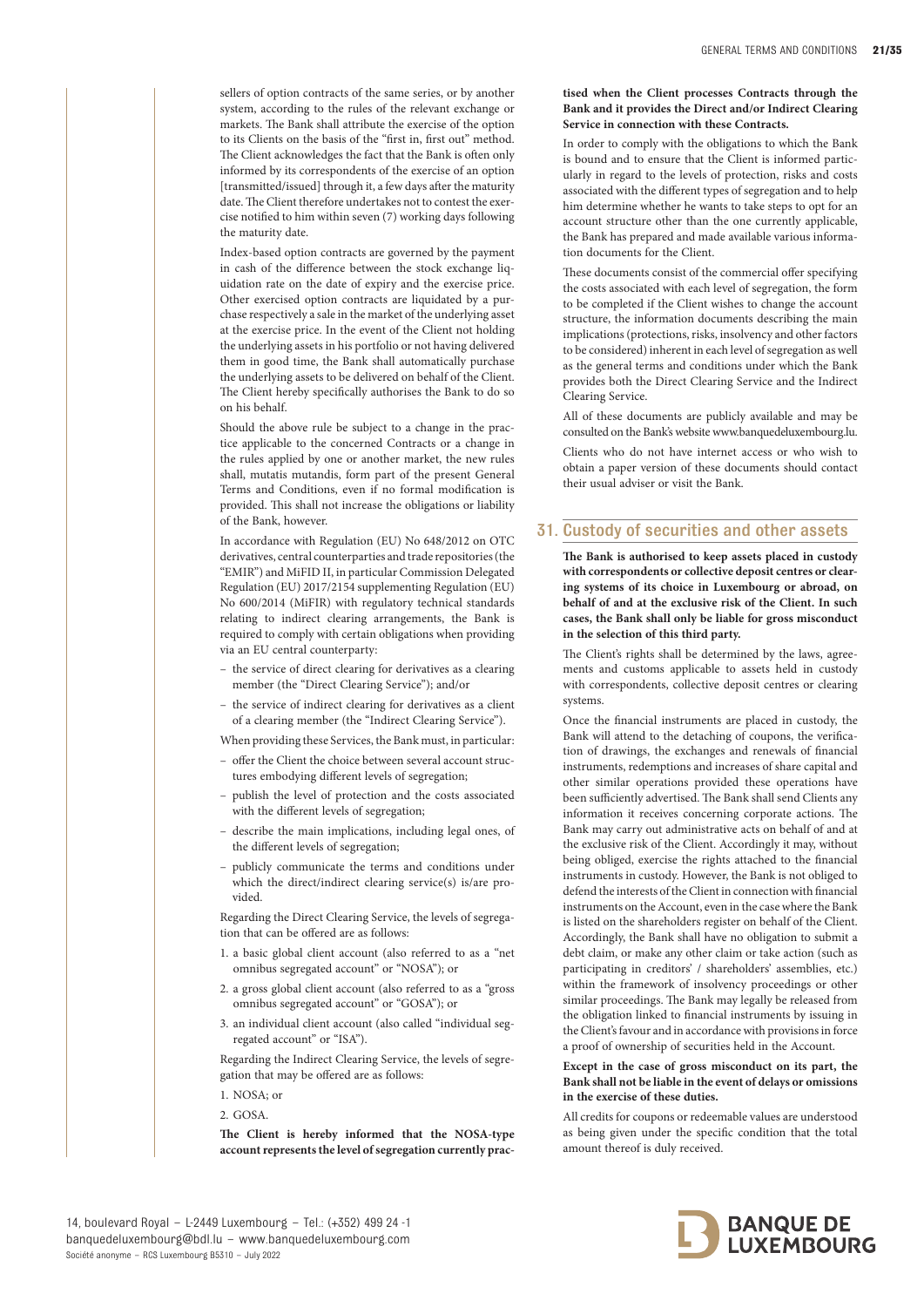The Bank is authorised to automatically debit from the Client's account the amount, increased by all the costs and exchange differences, of coupons and redeemable amounts which could not be cashed at their total amount for any reason whatsoever.

Unless the Bank is notified by the Client of an instruction to the contrary in due time, the net proceeds of payable coupons and other redeemable financial instruments shall be automatically credited to the Client's account in the corresponding currency. If there is no account in the corresponding currency, the Bank reserves the right to open such an account or to convert the net proceeds into any currency of its choice corresponding to one of the Client's accounts.

In case of loss of the financial instruments held in custody at the Bank (and which are not held in custody with other correspondents or collective custody centres or clearing systems), the Bank will return financial instruments of identical value, or will indemnify the depositor of the equivalent amount, except in the case of an event of force majeure where the Bank is discharged of any obligation.

Pursuant to the applicable legal provisions, the Bank has a duty to disclose information without delay upon request to any company having its registered office in a Member State and whose shares are admitted for trading on a regulated market established or operating in a Member State, or a third party appointed by such a company, regarding the identity of Clients holding its shares. In such cases, the Bank is not considered to be in breach of any restrictions on the disclosure of information, whether arising from a contract or a legislative, regulatory or administrative provision, including business secrecy.

A shareholder Client who wishes to exercise his right to vote at the general meeting of a company, whether directly or through a third party he has selected, must submit a request to his adviser and sign the documents and terms and conditions associated with this service. By subscribing to this service, the shareholder Client accepts that his personal data, as well as those of the authorised third party, including data required for identity verification purposes, will be transferred to the company in accordance with the applicable regulatory requirements.

In the context of shareholder identification requests and requests to exercise voting rights at general meetings, the Client accepts that the Bank will transfer the Client's personal data as well as those of the authorised third party, including data required for identity verification purposes, to a specialised service provider based in the United Kingdom, which will process the data as required.

# 32. Securities Lending

The Client may authorise the Bank to use his financial instruments within the framework of a securities lending operation, the conditions and fees of which shall be laid down in a separate agreement between the Client and the Bank.

# 33. Bills of exchange, promissory notes, cheques and other instruments

The Client is informed that the Bank does not offer the service of issuing or cashing cheques and the Bank may therefore refuse to cash or issue cheques without incurring its liability. If applicable, if the Bank were to agree to issue or cash a cheque at its discretion, the following conditions of this article would apply.

The Client undertakes to inform the Bank immediately of the loss, theft or possible fraudulent use of means of payment issued by the Bank (cheques, debit and credit cards or other means of payment). The Client shall bear all the consequences which may result from the theft or the fraudulent use of these means of payment.

All the issued means of payment remain the property of the Bank and must be returned to it upon first demand. The Bank reserves the right to entrust a third party of its choice with the administration of its credit and debit cards.

When the Bank proceeds to the collection of bills, cheques or other instruments on behalf of the Client, the latter guarantees to the Bank the effective payment of such paper value even in the event where the Bank, having already credited the Client's account, does subsequently receive the funds or, having received them, has to return them for any reason whatsoever. Pending full payment of any debit balance of the Client, the Bank shall retain against any obligor, all rights derived from the said paper for the principal amount increased by any ancillary costs by virtue of the applicable law of bills of exchange, the law of cheques or other rights. It shall in all cases have a right of recourse against the Client. Moreover, the amount of the advances that the Bank may have granted on commercial bills remitted for collection( direct credit under reserve) shall be charged to the remitter, together with the costs incurred, if a bill comes back unpaid. The Bank shall be entitled but not obliged to proceed at the Client's expense, with the formalities of protest or other formalities, even after the expiry of the legal time limits.

The Bank declines all responsibility in respect of presenting cheques and bills within the required time limits and does not guarantee that protests will be raised within the legal time limits.

# 34. Dispatch of assets

The dispatch to the Client of cash, transferable securities or other assets of any kind whatsoever is carried out exclusively at the expense and risk of the Client, who releases the Bank from all liability in this respect. The Bank may take out at the Client's expense insurance to cover these dispatches, but it shall not be required to do so unless it has received a formal written instruction to that effect from the Client. Should an incident occur, the Bank shall pay to the Client the indemnity actually paid by the insurance company after the applicable deductions.

## 35. Costs and associated charges

The Bank shall inform the Client of the costs and associated charges as well as of any fees, commission or expenditure relating to the purchase of a financial instrument or investment service by means of its fee schedule, which the Bank shall provide the Client at the signature of the present General Terms and Conditions.

# 36. Cash withdrawals and deposits

For cash withdrawals exceeding EUR 10,000 or the equivalent in another currency, the Bank may require the Client to give 24 hours' notice. This notice period may be extended to 48 hours for sums exceeding 50,000 euros or the equivalent in another currency.

The Bank is entitled to request any supporting documents (invoices, contractual documents, etc.) relating to cash withdrawals and deposits. The Client shall supply the Bank with

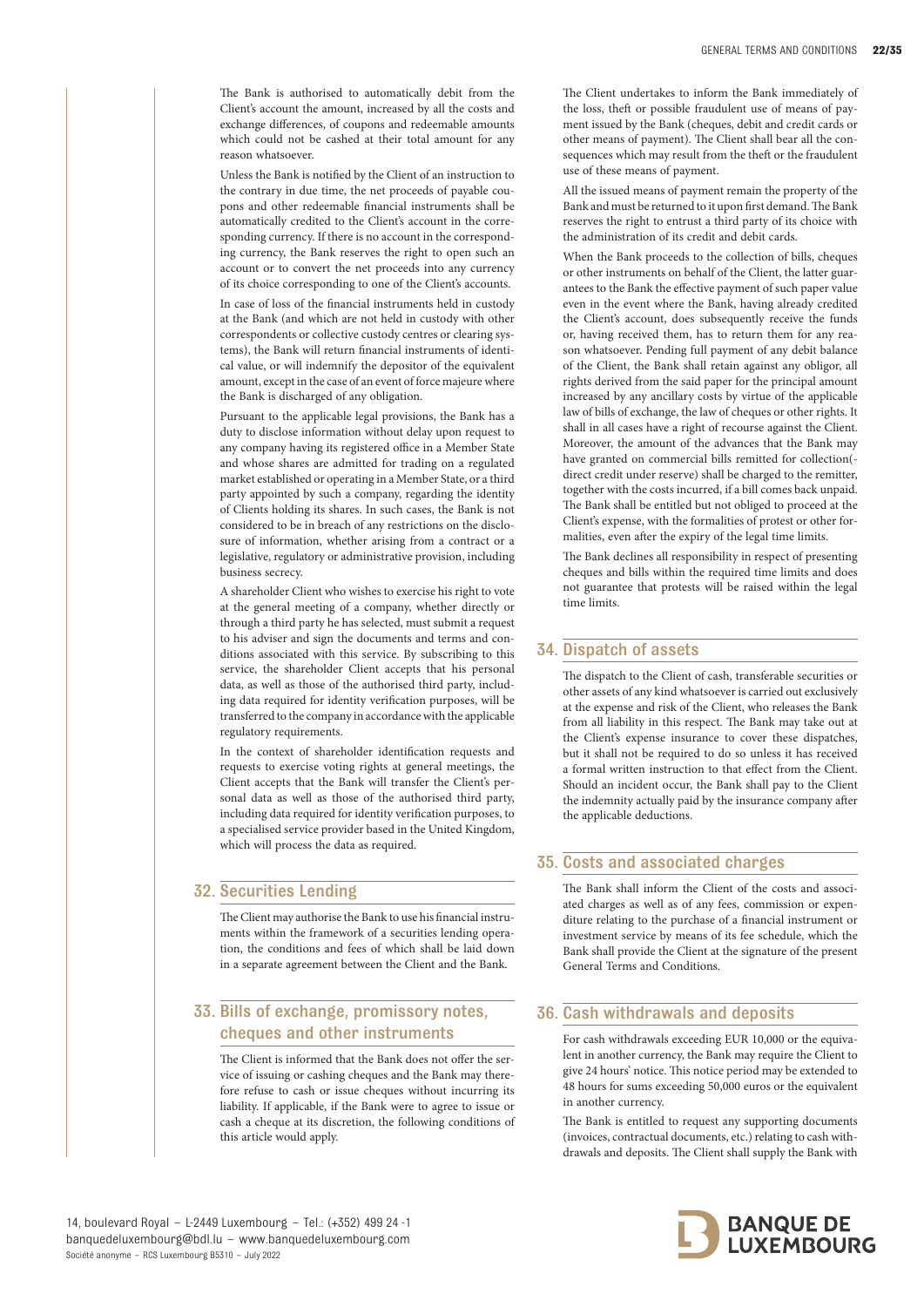the supporting documents requested and releases the Bank from all responsibility in this respect.

The Parties agree that the Bank may fulfil its return obligation by any other means, including by way of a credit transfer.

The Client confirms that he has been informed that a declaration must be filed with the Customs and Excise Office if he wishes to take cash or negotiable bearer instruments with a value of EUR 10,000 or more, or the equivalent in another currency, out of the Grand-Duchy of Luxembourg<sup>4</sup>.

# 37. Default

The Client acknowledges that a third party may in certain circumstances pledge assets in favour of the Bank in order to guarantee jointly and severally all of the Client's present and future obligations, regardless of whether these are payable or not yet payable, conditional or certain.

**The Client accepts that in the case of such a pledge being given to the Bank, the latter may declare the Client's obligations due and payable if the aforementioned third party fails to fulfil any of its commitments in respect of the Bank.**

# 38. Conflict of Interest policy

The Bank's policy regarding conflicts of interest is available upon request and aims to define any reasonable measures implemented to identify potential or actual conflicts of interest between the interests of the Bank (including the members of its supervisory and management bodies, and its employees) and its Clients, as well as between the interests of two or more Clients; and/or its linked parties, including group entities; and/or its third-party subcontractors.

The Policy sets out the general principles that apply to conflicts of interest and describes the organisational systems in place within the Bank to prevent, identify, manage and report any conflict of interest that could harm the interests of the Bank and/or the aforementioned third parties.

The Bank has implemented an adequate structure and appropriate measures and procedures to prevent all situations giving rise to conflicts of interest that may result from investment services, ancillary services or a combination of the two. All of these measures are tailored to the Bank's structure and activities.

In order to prevent the inappropriate circulation of confidential or inside information within the Bank, Chinese walls exist between, on the one hand, the Bank's advisory and portfolio management activities and, on the other hand, the execution and recognition of orders for the Bank's Clients or the Bank itself.

Accordingly, the Bank shall ensure for instance that its activities in the fields of investment research, investment advice, management and the negotiation of conditions with its business partners are kept separate.

The selection of funds or securities to be recommended to the Client or that are subject to investment decisions in the context of a management mandate is based on quantitative and qualitative research carried out independently of any commission consideration.

In particular, the Bank has put in place a register of conflicts of interest, rules and internal procedures in order to prevent conflicts of interest and to protect and preserve the primacy of its Clients' interests.

Gifts in the form of cash, financial instruments or other securities of any kind are prohibited by the conflicts of interest management policy. Only gifts, invitations or benefits with a cumulative value of no more than EUR 500 or the equivalent (talks, dinners, end-of-year gifts, etc.) per staff member per year from a counterparty/client can be accepted. Such minor non-pecuniary benefits cannot be construed as preventing the Bank from fulfilling its duty to act in the best interests of the Client.

The Bank shall be bound by a best efforts obligation and not an obligation to achieve a result.

Where the provisions in place are not sufficient to guarantee, to a reasonable degree of certainty, that the risk of damage to the Client's interests will be mitigated, the Bank will clearly inform the Client before acting in his name.

Where applicable, the Bank will ensure that the message includes a specific description of the conflict of interest arising in the context of the provision of investment and/or ancillary services, bearing in mind the type of Client who will receive the message. The description will explain the general nature and, where applicable, sources of the conflict of interest, as well as the risks incurred by the Client as a result of the conflict of interest and the measures taken to mitigate them. All of these elements will be described in sufficient detail to enable the Client to take an informed decision regarding the investment or ancillary services in the context in which the conflict of interest has arisen.

The Bank shall keep a record of every service provided and of every executed transaction in accordance with applicable laws and regulations to guarantee the supervision of its duties in relation to the management of conflicts of interest.

# 39. Fees, commissions and other pecuniary benefits

Fees, commissions and other pecuniary benefits paid to a third party or received from a third party by the Bank in relation to an investment service aim to enhance the quality of the service provided to the Client, including by offering access to a wider range of products.

In order to offer diversified investment opportunities, the Bank offers the Client a wide range of products, including but not limited to "in-house" or "group" UCIs, as well as UCIs from external promoters that the Bank distributes. Regarding third party UCIs, the management fees shall be directly calculated for each UCI on the basis of the fees defined in the respective prospectuses. In this context, the Bank may receive retrocessions from management commissions from "group" Undertakings for Collective Investments (UCIs) or external promoters for the selected UCIs on offer. This commission is paid on a quarterly basis and is based on the daily valuation of the positions held by the Client.

In the case of the execution and/or reception and transmission of execution-only orders, as referred to in Article 12 of these General Terms and Conditions, or unremunerated advice, the Bank may keep all or part of these commissions. All investment advice is independent of these signed agreements and all UCIs are selected using a detailed qualitative and quantitative analysis, which requires a specific infrastructure and made by analysts, independently of any consideration relating to commissions. The exact amount of the commissions received and kept by the Bank depends on the holding period and valuation



<sup>4</sup> Pursuant to the Law of 27 October 2010 organising the controls of physical transport of cash entering, transiting through or leaving the Grand Duchy of Luxembourg. If these sums are to leave the European Union, this declaration must be filed in accordance with Regulation (EC) no. 1889/2005 of 26 October 2005 on controls of cash entering or leaving the Community.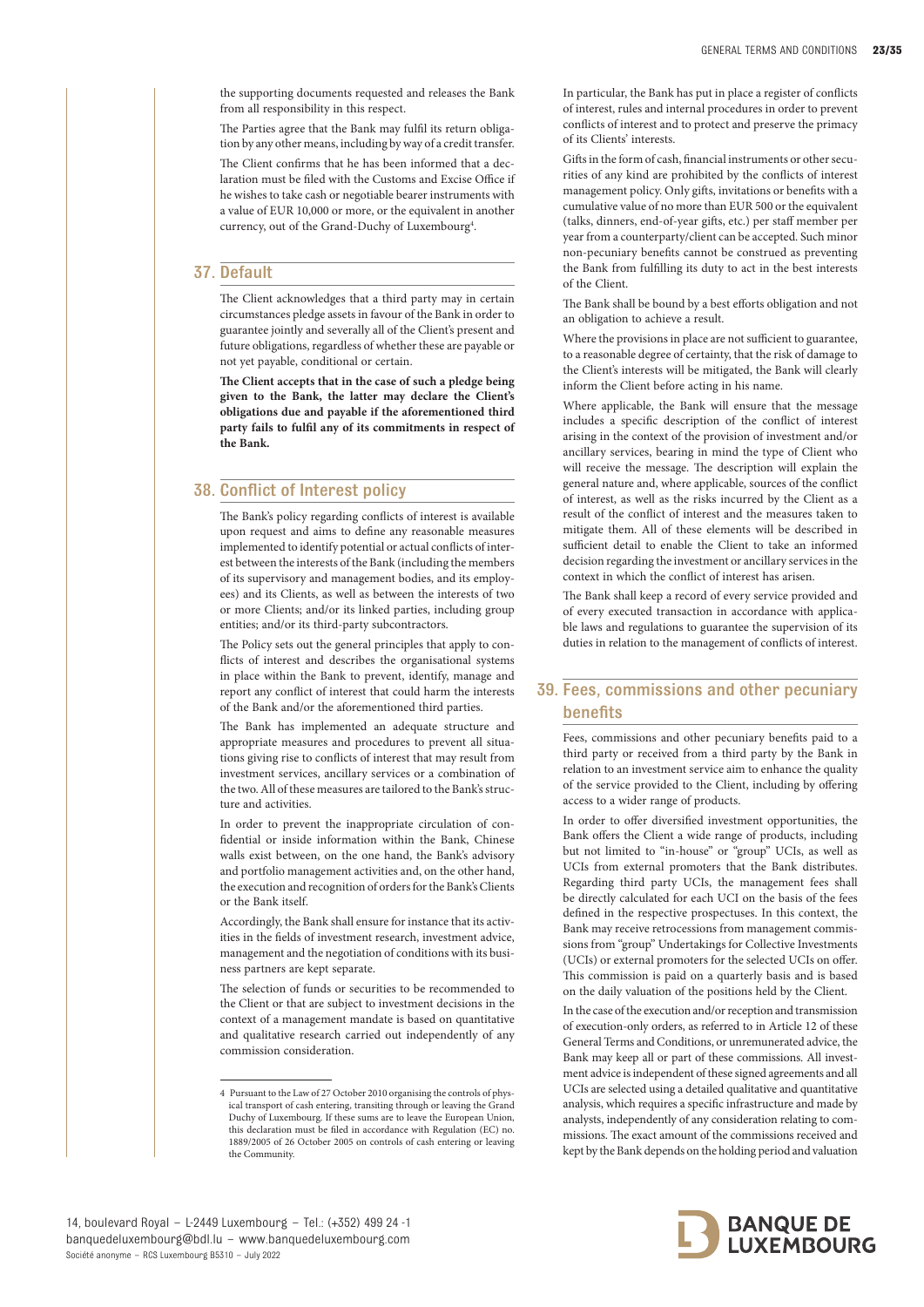of the positions. The Client will be informed of this amount in the annual statement of costs and charges.

In relation to remunerated advisory agreements or management mandates, the Bank will no longer receive commissions, and any commissions received will be repaid in full to the Client.

The Bank may also be required to remunerate certain third parties, in order to expand its potential Client base or have access to service providers. Such third parties generally do not provide any custodian services or investment services that only a financial institution may provide. These third parties perform a role of selection on behalf of the Client, for whom they seek the financial institution able to offer the service that best corresponds to the Client's expectations, as well as on behalf of the Bank, to which they propose Clients who correspond to its target public. The Bank has implemented certain internal procedures for third-party selection as well as organisational procedures in view of developing long-term relationships and maintaining the stability of such relationships. The remuneration of these intermediaries, who in practice are business introducers, may in particular consist in paying them a single commission calculated on the basis of the amount of contributed assets at the time of entering into the relationship. This amount may be paid in instalments in order to maintain the stability of the relationship over time.

# 40. Authorisation and Supervision

The Bank is a credit institution subject to Luxembourg law, approved by the Ministry of Finances of the Luxembourg Government, 3, rue de la Congrégation, L-1352 Luxembourg, under no. 27077 and is subject to the supervision of the Commission de Surveillance du Secteur Financier (CSSF), 283 route d'Arlon, L-1150 Luxembourg.

# 41. Guarantee scheme

The Bank is a member of the Deposit Guarantee Fund Luxembourg (Fonds de Garantie des Dépôts Luxembourg – FGDL) and the Investor Compensation Scheme Luxembourg (Système d'indemnisation des investisseurs Luxembourg – SIIL). This gives the Client the benefit of the protection granted by the law of 18 December 2015 on the failure of credit institutions and certain investment firms through the establishment of a deposit guarantee fund financed by ex-ante contributions. The principal objective is to reimburse depositors in the event of their deposits becoming unavailable. Within the limits defined by law, the FGDL will reimburse all eligible deposits from a single depositor up to a total amount equivalent to EUR 100,000. Calculation of the amount to be reimbursed can only be established after netting the liabilities owed to the Bank and the Client receivables due from the Bank.

Documents relating to the conditions and formalities to be completed in order to benefit from a reimbursement under the guarantee can be downloaded from the website www.fgdl.lu or obtained by writing to FGDL, 283, Route d'Arlon, L-1150 Luxembourg, Postal address: L-2860 Luxembourg.

The Client acknowledges receipt of the information sheet concerning the deposit guarantee scheme (annex 1 to these General Terms and Conditions).

A Client holding financial instruments has a right to restitution in the event of the Bank filing for bankruptcy. The SIIL covers the provision of compensation to investors holding financial instruments. Eligible receivables directly resulting from operations on investment instruments yet to be liquidated give rise to compensation from the SIIL with a guaranteed repayment of up to EUR 20,000 per person.

# 42. Governing law and place of jurisdiction

Unless otherwise provided for by the present General Terms and Conditions or by special agreements, the relations between the Client and the Bank shall be governed by Luxembourg law.

The laws and regulations referred to in these General Terms and Conditions are considered to be in their most recent version in force.

Any disputes between the Client and the Bank shall be subject to the exclusive jurisdiction of the competent Luxembourg court where the Bank has its head office and where the account is held.

The Bank nevertheless reserves the right to take legal action in the jurisdiction of the Client's place of domicile or before any other competent court in the absence of the preceding election of jurisdiction.

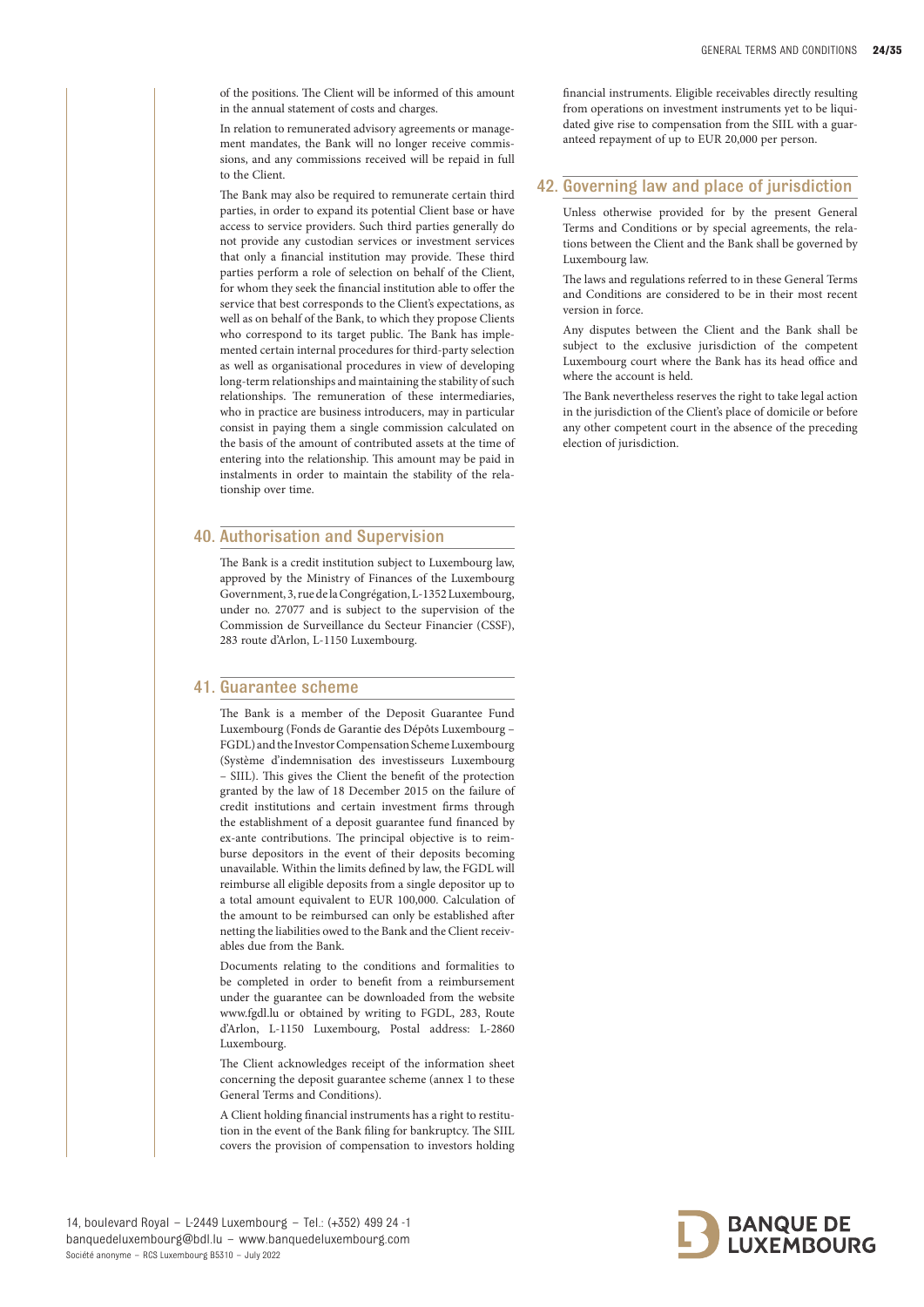| Deposits at Banque de Luxembourg, société anonyme,<br>are protected by: | Fonds de Garantie des Dépôts Luxembourg (system in<br>charge of the protection of your deposits)                                                                                                            |
|-------------------------------------------------------------------------|-------------------------------------------------------------------------------------------------------------------------------------------------------------------------------------------------------------|
| Limit of protection:                                                    | EUR 100,000 per depositor and per credit institution<br>(1)                                                                                                                                                 |
| If you have several deposits at the same credit<br>institution:         | All your deposits at the same credit institution are<br>"aggregated" and the total is subject to the limit of<br>EUR 100,000 (2)                                                                            |
| If you have a joint account with one or more other<br>person(s):        | The limit of EUR 100,000 applies to each depositor<br>separately (2)                                                                                                                                        |
| Reimbursement period in case of credit institution's<br>failure:        | seven (7) business days (3)                                                                                                                                                                                 |
| Reimbursement currency:                                                 | Euro                                                                                                                                                                                                        |
| Contact:                                                                | Fonds de Garantie des Dépôts Luxembourg, 283 route<br>d'Arlon, L-1150 Luxembourg, Postal address: L-2860<br>Luxembourg<br>Tel.: +352 26 25 11 (switchboard) Fax: (+352) 26 25<br>$1 - 2601$<br>info@fgdl.lu |
|                                                                         | www.fgdl.lu                                                                                                                                                                                                 |

Information about the depositor protection scheme

## (1) General limit of protection

If a deposit is unavailable because a credit institution is unable to meet its financial obligations, depositors are reimbursed by a Deposit Guarantee Scheme. This reimbursement covers a maximum of EUR 100,000 per credit institution. This means that all deposits at the same credit institution are added together in order to determine the coverage level. If, for instance a depositor holds a savings account totalling EUR 90,000 and a current account totalling EUR 20,000, he or she will only be reimbursed EUR 100,000.

In cases referred to in Article 171, paragraph 2 of the law of 18 December 2015 on the failure of credit institutions and certain investment firms, deposits are guaranteed above EUR 100,000, up to EUR 2,500,000. Visit www.fgdl.lu for more information.

#### (2) Limit of protection for joint accounts

For joint accounts, the limit of EUR 100,000 applies to each depositor. However, deposits in an account to which two or more persons are entitled as members of a business partnership, association or grouping of a similar nature, without legal personality, are aggregated and treated as if made by a single depositor for the purpose of calculating the limit of EUR 100,000.

#### (3) Reimbursement

The Deposit Guarantee Scheme is run by the Fonds de Garantie des Dépôts Luxembourg, 283 route d'Arlon, L-1150 Luxembourg, Postal address: L-2860 Luxembourg, Tel.: +352 26 25 1- 1 (switchboard), Fax: +352 26 25 1 - 2601, info@fgdl.lu, www.fgdl.lu

It will reimburse your deposits (up to EUR 100,000) within a maximum of seven (7) working days. If you are not reimbursed within these deadlines, you should contact the Deposit Guarantee Scheme since the time to claim reimbursement may be barred after a certain time limit. Visit www.fgdl.lu for more information.

#### Other important information

In general, all retail depositors and businesses are covered by Deposit Guarantee Schemes. Exceptions for certain deposits are stated on the website of the responsible Deposit Guarantee Scheme. Your credit institution will also inform you on request whether certain products are covered or not. If deposits are covered, the credit institution will also confirm this on the Statement of Account.

\* Basic information taken from the law of 18 December 2015, on the failure of credit institutions and certain investment firms.

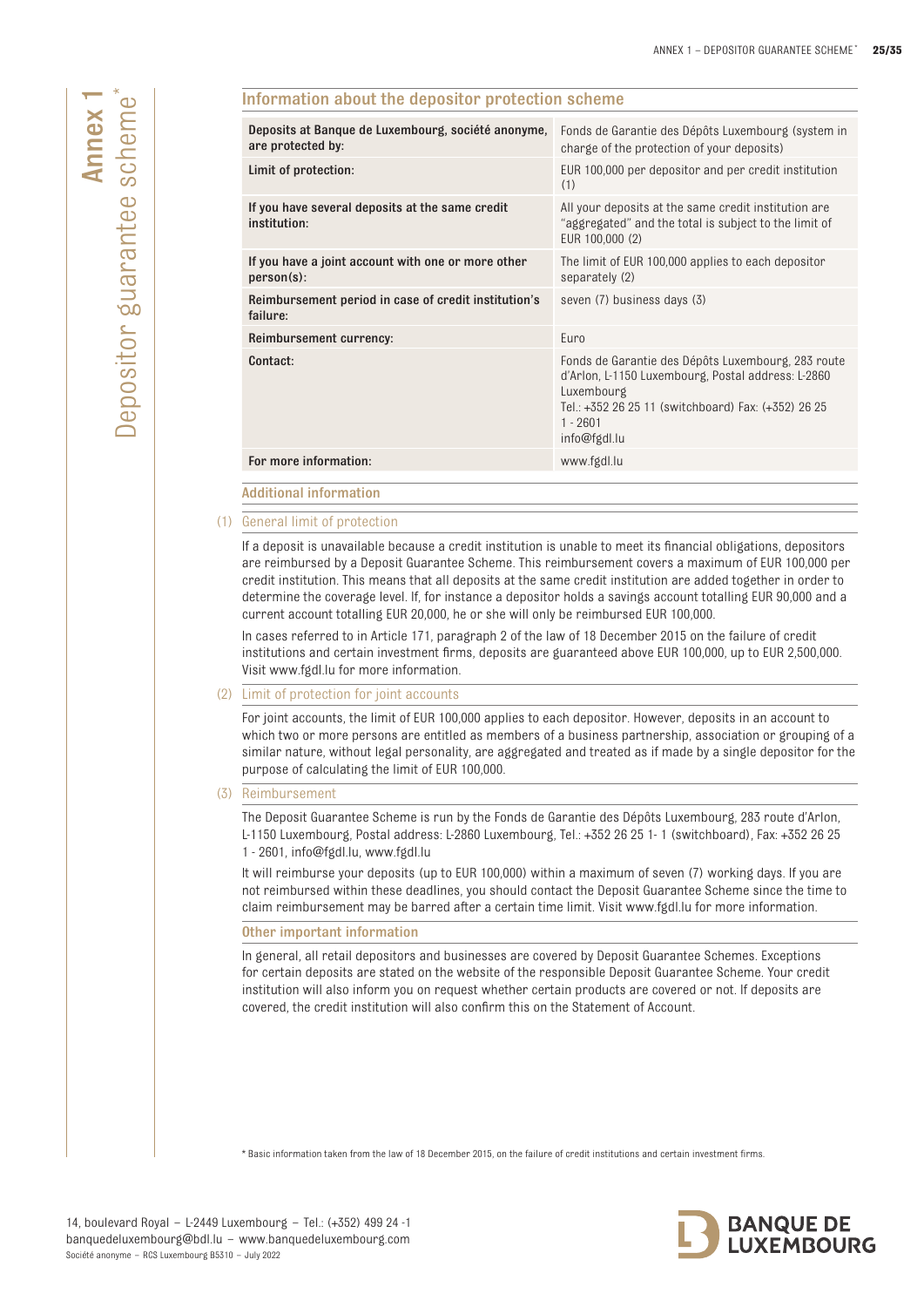Personal data refers to any information relating to an identified or identifiable natural person (hereinafter the "personal data"). From 25 May 2018, Banque de Luxembourg (hereinafter the "Bank") will ensure that the personal data it holds is processed in accordance with Regulation (EU) 2016/679 of the European Parliament and of the Council of 27 April 2016 on the protection of natural persons with regard to the processing of personal data and on the free movement of such data (hereinafter the "GDPR").

This Personal data protection and processing policy (hereinafter the "Policy") is aimed at all persons who interact with the Bank. It informs them of all of the Bank's obligations in its capacity as personal data controller, as well as their rights in relation to the processing of their personal data. It forms an integral part of the Bank's General Terms and Conditions.

# 1. Data subjects affected by personal data processing (hereinafter the "Client")

The Bank processes the personal data of individuals and legal entities with which it has, has had, or may have a direct or indirect relationship.

#### **Clients**

In its capacity as controller, the Bank processes personal data relating to each (joint) account holder and/or (joint) safe deposit box lessee, his attorneys, beneficiaries and any other person acting as the representative of such persons. As regards Clients that are legal entities, the Bank may, where applicable, be obliged to process the personal data of persons associated with the legal entity, such as representatives, administrators, directors, employees and beneficial owners.

#### **External service providers and processors**

In the context of a particular service/assignment, the Bank may be obliged to process the personal data of its external service providers or processors (specifically, that of representatives and/or employees of such parties who are likely to interact with the Bank) within the legal and/or contractual limits or when it is necessary to do so.

#### **Visitors**

The Bank collects and processes the personal data of visitors who access the Bank's website or E-Banking Services, as well as those of visitors to Bank premises.

## **Third parties**

Depending on the circumstances, the Bank may process data pertaining to third parties with a link to the Client. Clients who provide the Bank with personal data belonging to third parties, such as their family members, relatives, guarantors or beneficiaries, their representatives/attorney, or their employer and its representatives or beneficial owners, undertake to inform these third parties of the processing of their data by the Bank and of the existence of this Policy.

#### **Prospects or potential Clients who express an interest in the Bank's products and services**

As part of its activities and within the legal and/or contractual limits, the Bank may store, use and process personal data regarding prospects or potential Clients who express an interest in the Bank's products and services.

The Bank also processes the personal data of individuals who contact the Bank by telephone.

# 2. The collection of personal data

The Bank may collect the Client's personal data in the following ways:

- when the Client himself shares his personal data via any medium, including as part of pre-contractual measures;
- when the Client has made his personal data public via any medium;
- when third parties provide the Bank with personal data;
- when the Bank obtains data from external sources as part of its efforts to combat money laundering and terrorist financing;
- when the Client accesses the Bank's website or E-Banking Services;
- when the Client accesses a payment account held by the Client with one or more payment service providers selected by the Client as part of an account aggregation service provided by the Bank;
- when the Client visits the Bank's premises or contacts the Bank by telephone.

# 3. The categories of personal data processed by the Bank

Depending on the purpose pursued by the Bank, it may need to process various categories of personal data belonging to the Client. This may include:

- identification data;
- contact details;
- personal details;
- activity, employment and study information;
- family information;
- banking and financial identification data;
- financial data;
- information on transactions made by the Client and the Client's financial situation;
- information on the Client's needs and interests;
- recordings from telephone calls and surveillance camera footage.

To fulfil its obligations and insofar as is necessary, the Bank may process sensitive information, such as information on an individual's health, convictions and offenses, and holding of public/private office, but it shall never use this information for direct marketing purposes.

# 4. The purposes of personal data processing

Subject to the applicable legislative and regulatory provisions, the Bank may be obliged to process personal data for the following purposes:

- setting up, administering and managing the Client's file (contract and services) and keeping it up to date;
- managing accounts and payment transactions;
- executing contracts signed by the Client;
- the provision of information to the Client in relation to legal, regulatory or contractual obligations;
- granting and managing loans, including assessing the Client's ability to repay the loan;
- renting out safe deposit boxes;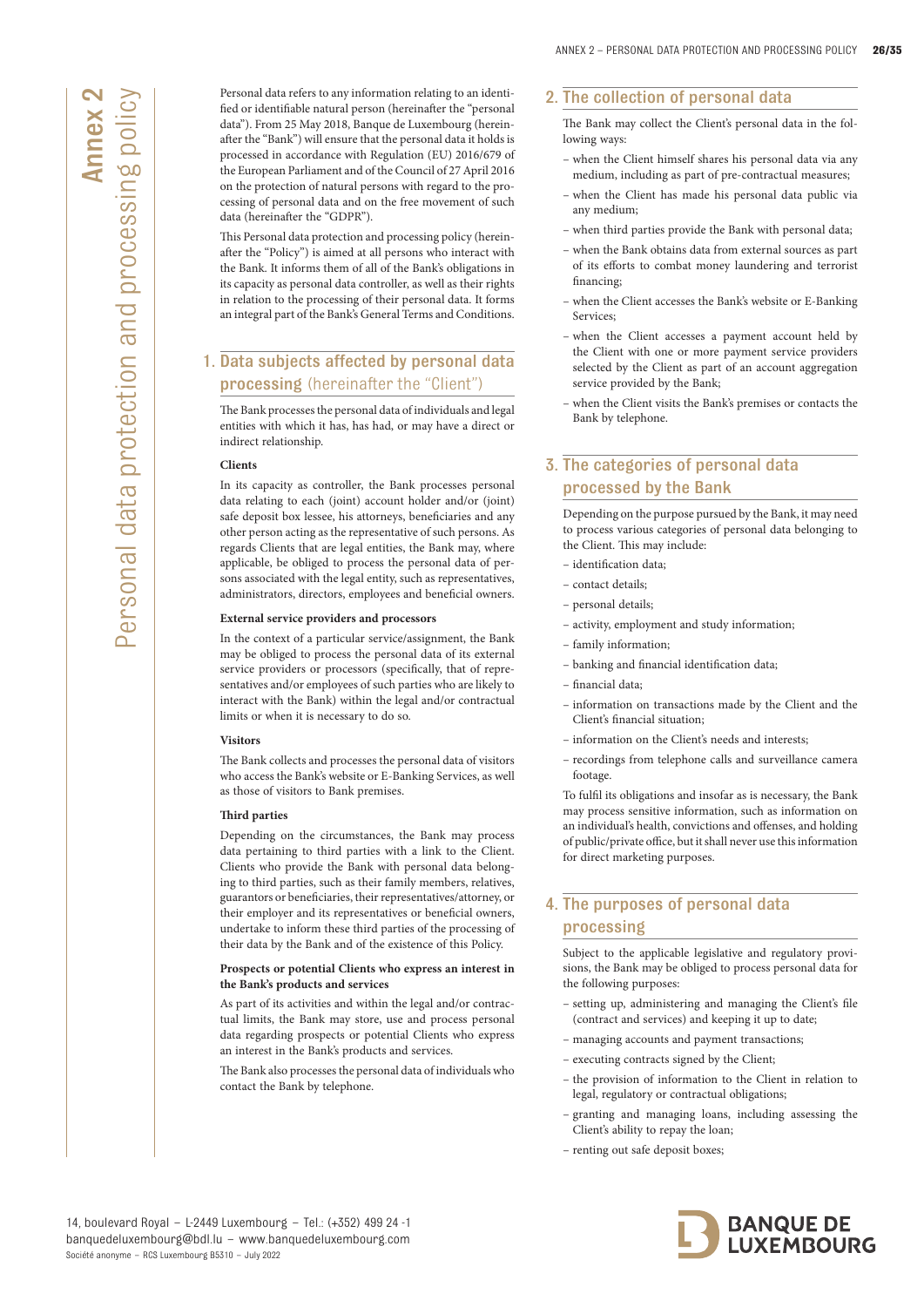- improving and personalising the Bank's services on an ongoing basis;
- ensuring the security of people and property;
- producing (internal) studies, analyses, models and statistics;
- administering and managing risk;
- preventing money laundering, terrorist financing and fraud;
- meeting legal obligations, such as those relating to MiFID II, pre-contractual information and Know Your Customer requirements;
- responding to all legitimate requests from public, legal or supervisory authorities for access to data;
- producing legal evidence in the event of a dispute.

To these ends and within the legal and regulatory limits, processing carried out by the Bank may give rise to automatic decision-making, including profiling.

# 5. Legal bases

The Bank only processes personal data in the following circumstances:

– with the Client's consent, e.g.:

via the contact form available on the Bank's website or via online banking, i.e. the Bank's E-banking services;

– insofar as the processing is necessary for the execution of the contract signed by the Client and services linked thereto, or in the context of pre-contractual measures requested by the Client, e.g.:

the provision or services and the supply of products, or the execution and registration of transactions;

– to fulfil a legal or regulatory obligation, e.g.:

the fight against money laundering and the financing of terrorism, or the prevention of any market abuse;

– based on the Bank's legitimate interests, while safeguarding the balance between the interests of the Bank and those of the Client, e.g.:

the conduct of satisfaction surveys and polls, or the management or operational requirements and risks.

# 6. Persons with access to personal data

As it fulfils its role, the Bank may transfer the Client's personal data to the following categories of third party:

- between the Holders and their Attorneys;
- persons appointed by the Client;
- other credit institutions or financial sector professionals with which the Bank interacts or whose services are necessary in the context of providing services to the Client;
- any other external service provider with which the Bank interacts and whose services are necessary in the context of providing services to the Client.

The Bank ensures that third parties with which it interacts in order to provide services are also legally required to treat personal data with care. These personal data recipients may act as controllers or processors and have a duty to comply with legal and/or contractual obligations regarding the protection of personal data, including professional secrecy and the applicable confidentiality obligations.

Some of these data recipients may be located outside the European Union. In order to guarantee the confidentiality of data and safeguard the rights of the persons whose data is processed, the Bank supervises transfers outside the

European Union to guarantee that personal data transfers are fully compliant with EU requirements applicable since the entry into force of Regulation (EU) 2016/679 on the protection of personal data. However, subject to the applicable legal and regulatory provisions, authorities in the countries in question may request access to specific personal data.

In certain cases, the law stipulates that the Bank must share Clients' personal data with third parties, such as public authorities, tax authorities, supervisory authorities or legal/ investigatory authorities or, where applicable, with lawyers, notaries, guardians or auditors.

## 7. Personalised solutions

As it seeks to provide the Client with optimised services that are constantly evolving to better meet his needs, and with a view to maintaining and developing its relationship with the Client, the Bank may:

#### **send the Client:**

- regulatory, informative or commercial letters linked to the contract the Client has signed and the service he has subscribed, as well as the products he holds;
- financial and economic analyses;
- the Bank's newsletter;
- value-adding publications on different topics;
- invitations to events, talks or workshops that may be of interest to him.

The Client may object to the use, retention and processing of his data for the purposes of direct marketing at any time and without justifying his decision by contacting the Bank as described in point 8. The Client may also click on the link provided in all communications sent electronically or return the relevant section of correspondence sent by post at any time.

#### **use profiling (i.e. a set of automated procedures) to process Clients' personal data with a view to:**

- searching for and identifying within a Client database characteristics shared by persons who are likely to be interested in a specific new or existing banking service or product;
- searching for and identifying within a Client database relatively homogenous groups of persons in terms of products held and/or banking behaviour in order to improve the Bank's understanding of its Client base and the personalisation of its commercial products and services;
- search and identify in a Client database those Clients with possible connections (e.g. family or business ties) with other Clients.

Data subjects have the right to object to the processing of their personal data through profiling.

# 8. Rights of the Client

Subject to the conditions and limits stipulated by the legislative and regulatory provisions, the Client has a certain number of rights regarding the processing of his personal data, including the right to:

- access his personal data that is processed by the Bank;
- request confirmation of whether or not personal data is processed;
- request the rectification of personal data that is inaccurate or incomplete;

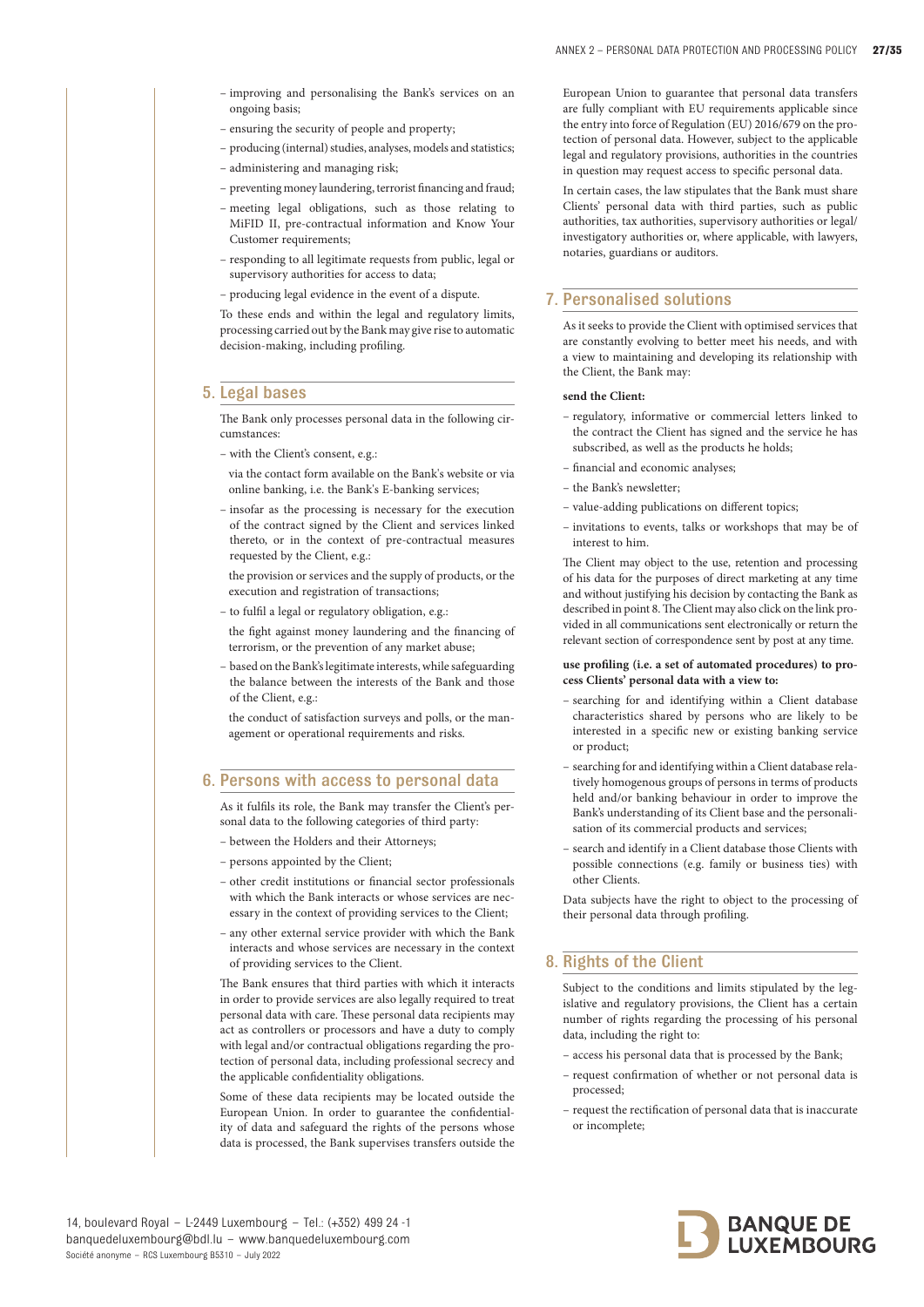- request the erasure of his personal data on legitimate grounds;
- request the restriction of the processing of his personal data on legitimate grounds;
- request the transmission of his personal data to a third party in an easily readable format;
- object to the use of the data that the Bank collects, retains and processes on legitimate grounds.

The Client may submit a request to exercise the rights set forth above by sending a written request to the Data Protection Officer by email to dpo@bdl.lu or by post to the following address:

Banque de Luxembourg

For the attention of the Data Protection Officer

14 boulevard Royal

L-2449 Luxembourg

The Client also has the right to lodge a complaint regarding the Bank's processing of his personal data with the National Commission for Data Protection (www.cnpd.lu).

# 9. Period for which data will be stored

The Bank may store personal data for a period not to exceed that necessary for the purposes pursued by the Bank, i.e. 10 years after the termination of the contractual relationships with the Client. For legitimate reasons and depending on the circumstances, the Bank may retain data for longer than the specified period to the extent permitted by the applicable legislative and regulatory provisions.

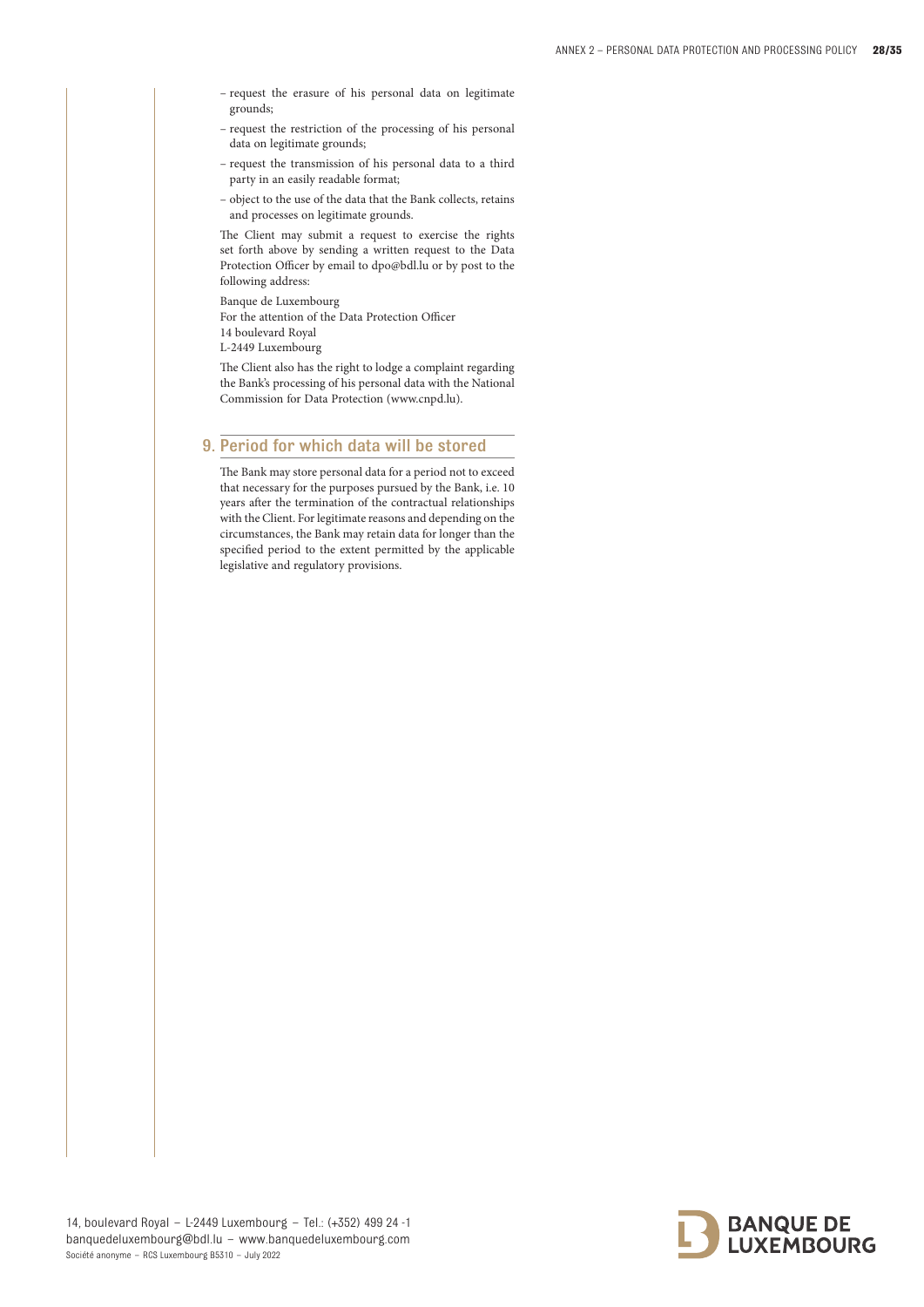# M Execution policy **xecution policy** Annex

# Execution policy

In accordance with the MiFID II Rules, the Bank has defined and established an order execution policy (the "Execution Policy") aiming to obtain the best result for the Client by taking into account the price, the costs, the speed, the likelihood of execution and settlement, the size, the nature of the order and any other consideration relating to the execution of the order.

## Applicability of the Execution Policy

The Execution Policy applies without distinction to orders by Private and Professional Clients as defined in the MiFID II Rules, and any reference in this Execution Policy to the Client shall only refer to these categories of clients. On the other hand, this Execution Policy does not apply to eligible counterparties. The Bank does, however, undertake to process these orders in a professional, fair and honest manner.

This Policy does not apply to orders that are not sent and/or executed by the Bank.

#### General considerations

In order to comply with its obligation to pursue the best result for the Client, the Bank places significant reliance on certain execution venues which may vary depending on whether the Client asks the Bank to buy or sell a financial instrument on his behalf (i.e. where the Bank acts as agent).

The execution cost charged to the Client is an all-in cost that includes the Bank's fees and costs associated with executing the order for each execution platform used, as well as clearing and settlement charges and any other charges payable to third parties involved in the execution of the order.

First, the Bank considers the all-in cost applied to the Client for selecting the execution platform and his execution strategy. The Bank has set up the necessary infrastructure to enable fast and fair execution of its clients' orders.

In order to obtain the best price for the Client without undue delay, orders that meet the liquidity criteria set by the Bank are immediately executed on the market, in accordance with the "best execution" policy.

For orders that could have a negative influence on the price as a result of their nature or size, the Bank tries to limit the impact of the order on the market by processing the order as a care order using an execution strategy rather than executing the whole order immediately.

In certain cases, to avoid a reduced price due to the lack of liquidity or to the small size of the order, the Bank may act as counterparty to the trade. If execution is internalised, the Bank shall ensure that the execution conditions are fair.

If the Bank sends an order to a third party for execution, it undertakes to act in the Client's best interests and in accordance with the principles of the Execution Policy. In some cases, the Bank may execute client orders over the counter (outside a trading platform).

The Client acknowledges that the Execution Policy allows orders to be executed, depending on the circumstances, outside a regulated market, multilateral trading facility (MTF) or organised trading facility (OTF) and expressly accepts this.

If this has been specifically requested by the Client, the Client shall release the Bank from all liability as regards the risks associated with this type of execution such as counterparty risk (non-compliance with contractual obligations in the event of the counterparty's insolvency) and the risk concerning the settlement of the transaction (delay in delivery of the securities).

The Bank reserves the right to determine the way it executes all orders it receives from the Client or from any other person authorised to transmit orders, in accordance with its Execution Policy and in order to protect the Client's best interests. In these circumstances, either the Bank will determine the final execution venue itself based on the factors described below, or the Bank will ensure that the financial intermediary has measures in place to enable the best execution of the Client's order.

Stock exchange, exchange or subscription orders from the Client shall be executed in accordance with the customs on the stock exchanges or markets to which they are transmitted at the choice of the Bank. The Bank will inform the Client, at his request, of the execution status of his order.

When the Client places a limit stock exchange order regarding shares admitted to trading on a regulated market, and whose market conditions do not allow a rapid execution of the order, the Client expressly authorises the Bank not to render such order public, when it deems it appropriate.

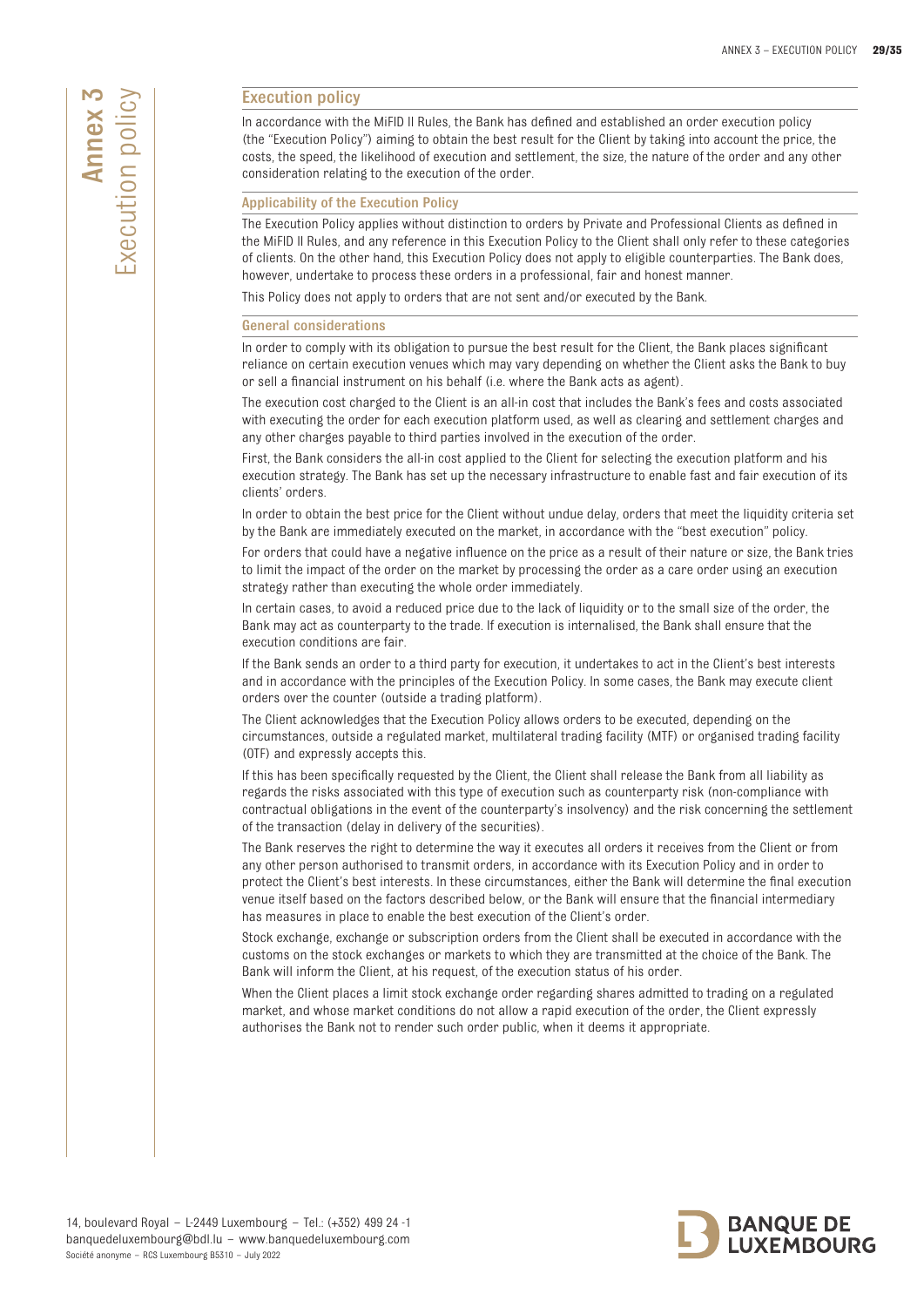The Bank reserves the right:

- not to execute orders which, in keeping with local practice, cannot be transmitted in due time to its correspondents;
- not to execute an order to buy assets with the proceeds from the sale of other assets until such proceeds have been received in full;
- not to execute an order if the Client does not have the funds required for the transaction;
- not to execute an order if the category of the Client or the order does not meet the conditions that may be imposed by the issuer of the security or by any other entity related to the operation;
- not to execute an order to sell assets until such assets have been delivered in full;
- to allocate the proceeds of the sale of assets to offset the Client's commitments to the Bank, regardless of the nature of such commitments;
- to act as counterparty to the execution of orders to buy or sell assets notwithstanding the right to charge the Client brokerage fees and any other customary costs;
- unless the Client gives specific instructions otherwise, to select the stock exchange on which securities shall be purchased or sold;
- to aggregate the orders of different clients, with the assurance that such aggregation may not disadvantage the Client from a global point of view, in accordance with the Client's right to a fair and equal treatment of his interests and in compliance with the Bank's policy regarding conflicts of interests. Executions related to grouped orders will be allocated on a pro-rata bases, according to the quantities of securities in each order in the group.

When the Client provides the Bank with a specific instruction regarding the manner of execution of an order the Bank shall, where possible, endeavour to follow the Client's instruction. The Client's attention is nevertheless drawn to the fact that by acting on the Client's specific instruction, the Bank may be prevented from executing the order in accordance with its Execution Policy.

To the extent that a Client provides the Bank with specific instruction(s), the Bank will be deemed to have satisfied its obligation to take all necessary steps to obtain the best possible result for the Client when complying with such specific Client instruction(s). When the Bank offers a quote to a Client at his request, which the Client accepts, the present Execution Policy will by definition not apply.

The Client is aware that the Bank, in keeping with national and foreign legislation, and the Client's Investor Profile, may be required to reduce the investment universe proposed to the Client. In such a case, the Client accepts that the Bank (i) may not carry out an instruction given by him or his duly authorised Attorney or representative; (ii) may sell, exchange or transfer certain assets; and (iii) take any steps necessary to ensure that it complies with national and foreign legislation.

The Client accepts to bear the risk and the consequences of actions undertaken by the Bank in order to ensure that it complies with national and foreign legislations.

When a client makes a reasonable and proportionate request concerning the Execution Policy, the measures that the Bank has taken, and their review process, the Bank shall respond clearly and within a reasonable time frame.

The Bank does not receive any remuneration or any non-cash benefits from the third parties to which it sends client orders, unless they comply with the clauses specified in Article 24(9) of Directive 2014/65/EU.

Execution factors and their relative importance by type of financial instrument

For the various categories of financial instruments covered by the MiFID II Rules, the principles are as follows:

#### Equities and equity equivalents (Exchange Traded Funds (ETFs), warrants and rights)

Orders involving equities and equity equivalents are processed via financial intermediaries or executed at an execution venue where the Bank is a direct participant (Luxembourg Stock Exchange and the Bloomberg Trading Facility MTF for ETFs).

Liquid orders (orders for which the execution does not have a negative impact on the prices obtained) are transmitted via brokers using smart order routers, which are supplied by these intermediaries. These systems facilitate the execution of client orders on a wide range of possible execution venues (regulated markets, multilateral trading facilities (MTFs) and systematic internalisers (SIs)), which makes it possible to access to greater liquidity and obtain an execution price that is equal to or greater than the price available on the instrument's primary listing market.

Illiquid orders will be processed as care orders by the Bank. Most of the time, this will be done by splitting them into several orders of a liquid size before sending them. The Bank may also use execution algorithms offered by its financial intermediaries in order to apply a particular execution strategy, and/or look for liquidity on buy-side MTFs or among market makers.

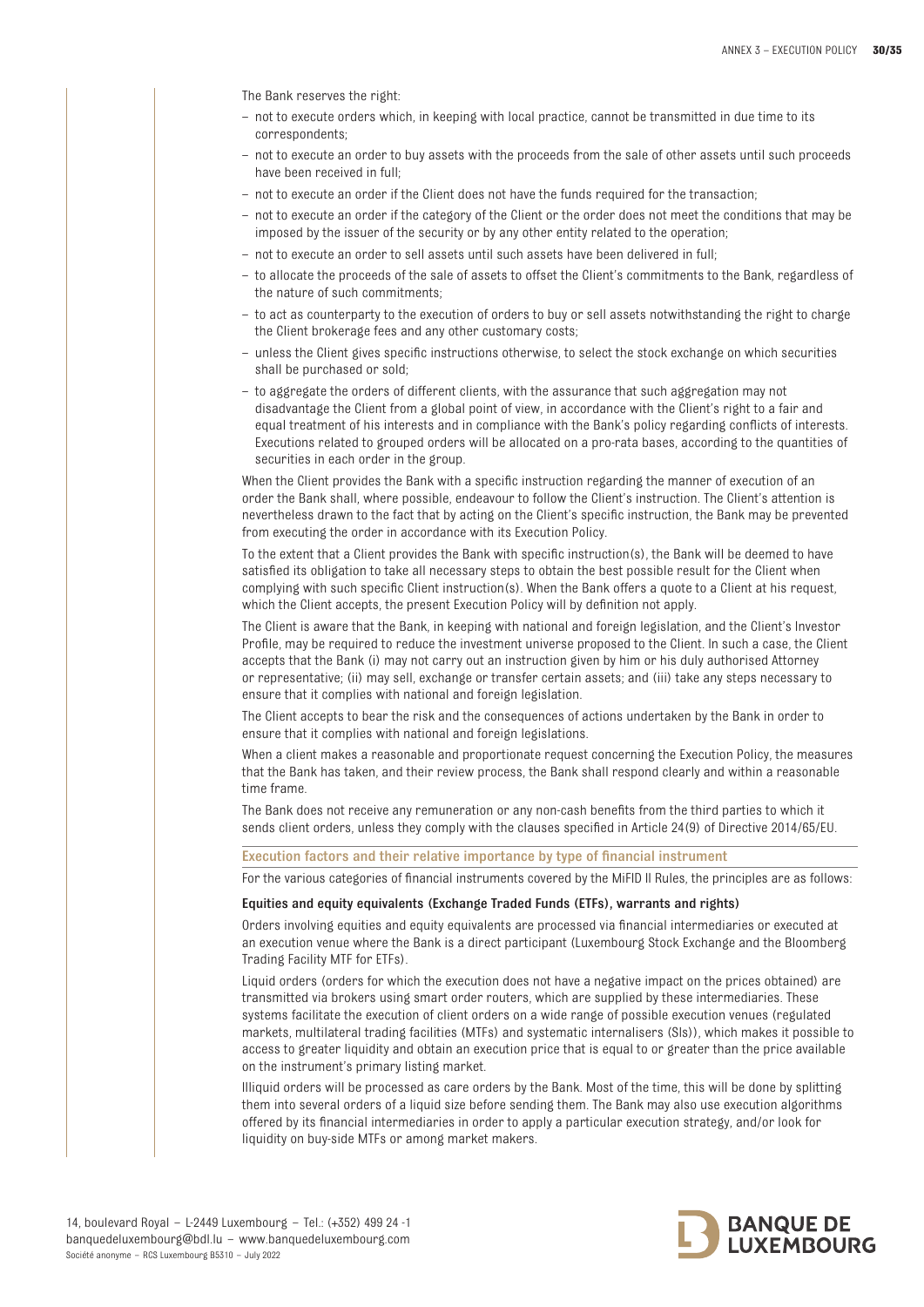The Bank will determine, for each order, the execution venue that it deems the most appropriate in view of achieving the best result for the Client by taking the following criteria into account:

- Probability of execution: by assessing the Client's order according to criteria determined by the Bank, based on the instrument's historic liquidity, or market conditions at the time the order is processed, which will determine whether the order may be sent directly as a whole, or whether it must be processed as a care order.
- Speed of transmission: liquid orders will be transmitted immediately via a secure electronic channel.
- Probability of settlement and delivery of securities: the execution venue for sale orders will be influenced by the place where the Client's securities are deposited, and therefore depends on the place of purchase of these securities.

The Bank accepts the following order types:

- Market orders: an order executed under market conditions with no indication of price.
- Limit orders: a buy/sell order for which a maximum/minimum execution price has been set.
- Stop orders: a buy/sell order that becomes a market order when a stop price defined by the Client has been reached.
- Stop-Limit orders: a buy/sell order that becomes a limit order when a specific target price set by the Client has been reached.

Stop orders and Stop-Limit orders will nevertheless only be authorised by the Bank if the regulated market on which the financial instrument is listed allows this type of order.

#### Bonds and money-market instruments

Following the introduction of MiFID II, the multilateral electronic execution platforms on which orders were previously processed over the counter now have MTF status.

The Bank is a member of the three main MTFs (Bloomberg Trading Facility, MarketAxess and Tradeweb), which gives it access to the liquidity provided by market makers and other (buy-side) institutional operators on these platforms. It has also put in place an infrastructure enabling it to execute client orders via secure electronic channels, which enables rapid and robust transmissions and executions.

When instructed by clients, orders can also be traded on regulated markets. For example, the Bank allows orders to be executed on the Luxembourg Stock Exchange, in its capacity as a member, and it has established links with financial intermediaries to allow it to access various regulated markets. These links also allow it to access buy-side liquidity pools and SIs. Finally, in exceptional cases, the Bank may also execute client orders over the counter.

The criteria that enable the Bank to obtain the best results when executing client orders are as follows:

- Probability of execution: as the bond market is highly fragmented and illiquid by nature, the probability of execution guides the choice of execution platform.
- Execution price: quotations on multi-lateral bond platforms are made by market makers and other institutional players following requests for quotes (RFQs).
	- The Bank will therefore select the best price from the quotes offered.
- Probability of settlement and delivery of securities: the execution venue for sale orders will be influenced by the place where the Client's securities are deposited, and therefore depends on the place of purchase of these securities.

The Bank accepts the following order types:

- Market orders: an order executed under market conditions with no indication of price.
- Limit orders: a buy/sell order for which a maximum/minimum execution price has been set.

#### Units in Undertakings for Collective Investment (UCI)

Excepting exchange traded funds (ETF), which, by definition, are traded on an organised market, the Bank shall execute UCI subscription and redemption orders, in principle directly with the respective UCI transfer agents or, where applicable, with a specialised intermediary chosen by the Bank, and therefore systematically over the counter.

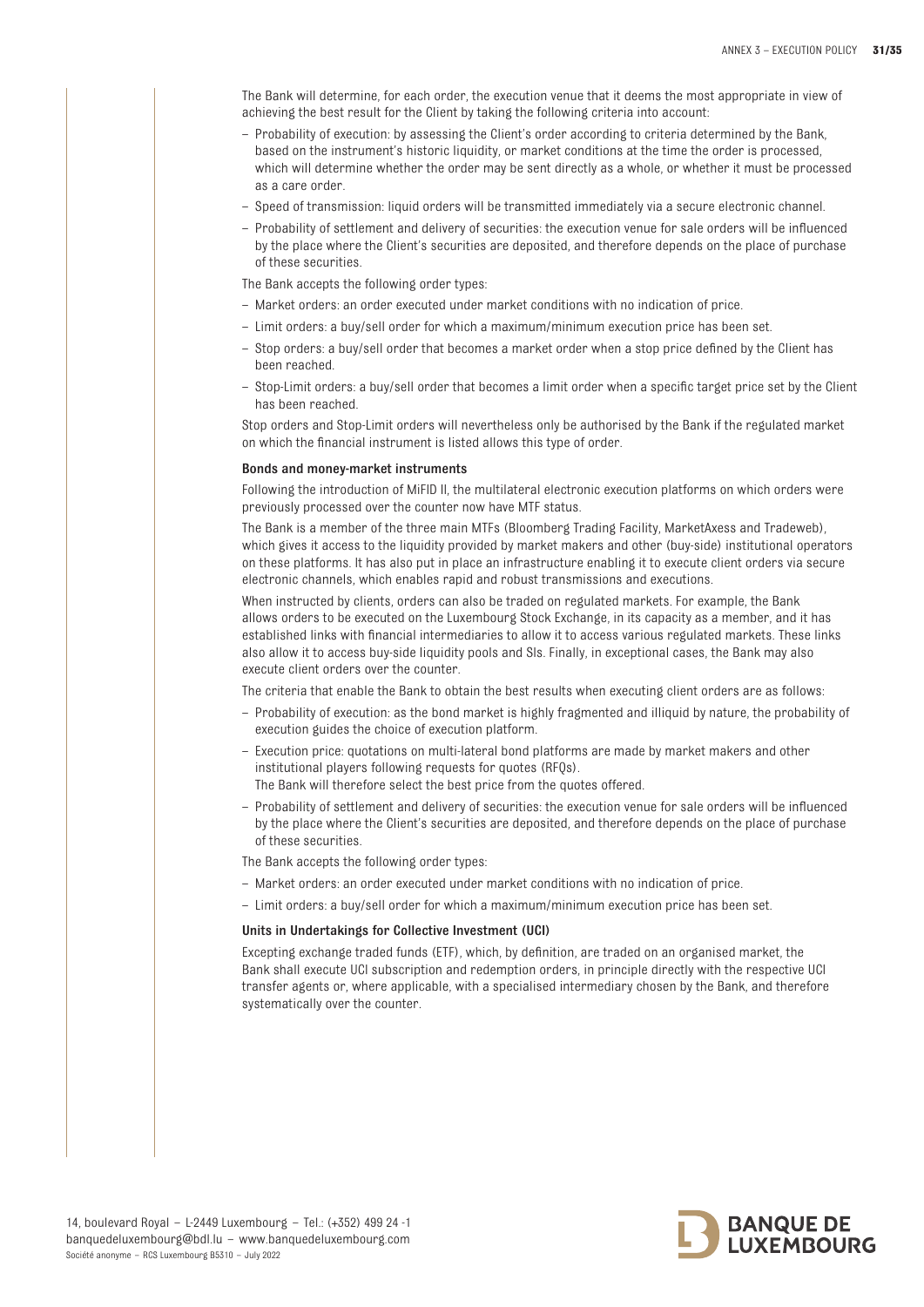Client orders are sent primarily through a secure electronic channel (Swift) and calculated at the net asset value (NAV) determined by the UCI after application of potential fees set by the UCI or its agent.

In order to guarantee the execution of the next net asset value (NAV), which is calculated for the UCI available for subscription at the Bank, subscription and redemption orders of UCI shares must be transmitted to the Bank at least two hours prior to the cut-off time as determined in the UCI's prospectus and this on a Luxembourg bank working day within the Bank's opening hours.

For non-standard funds that require a subscription form to be signed and for which relevant clients must have signed a Specific Investment Funds Order Transmission Agreement in advance (reiterating the respective obligations of the Client and the Bank), the Client must inform his manager of the order and send them all fund subscription documents (subscription form and current prospectus):

– No later than five business days before the fund's cut-off time if the Client is a Private Client.

– No later than two business days before the fund's cut-off time if the Client is a Professional Client.

Outside this time limit, the Bank shall only be bound by a best-efforts obligation and shall not be held liable if the order is processed on the following Luxembourg bank business day.

For all subscription orders for shares of UCIs that are not yet available for subscription at the Bank, the Bank will proceed with the necessary formalities with respect to its counterparties to ensure that the order can be processed. Following this, the Client's order will be processed as quickly as possible, and no later than the Luxembourg bank business day after the date on which the UCI in question becomes available.

The Bank only accepts market orders.

The Bank reserves the right to not accept an order from a client for whom it considers the documentation provided by the UCI to be insufficient, or if the operating methods of the latter do not comply with the processing and/or procedures in place at the Bank.

## Structured products

The Bank acts on its own account (as the principal) for structured products created by the Bank. For all third-party instruments which are tradable on a regulated market, the Bank will trade as an agent and have the Client's orders executed on the reference market via a financial intermediary, or with the issuer if the size or market conditions so require.

In the case of unlisted products, the Bank may deal directly with the issuer or the market maker of the instrument concerned, which acts mainly as an SI.

The criteria that enable the Bank to obtain the best results when executing client orders are as follows:

- Probability of execution: owing to the illiquid nature of this market, the probability of execution guides the choice of execution venue.
- Execution price: for products listed on a regulated market, the Bank will choose the best end price for the Client from those available on the market and offered by the market maker.
- Probability of settlement and delivery of securities: the execution venue for sale orders will be influenced by the place where the Client's securities are deposited, and therefore depends on the place of purchase of these securities.

#### Exchange Traded Derivatives (ETD)

For all listed derivatives (options or futures), the Bank will in principle have the Client's orders executed on the reference market.

When this reference market is the Eurex, the Bank will execute orders directly on the market in its capacity as a member. For the other markets, the Bank will trade via a financial intermediary.

The Bank has put in place an infrastructure that allows, in most cases, client orders to be processed via secure electronic channels, which enables the robust and rapid transmission of orders on the markets.

The Bank accepts the following order types:

- Market orders: an order executed under market conditions with no indication of price.
- Limit orders: a buy/sell order for which a maximum/minimum execution price has been set.
- Stop orders: a buy/sell order that becomes a market order when a stop price defined by the Client has been reached.
- Stop-Limit orders: a buy/sell order that becomes a limit order when a specific target price set by the Client has been reached.

Stop orders and Stop-Limit orders will nevertheless only be authorised by the Bank if the regulated market on which the financial instrument is listed allows this type of order.

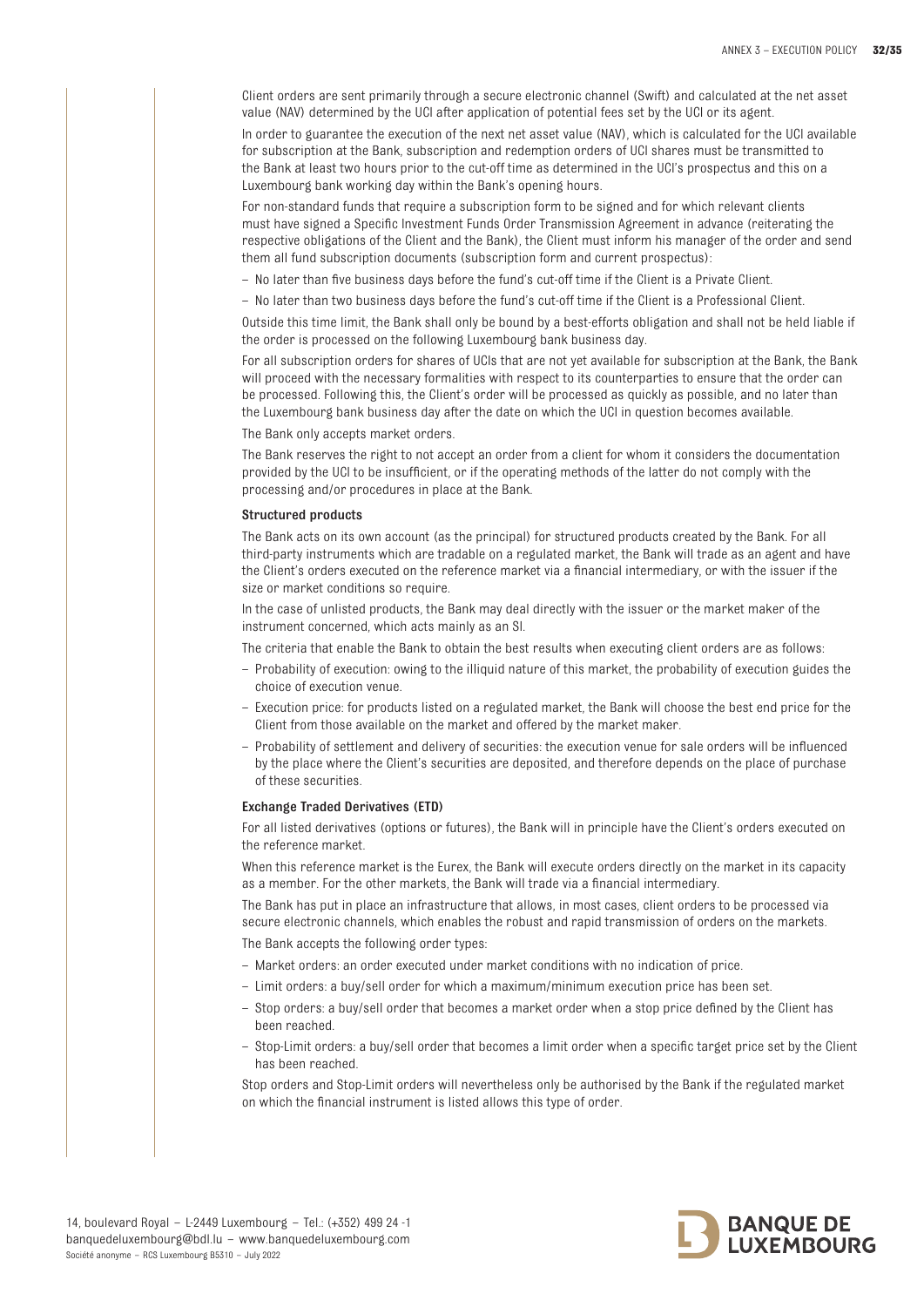The criteria that enable the Bank to obtain the best results when executing client orders are as follows:

- Speed: as derivatives are instruments involving leverage, and market conditions can be highly volatile, the speed of transmission is essential.
- Probability of execution: owing to the illiquid nature of derivatives markets, client orders may be processed as care orders by the Bank.

#### Over the counter (OTC) derivatives

Orders involving share options or unlisted indices on a regulated market are executed using a market maker that specialises in the underlying market.

Prior to any execution, the Client is asked to approve the price proposed by the counterparty.

Operations on FX derivatives (currency forwards, currency swaps and currency options), as well as precious metal derivatives are executed by the Bank on its own account (as the principal).

Certain Professional Clients may also trade in currency derivatives with the Bank through the Bloomberg Trading Facility MTF.

The execution prices applied by the Bank are determined on the basis of market conditions observed on MTF platforms, such as FXall.

All the Client's OTC transactions are executed in such a way as to ensure that the price offered to the Client is fair in relation to market conditions.

#### Review of the Execution Policy

The Execution Policy shall be reviewed on a regular basis and shall be adapted to developments on the capital markets. It is validated annually by the Bank's Custody Committee and periodically by the Board of Directors. Clients shall be informed of any material changes to the provisions regarding the execution of orders or their execution policy. Such changes will be published in the "Legal Information" section of the Bank's website. Changes to the Policy are deemed to have been accepted by the Client when no objections are received and the Client continues to pursue his business relationship with the Bank.

The proper application and efficiency of the measures implemented are checked regularly. Firstly, this is to ensure that the time required to transmit client orders is in keeping with standards set by the Bank, and secondly, this is to monitor the quality of the executions obtained. This enables a comparison of execution prices with the prices applicable at the time of execution. The Custody Committee will be notified periodically of the outcomes of these controls. In the event that an anomaly is detected following these controls, the Bank will adjust its internal procedures and measures.

#### Publication of execution data

For each category of financial instruments, the Client can consult, on the "Legal Information" section of the Bank's website:

- Once a year, the data for the five leading execution platforms used by the Bank, and a summary of the analysis carried out on and the conclusions drawn from the detailed monitoring of the quality of execution obtained on these platforms.
- At the end of each quarter, the data for the previous quarter relating to the quality of execution of the transactions in products for which the Bank acted as an SI.

## Procedure for selecting and reviewing intermediaries

At least once a year, the Bank's Custody Committee reviews the list of financial intermediaries used and validates the selection of new counterparties.

The primary criteria for selecting and assessing counterparties are as follows:

- Status: the entity must be regulated and authorised by its national supervisory authority
- Financial stability and reputation
- Coverage: the breadth of markets covered. An extensive criterion in the case of a global financial intermediary, or a specific criterion in the case of a specialised financial intermediary
- Trading tools: The tools and services supplied, such as algorithms, smart order routers, and the capacity to process care orders
- Connectivity: the capacity to review and confirm orders via the electronic trading platforms used by the Bank
- Pricing: competitiveness of the pricing offered
- Operations: the quality of service and support offered by the middle and back offices
- A Best Execution Policy that is in keeping with that of the Bank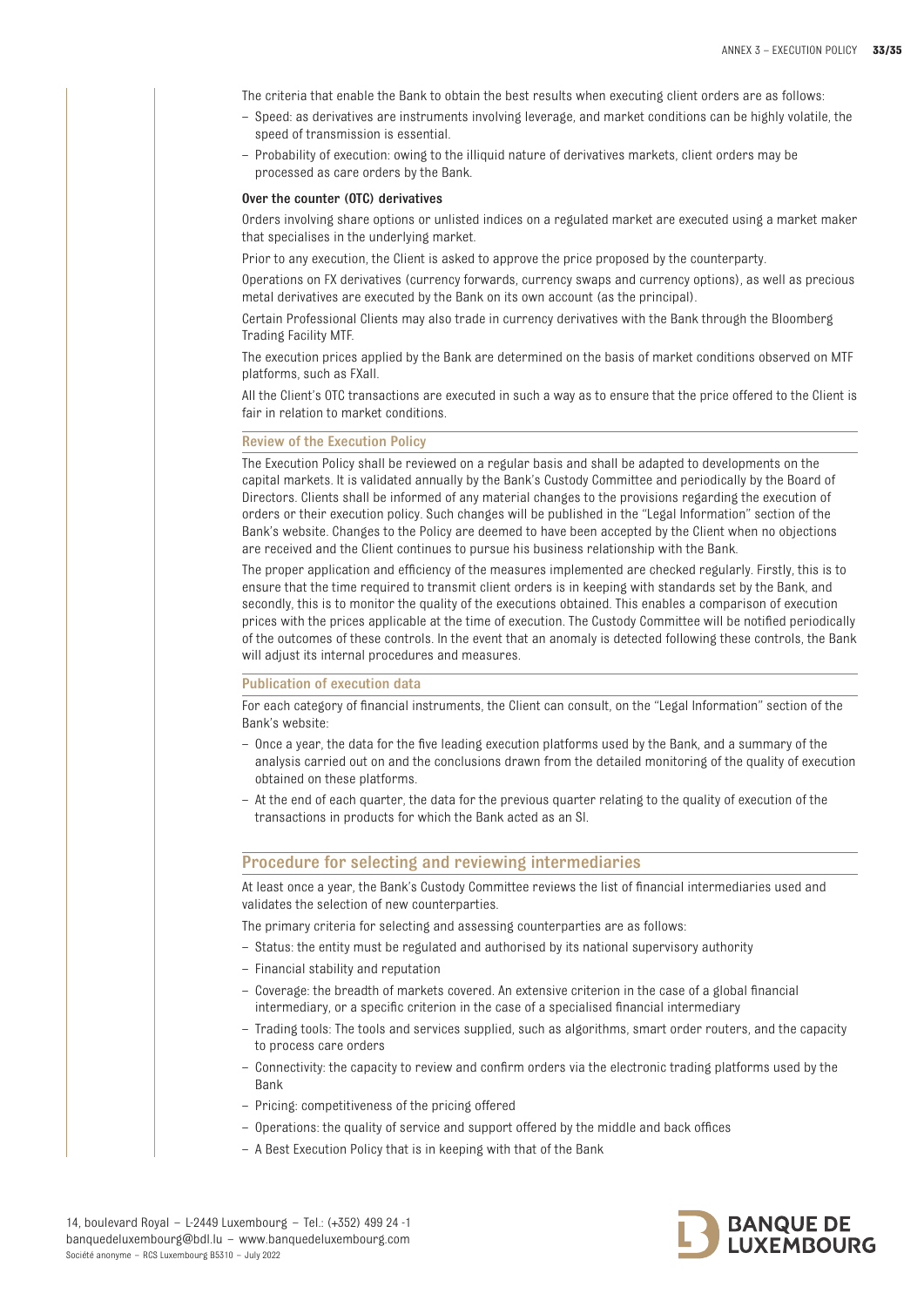# List of execution venues and intermediaries

The list of execution venues (regulated markets, MTFs and systematic internalisers) on which client orders may be executed can be found in the "Legal Information" section of the Bank's website.

It is a non-exhaustive alphabetical list of financial intermediaries by instrument class, which allows the Bank to obtain the best possible outcome for client orders in most cases:

#### Equities and equity equivalents (Exchange Traded Funds (ETFs), warrants and rights)

| <b>INTERMEDIARIES</b>                         | LEI.                 |
|-----------------------------------------------|----------------------|
| <b>BANK CIC (SCHWEIZ) AG</b>                  | 549300ZPZVBD2F8NKI18 |
| <b>CLSA ASIA-PACIFIC MARKETS</b>              | 213800VZMAGVIU2IJA72 |
| <b>CREDIT INDUSTRIEL ET COMMERCIAL</b>        | N4JDFKKH2FTD8RKFX039 |
| DEUTSCHE BANK AG ZENTRALE INTERNAT. ABTEILUNG | 7LTWFZYICNSX8D621K86 |
| <b>FLOW TRADERS</b>                           | 549300CLJI9XDH12XV51 |
| <b>INSTINET GERMANY GMBH</b>                  | 213800A7BE0ATAOUAN40 |
| LIQUIDNET EUROPE LIMITED                      | 213800ZIRB79BE5X0M68 |
| <b>OPTIVER</b>                                | 7245009KRYSAYB20CC29 |
| RBC CAPITAL MARKETS (EUROPE) GMBH             | 549300SXSTG0Y3EA1B18 |
| <b>VIRTU ITG EUROPE LIMITED</b>               | 213800EEC95PRUCEUP63 |

## Bonds and money-market instruments

| <b>INTERMEDIARIES</b>            | LEI                  |
|----------------------------------|----------------------|
| <b>BANCA IMI S.P.A.</b>          | QV4080GJ70A6PA8SCM14 |
| <b>BONDPARTNERS S.A.</b>         | 391200DMGAI5C0MDYA12 |
| ED&F MAN CAPITAL MARKETS LIMITED | GKS4XBH2YSEYMX83N473 |
| <b>INTESA SANPAOLO SPA</b>       | 2W8N8UU78PMD0KZENC08 |
| <b>OCTO FINANCES S.A.</b>        | 969500378YE4MLGK0898 |
| <b>UBS EUROPE SE</b>             | 52990070VI07I064NX37 |
| URS SWITZERLAND AG               | 549300WOIFUSNYHOFL22 |

Units in Undertakings for Collective Investment (UCI)

| <b>INTERMEDIARIES</b>                                             | LEI                  |
|-------------------------------------------------------------------|----------------------|
| ALLFUNDS BANK INTERNATIONAL S.A.                                  | 549300HJP49EYZ1J8E64 |
| <b>BANQUE FEDERATIVE DU CREDIT MUTUEL</b>                         | VBHFXSYT70G62HNT8T76 |
| <b>CACEIS BANK, LUXEMBOURG BRANCH</b>                             | 96950023SCR9X9F3L662 |
| <b>CLEARSTREAM BANKING LUXEMBOURG</b>                             | 5493000L514RA0SXJJ44 |
| <b>DWS INVESTMENT S.A.</b>                                        | 549300L70BS183Y6ML67 |
| DZ PRIVATBANK S.A.                                                | SVY0KHTJZBP60K295346 |
| EUROPEAN FUND ADMINISTRATION S.A.                                 | 222100NH1J9IYK61PH71 |
| JP MORGAN BANK LUXEMBOURG S.A.                                    | 7W1GMC6J4KGLBBUSYP52 |
| <b>RBC INVESTOR SERVICES BANK S.A.</b>                            | 549300IVXKQHV607PY61 |
| STATE STREET BANK INTERNATIONAL GMBH,<br><b>LUXEMBOURG BRANCH</b> | EVK05KS7XY1DEII3R011 |